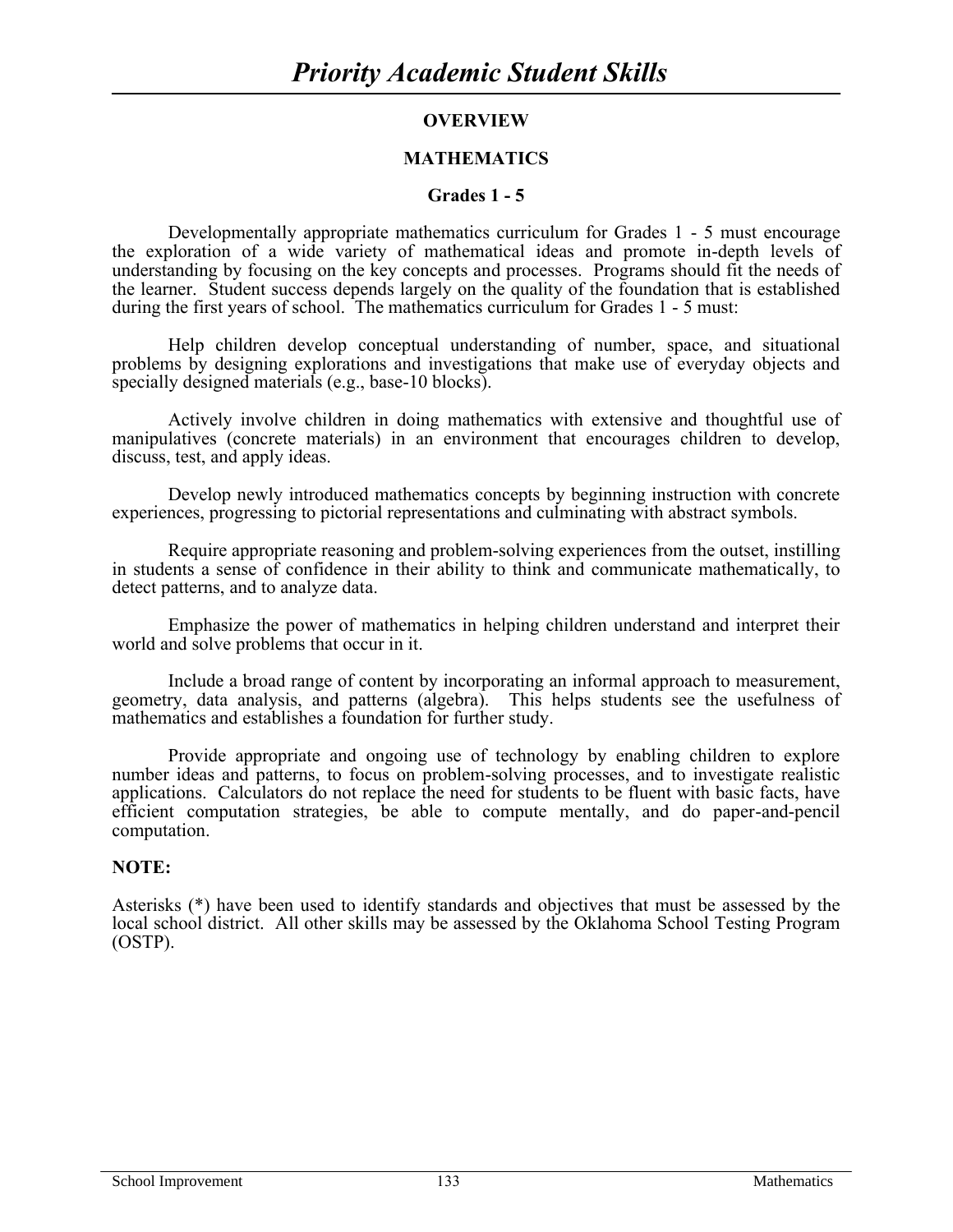# **MATHEMATICS PROCESS STANDARDS**

# **Grades 1-5**

The National Council of Teachers of Mathematics (NCTM) has identified five process standards: Problem Solving, Communication, Reasoning and Proof, Connections, and Representation. Using these processes students are actively involved in deepening mathematical understandings which lead to increasingly sophisticated abilities required to meet mathematical challenges. Following is an outline of the five process standards and associated objectives.

**NOTE:** When examples are given there is a progression in levels of difficulty from basic to more complex skills.

#### **Process Standard 1: Problem Solving**

- 1. Use problem-solving approaches (e.g., act out situations, represent problems with drawings and lists, use concrete, pictorial, graphical, oral, written, and/or algebraic models, understand a problem, devise a plan, carry out the plan, look back).
- 2. Formulate problems from everyday and mathematical situations (e.g., how many forks are needed?, how many students are absent?, how can we share/divide these cookies?, how many different ways can we find to compare these fractions?).
- 3. Develop, test, and apply strategies to solve a variety of routine and non-routine problems (e.g., look for patterns, make a table, make a problem simpler, process of elimination, trial and error).
- 4. Verify and interpret results with respect to the original problem (e.g., students explain verbally why an answer makes sense, explain in a written format why an answer makes sense, verify the validity of each step taken to obtain a final result).
- 5. Distinguish between necessary and irrelevant information in solving problems (e.g., play games and discuss "best" clues, write riddles with sufficient information, identify unnecessary information in written story problems).

#### **Process Standard 2: Communication**

- 1. Express mathematical ideas coherently and clearly to peers, teachers, and others (e.g., with verbal ideas, models or manipulatives, pictures, or symbols).
- 2. Extend mathematical knowledge by considering the thinking and strategies of others (e.g., agree or disagree, rephrase another student's explanation, analyze another student's explanation).
- 3. Relate manipulatives, pictures, diagrams, and symbols to mathematical ideas.
- 4. Represent, discuss, write, and read mathematical ideas and concepts. Start by relating everyday language to mathematical language and symbols and progress toward the use of appropriate terminology (e.g., "add more" becomes "plus", "repeated addition" becomes "multiplication", "fair share" becomes "divide", "balance the equation" becomes "solve the equation").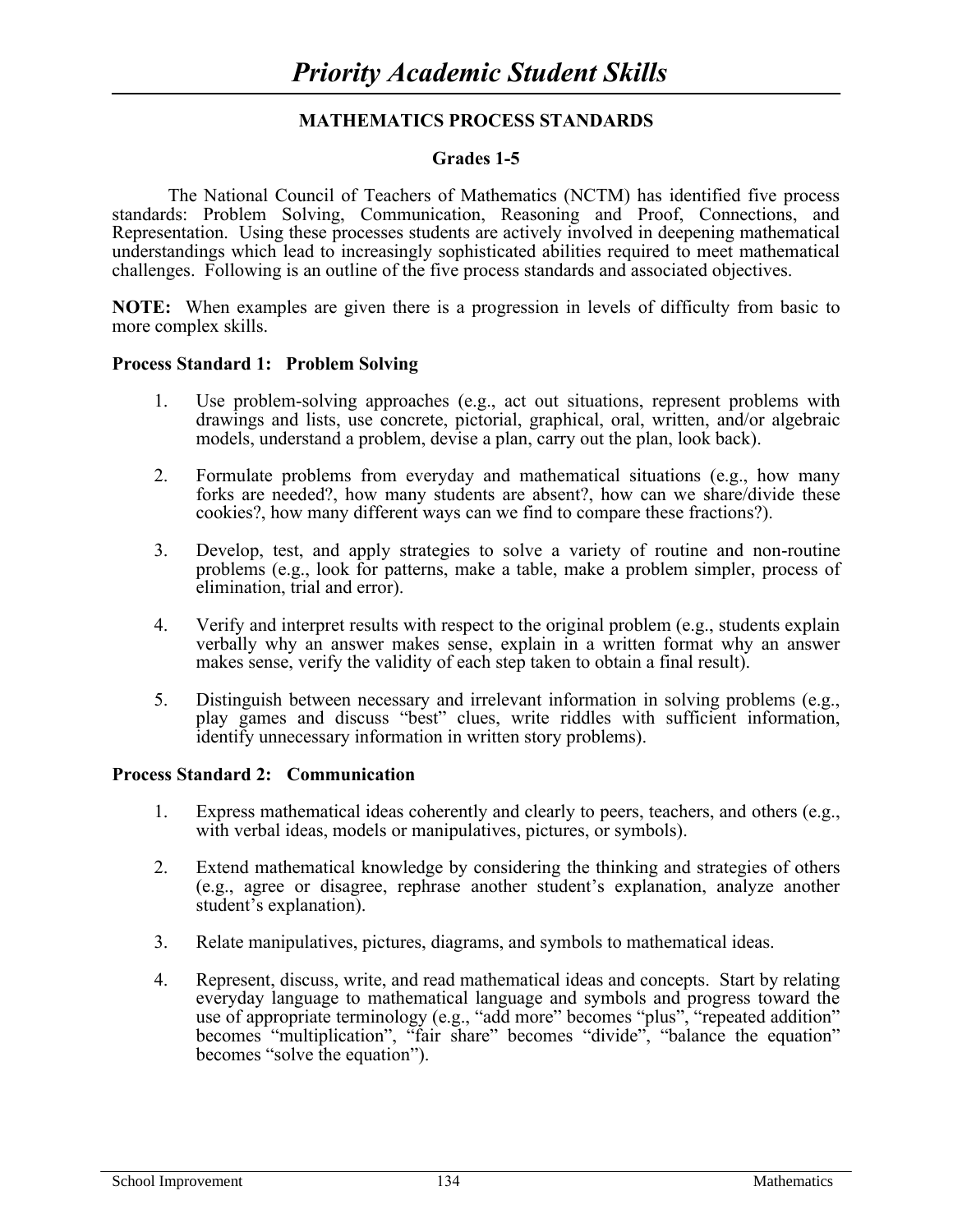#### **Process Standard 3: Reasoning**

- 1. Explain mathematical situations using patterns and relationships (e.g., identify patterns in situations, represent patterns in a variety of ways, extend patterns to connect with more general cases).
- 2. Demonstrate thinking processes using a variety of age-appropriate materials and reasoning processes (e.g., manipulatives, models, known facts, properties and relationships, inductive [specific to general], deductive [general to specific], spatial, proportional, logical reasoning ["and" "or" "not"] and recursive reasoning).
- 3. Make predictions and draw conclusions about mathematical ideas and concepts. Predictions become conjectures and conclusions become more logical as students mature mathematically.

#### **Process Standard 4: Connections**

- 1. Relate various concrete and pictorial models of concepts and procedures to one another (e.g., use two colors of cubes to represent addition facts for the number 5, relate patterns on a hundreds chart to multiples, use base-10 blocks to represent decimals).
- 2. Link concepts to procedures and eventually to symbolic notation (e.g., represent actions like snap, clap, clap with symbols A  $\overrightarrow{B}$  B, demonstrate 3  $\bullet$  4 with a geometric array, divide a candy bar into 3 equal pieces that represent one piece as  $\frac{1}{3}$ ).
	- 3. Recognize relationships among different topics within mathematics (e.g., the length of an object can be represented by a number, multiplication facts can be modeled with geometric arrays,  $\frac{1}{2}$  can be written as .5 and 50%).
	- 4. Use mathematical strategies to solve problems that relate to other curriculum areas and the real world (e.g., use a timeline to sequence events, use symmetry in art work, explore fractions in quilt designs and to describe pizza slices).

#### **Process Standard 5: Representation**

- 1. Create and use a variety of representations appropriately and with flexibility to organize, record, and communicate mathematical ideas (e.g., dramatizations, manipulatives, drawings, diagrams, tables, graphs, symbolic representations).
- 2. Use representations to model and interpret physical, social, and mathematical situations (e.g., counters, pictures, tally marks, number sentences, geometric models; translate between diagrams, tables, charts, graphs).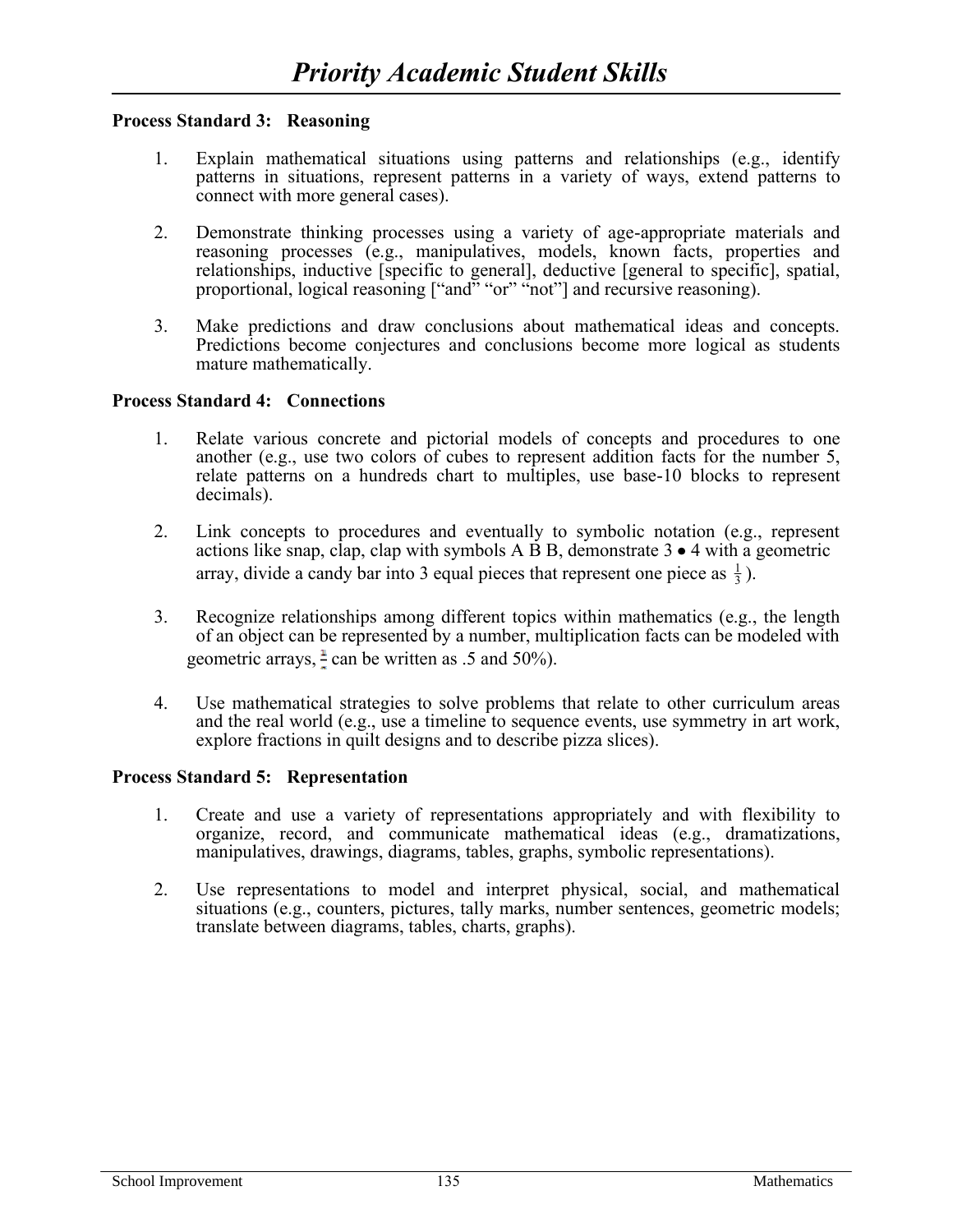# **Grade 1**

The following concepts and skills should be mastered by all students upon completion of first grade. The **Major Concepts** should be taught in depth using a variety of methods, applications, and connections to other concepts when possible so that all students have accessibility to and an understanding of these concepts.

#### **MAJOR CONCEPTS**

- **Develop an understanding of whole number relationships, including grouping tens and ones.**
- **Develop an understanding of addition and subtraction. Acquire strategies for basic addition and subtraction facts.**
- **Recognize and describe basic two- and three-dimensional shapes.**

#### **First Grade Suggested Materials Kit:**

snap cubes, keys, fabric, macaroni, buttons, pattern blocks, children's books, counters, beans, base-10 blocks, dominoes, calculators, geoboards, tangrams, attribute blocks, straws, containers, balance scales, rulers, coins, clocks, graph mats, painted beans or two-color counters, fraction circles, fraction squares

#### **Standard 1: Algebraic Reasoning: Patterns and Relationships - The student will use a variety of problem-solving approaches to model, describe and extend patterns.**

- 1. Describe, extend and create patterns using concrete objects (e.g., sort a bag of objects by attributes and orally communicate the pattern for each grouping).
- 2. Describe, extend and create patterns with numbers in a variety of situations (e.g., addition charts, skip counting, calendars).
- 3. Demonstrate number patterns by counting as many as 100 objects by 1's, 2's, 5's and  $10's$ .
- 4. Recognize and apply the commutative and identity properties of addition using models and manipulatives to develop computational skills (e.g.,  $2 + 4 = 4 + 2$ ,  $3 + 0 =$ 3).

#### **Standard 2: Number Sense and Operation - The student will read, write and model numbers and number relationships. The student will use models to construct basic addition and subtraction facts with whole numbers.**

- 1. Number Sense
	- a. Use concrete models of tens and ones to develop the concept of place value.
	- b. Compare objects by size and quantity (e.g., more than, less than, equal to).
	- c. Read and write numerals to 100.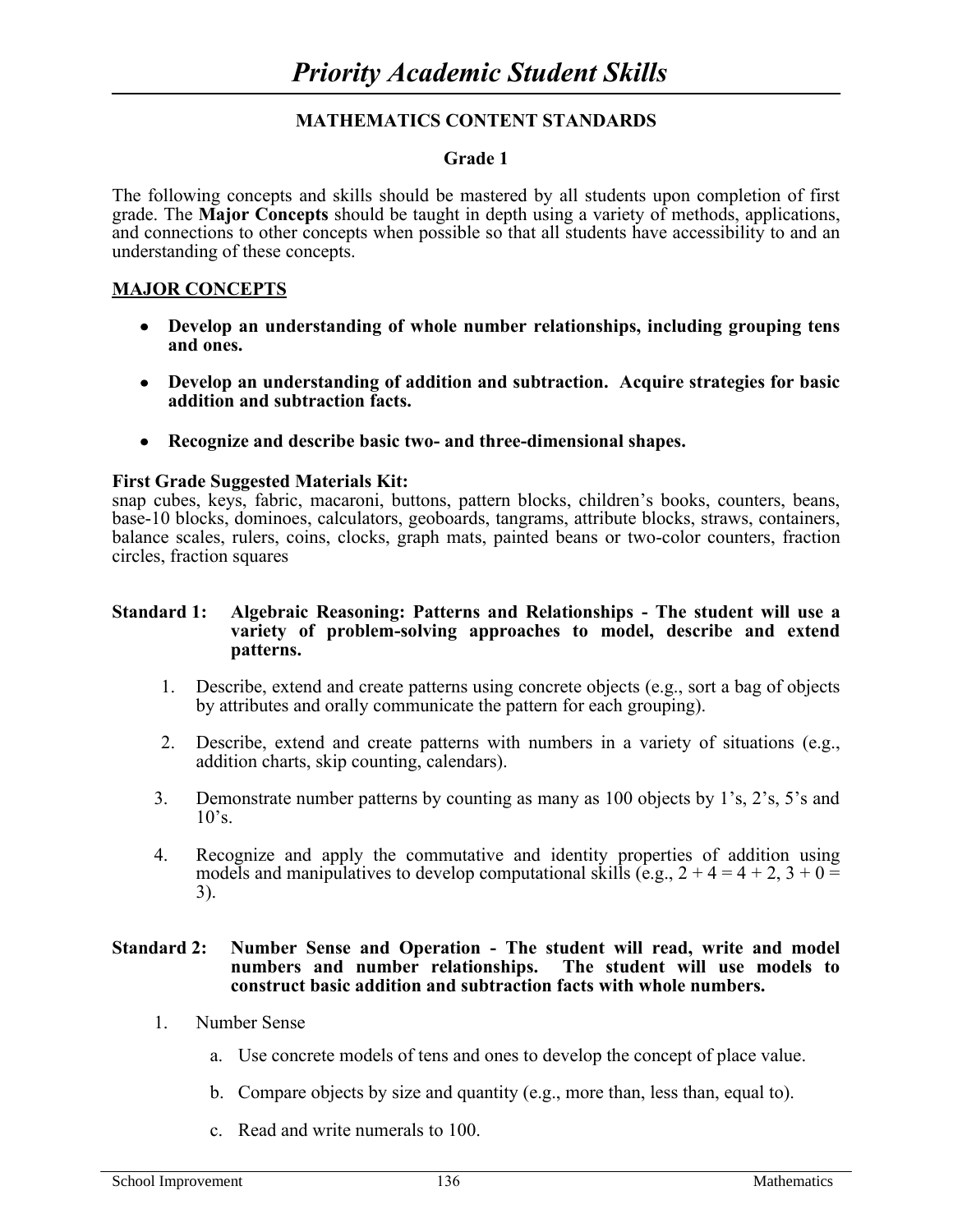- d. Manipulate physical models and recognize graphical representation of fractional parts (e.g., halves, thirds, fourths).
- 2. Number Operations
	- a. Develop and apply the concepts of addition and subtraction.
		- i. Use models to construct addition and subtraction facts with sums up to twenty (e.g., counters, cubes).
		- ii. Perform addition by joining sets of objects and subtraction by separating and by comparing sets of objects.
		- iii. Demonstrate fluency (i.e., memorize and apply) with basic addition facts to make a maximum sum of 10 and the associated subtraction facts (e.g.,  $7+3=10$  and  $10-3=7$ ).
	- b. Write addition and subtraction number sentences for problem-solving situations.
	- c. Acquire strategies for making computations using tens and ones to solve twodigit addition and subtraction problems without regrouping (e.g., use estimation, number sense to judge reasonableness, counting on, use base-ten blocks).

#### **Standard 3: Geometry - The student will use geometric properties and relationships to recognize and describe shapes.**

- 1. Sort and identify congruent shapes.
- 2. Identify, name, and describe two-dimensional geometric shapes (including rhombi) and objects in everyday situations (e.g., the face of a round clock is a circle, a desktop is a rectangle).
- 3. Identify, name and describe three-dimensional geometric shapes (including cones) and objects in everyday situations (e.g., a can is a cylinder, a basketball is a sphere).
- 4. Use language to describe relationships of objects in space (e.g., above, below, behind, between).

#### **Standard 4: Measurement - The student will develop and use measurement skills in a variety of situations.**

- 1. Linear Measurement: Measure objects with one-inch tiles and with a standard ruler to the nearest inch.
- 2. Time
	- a. Tell time on digital and analog clocks on the hour and half-hour.
	- b. Develop the concepts of days, weeks, and months using a calendar.
- 3. Money: Identify and name the value of pennies, dimes, nickels, and quarters.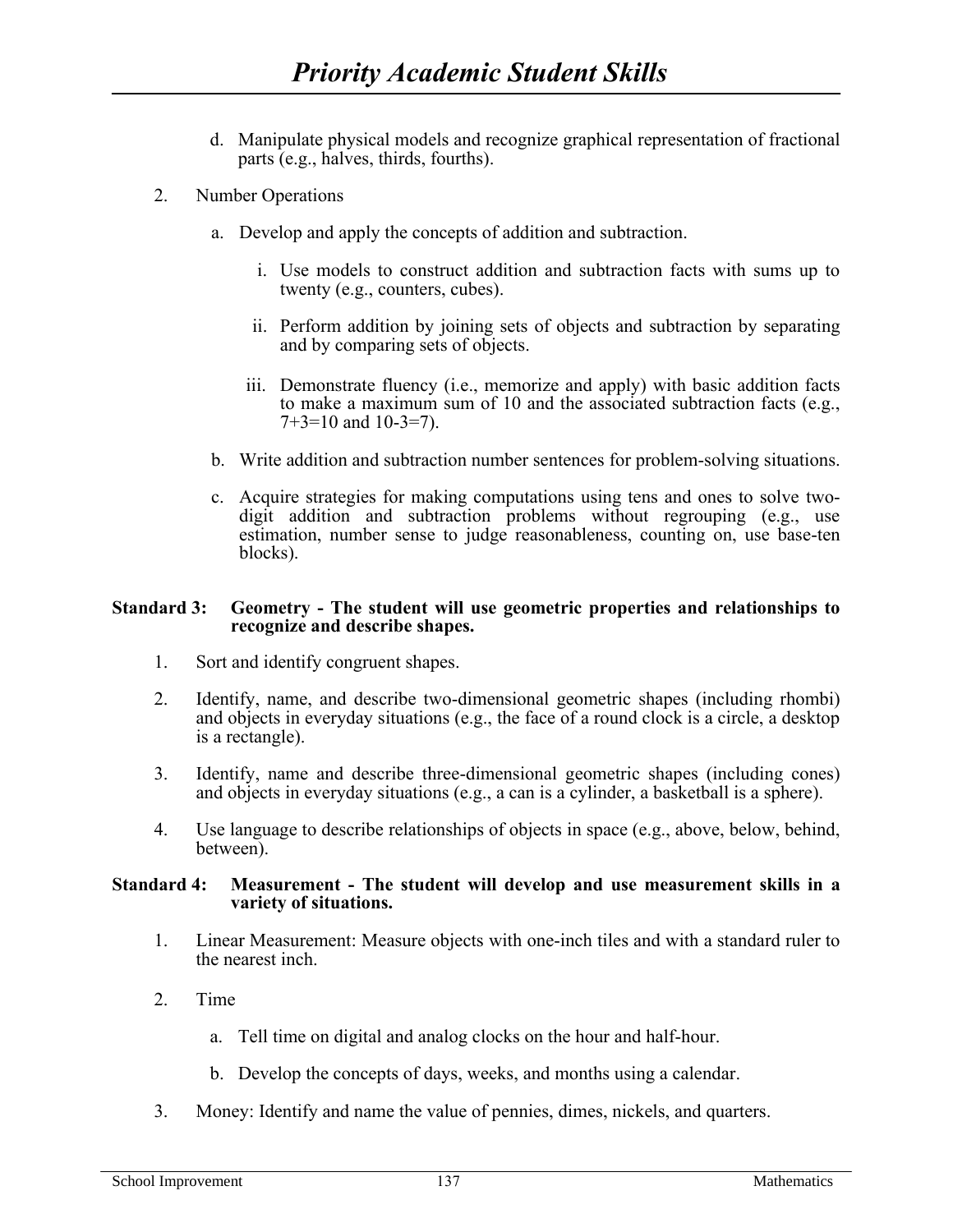# **Standard 5: Data Analysis - The student will demonstrate an understanding of data collection and display.**

- 1. Data Analysis
	- a. Organize, describe, and display data using concrete objects, pictures, or numbers.
	- b. Formulate and solve problems that involve collecting and analyzing data common to children's lives (e.g., color of shoes, numbers of pets, favorite foods).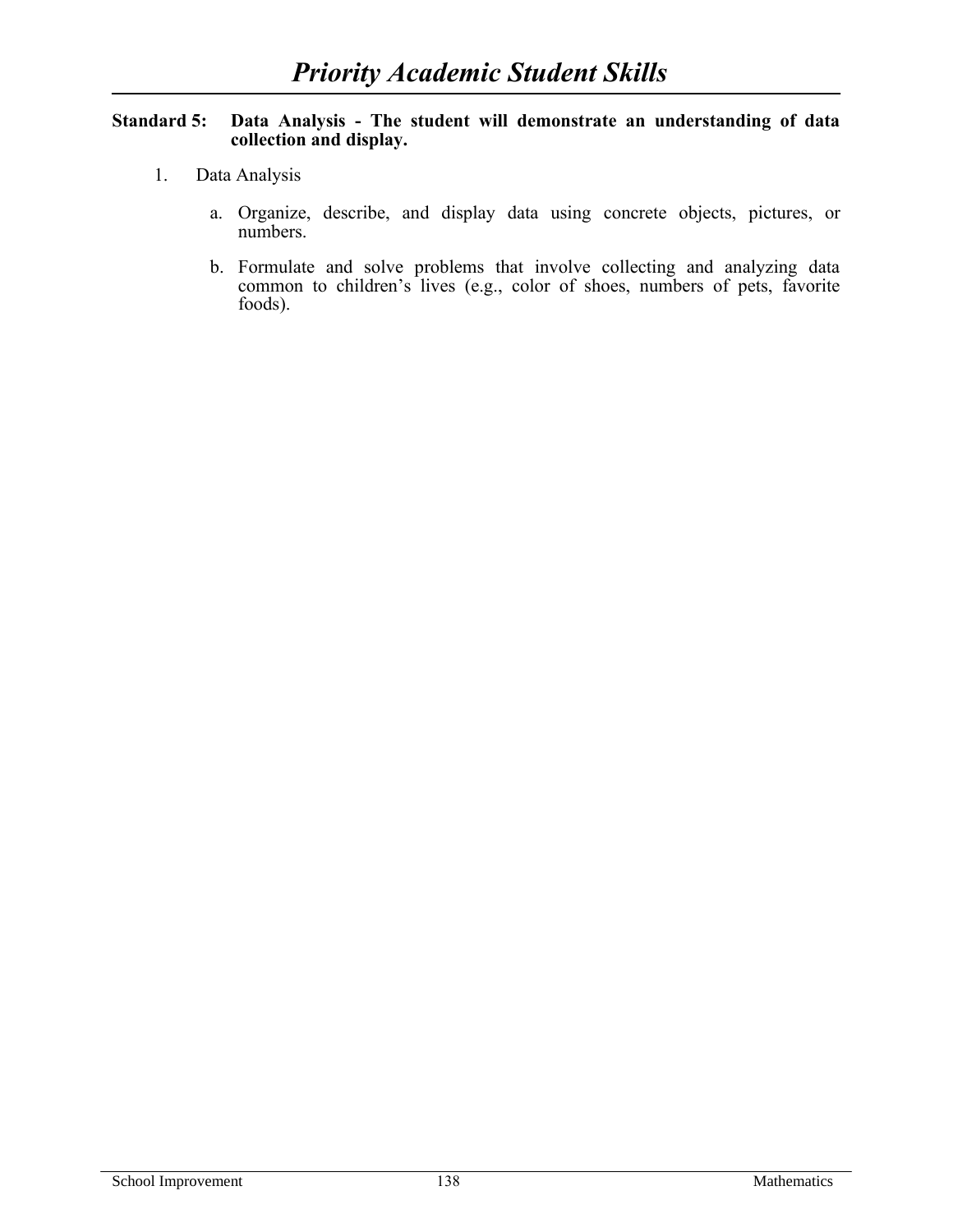# **Grade 2**

The following concepts and skills should be mastered by all students upon completion of second grade. The **Major Concepts** should be taught in depth using a variety of methods, applications, and connections to other concepts when possible so that all students have accessibility to and an understanding of these concepts.

### **MAJOR CONCEPTS**

- **Develop an understanding of the base-ten system and place value within that system, up to the hundreds place.**
- **Develop quick recall of addition facts and related subtraction facts (fact families) as well as fluency with multi-digit addition and subtraction.**
- **Develop an understanding of linear measurement facility in measuring lengths.**

#### **Second Grade Suggested Materials Kit:**

snap cubes, keys, fabric, macaroni, buttons, cans, objects from nature, pattern blocks, children's books, links, rods, counters, beans, base-10 blocks, dominoes, calculators, geoboards, tangrams, attribute blocks, straws, containers, balance scales, rulers, tape measures, cups, spoons, coins, clocks, graph mats, painted beans or two-color counters

#### **Standard 1: Algebraic Reasoning: Patterns and Relationships - The student will use a variety of problem-solving approaches to model, describe and extend patterns.**

- 1. Describe, extend, and create patterns using symbols, shapes, or designs (e.g., repeating and growing patterns made up of sets of shapes or designs, create patterns by combining different shapes and taking them apart).
- 2. Formulate and record generalizations about number patterns in a variety of situations (e.g., addition and subtraction patterns, even and odd numbers, build a table showing the cost of one pencil at 10 cents, 2 pencils at 20 cents).
- 3. Find unknown values in open number sentences with a missing addend and use to solve everyday problems.
- 4. Recognize and apply the associative property of addition (e.g.,  $3 + (2 + 1) = (3 + 2) +$ 1).

#### **Standard 2: Number Sense and Operation - The student will use numbers and number relationships to acquire basic facts and will compute with whole numbers less than 100.**

- 1. Number Sense
	- a. Use concrete models of hundreds, tens, and ones to develop the concepts of place value and link the concepts to the reading and writing of numbers (e.g., base-10 blocks).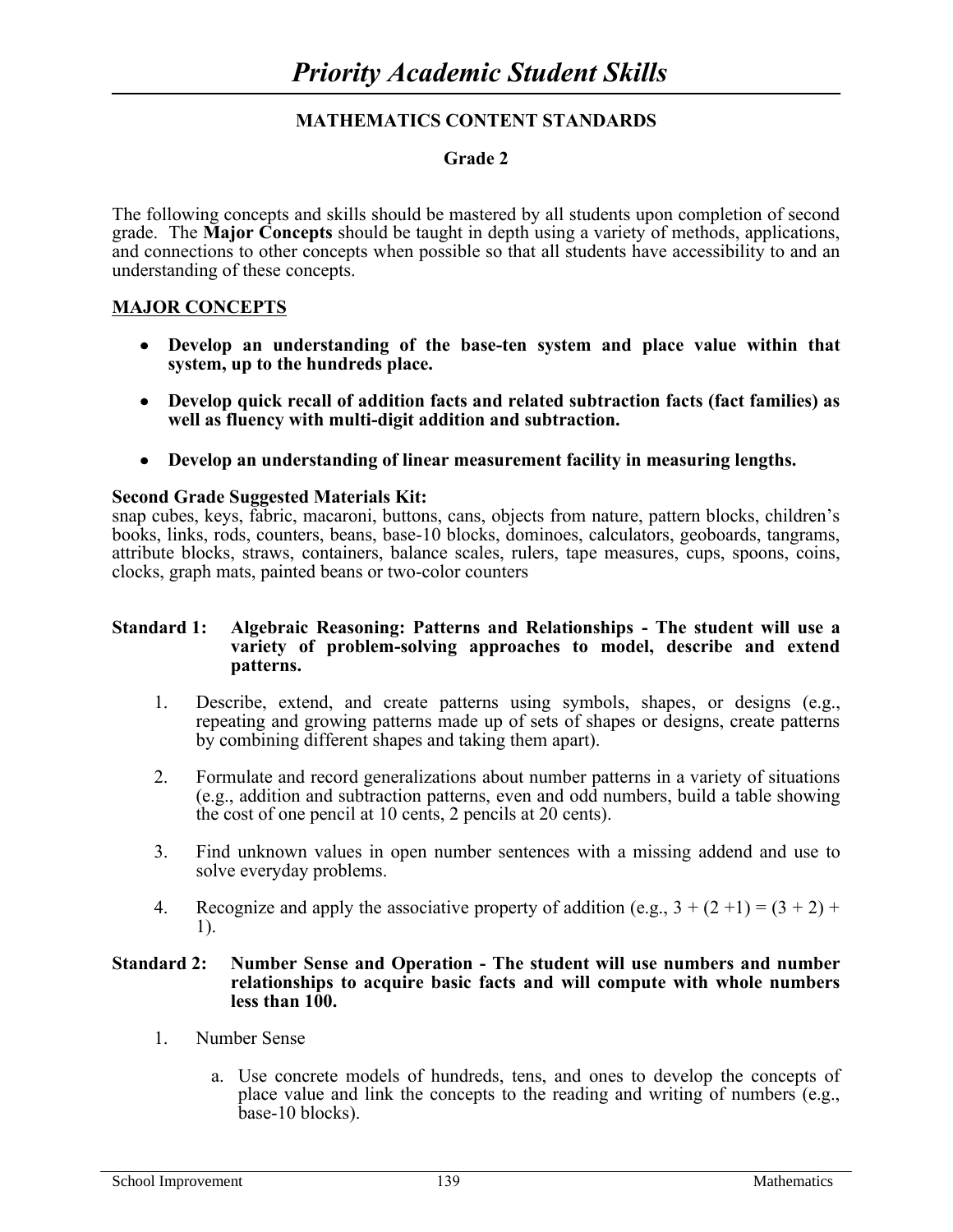- b. Represent a number in a variety of ways (e.g., write 15 as  $8 + 7$ , write 25 as 2 tens  $+ 5$  ones or as 1 ten  $+ 15$  ones).
- c. Write a number sentence to compare numbers less than  $1,000$  (e.g.,  $425 > 276$ , 73  $107$ , page 351 comes after 350, 753 is between 700 and 800).
- d. Demonstrate (using concrete objects, pictures, and numerical symbols) fractional parts including halves, thirds, fourths and common percents (25%, 50%, 75%, and  $100\%$ ).
- 2. Number Operations
	- a. Demonstrate fluency (i.e., memorize and apply) with basic addition facts to make a maximum sum of 18 and the associated subtraction facts (e.g.,  $15+3=18$ ) and 18-3=15).
	- b. Use strategies to estimation and solve sums and differences (e.g., compose, decompose and regroup numbers, use knowledge of 10 to estimate quantities and sums [two numbers less than 10 cannot add up to more than 20].)
	- c. Solve two-digit addition and subtraction problems with and without regrouping using a variety of techniques.
	- d. Use concrete models to develop understanding of multiplication as repeated addition and division as successive subtraction.

#### **Standard 3: Geometry - The student will use geometric properties and relationships to recognize and describe shapes.**

- 1. Identify symmetric and congruent shapes and figures.
- 2. Investigate and predict the results of putting together and taking apart twodimensional shapes.

#### **Standard 4: Measurement - The student will use appropriate units of measure in a variety of situations.**

- 1. Linear Measurement
	- a. Measure objects using standard units (e.g., measure length to the nearest foot, inch, and half inch).
	- b. Select and use appropriate units of measurement in problem solving and everyday situations.
- 2. Time
	- a. Tell time on digital and analog clocks on the quarter-hour.
	- b. Solve problems involving number of days in a week, month, or year and problems involving weeks in a month and year.
- 3. Money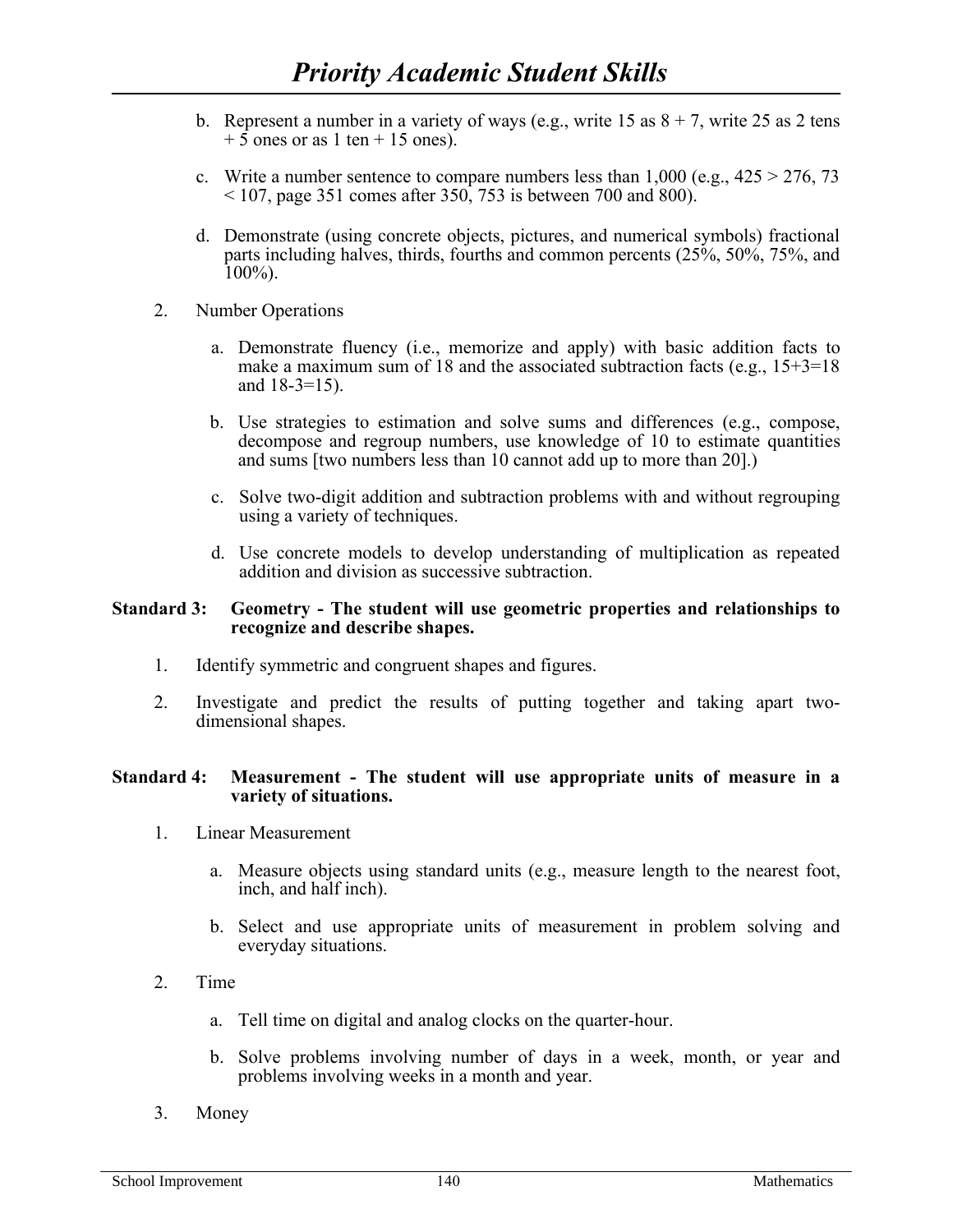- a. Identify and count money up to a twenty dollar bill.
- b. Recognize and write different amounts of money using dollar and cent notation.

# **Standard 5: Data Analysis - The student will demonstrate an understanding of data collection, display, and interpretation.**

- 1. Data Analysis
	- a. Collect, sort, organize, and display data in charts, bar graphs, and tables (e.g., collect data on teeth lost and display results in a chart).
	- b. Summarize and interpret data in charts, bar graphs, and tables.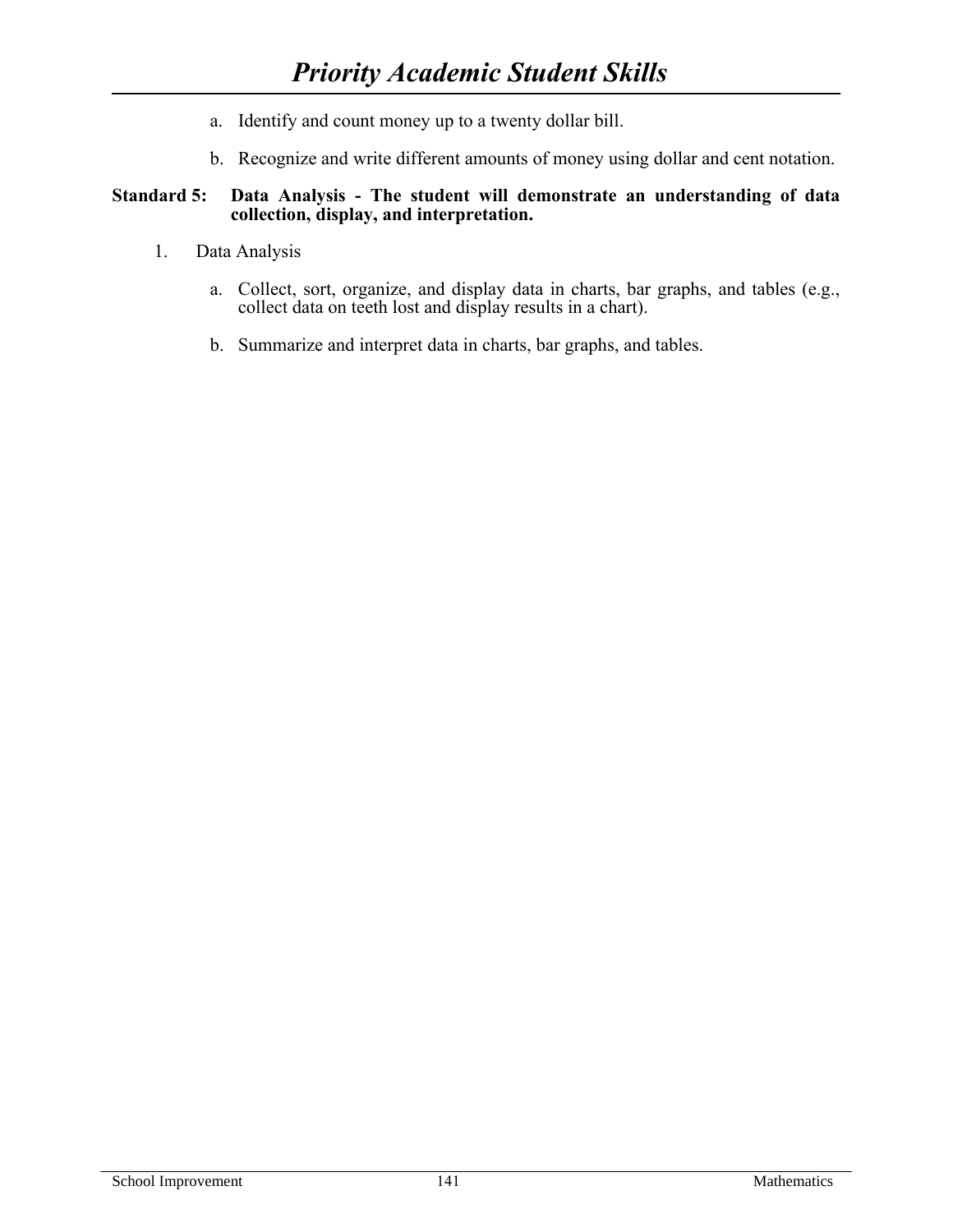# **Grade 3**

The following concepts and skills should be mastered by all students upon completion of third grade. The **Major Concepts** should be taught in depth using a variety of methods, applications, and connections to other concepts when possible so that all students have accessibility to and an understanding of these concepts.

# **MAJOR CONCEPTS**

- **Develop an understanding of multiplication and division and acquire strategies for basic multiplication facts and related division facts (fact families).**
- **Develop an understanding of fractional parts and fraction equivalence.**
- **Describe and analyze various properties of two-dimensional shapes.**

# **Third Grade Suggested Materials Kit:**

snap cubes, pattern blocks, 1-inch color tiles, centimeter grid paper, hundreds charts, children's books, links, rods, counters, beans, base-10 blocks, dominoes, calculators, geoboards, tangrams, attribute blocks, mirrors, flexible straws, egg cartons, containers, balance scales, rulers, tape measures, cups, spoons, coins, clocks, place value mats, graph mats

#### **Standard 1: Algebraic Reasoning: Patterns and Relationships - The student will use a variety of problem-solving approaches to extend and create patterns.**

- 1. Describe (orally or in written form), create, extend and predict patterns in a variety of situations  $(e.g., 3, 6, 9, 12, \ldots)$  use a function machine to generate input and output values for a table, show multiplication patterns on a hundreds chart, determine a rule and generate additional pairs with the same relationship).
- 2. Find unknowns in simple arithmetic problems by solving open sentences (equations) and other problems involving addition, subtraction, and multiplication.
- 3. Recognize and apply the commutative and identity properties of multiplication using models and manipulative to develop computational skills (e.g.,  $3 \cdot 5 = 5 \cdot 3$ ,  $7 \cdot 1 = 7$ ).

#### **Standard 2: Number Sense and Operation – The student will use numbers and number relationships to acquire basic facts. The student will estimate and compute with whole numbers.**

- 1. Number Sense
	- a. Place Value
- **Note:** Asterisks (\*) have been used to identify standards and objectives that must be assessed by the local school district. All other skills may be assessed by the Oklahoma School Testing Program (OSTP).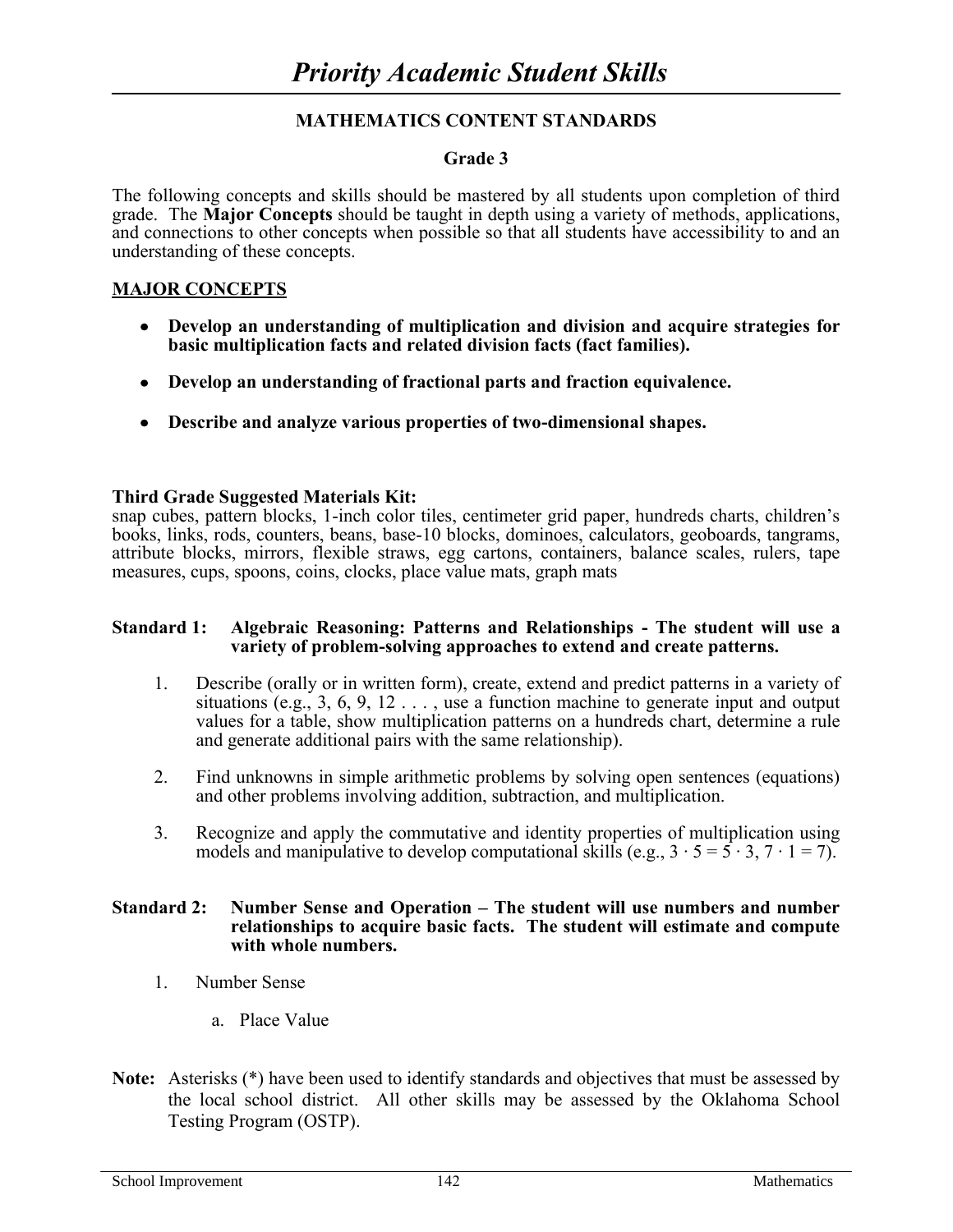- i. Model the concept of place value through 4 digits (e.g., base-10 blocks, bundles of 10s, place value mats).
- ii. Read and write whole numbers up to 4 digits (e.g., expanded form, standard form).
- b. Whole Numbers and Fractions
	- i. Compare and order whole numbers up to 4 digits.
	- ii. Create and compare physical and pictorial models of equivalent and nonequivalent fractions including halves, thirds, fourths, eighths, tenths, twelfths, and common percents (25%, 50%, 75%, 100%) (e.g., fraction circles, pictures, egg cartons, fraction strips, number lines).
- 2. Number Operations
	- a. Estimate and find the sum or difference (with and without regrouping) of 3- and 4-digit numbers using a variety of strategies to solve application problems.
	- b. Multiplication Concepts and Fact Families
		- i. Use physical models and a variety of multiplication algorithms to find the product of multiplication problems with one-digit multipliers.
		- ii. Demonstrate fluency (memorize and apply) with basic multiplication facts up to 10 x 10 and the associated division facts (e.g., 5 x  $6 = 30$  and  $30 \div 6 = 5$ ).
		- iii. Estimate the product of 2-digit by 2-digit numbers by rounding to the nearest multiple of 10 to solve application problems.

#### **Standard 3: Geometry - The student will use geometric properties and relationships to recognize and describe shapes.**

- 1. Identify and compare attributes of two- and three- dimensional shapes and develop vocabulary to describe the attributes (e.g., count the edges and faces of a cube, the radius is half of a circle, lines of symmetry).
- 2. Analyze the effects of combining and subdividing two- and three-dimensional figures (e.g., folding paper, tiling, nets, and rearranging pieces of solids).
- 3. Make and use coordinate systems to specify locations and shapes on a grid with ordered pairs and to describe paths from one point to another point on a grid.

#### **Standard 4: Measurement - The student will use appropriate units of measure to solve problems.**

- 1. Measurement
	- a. Choose an appropriate measurement instrument and measure the length of objects to the nearest inch or half-inch and the weight of objects to the nearest pound or ounce.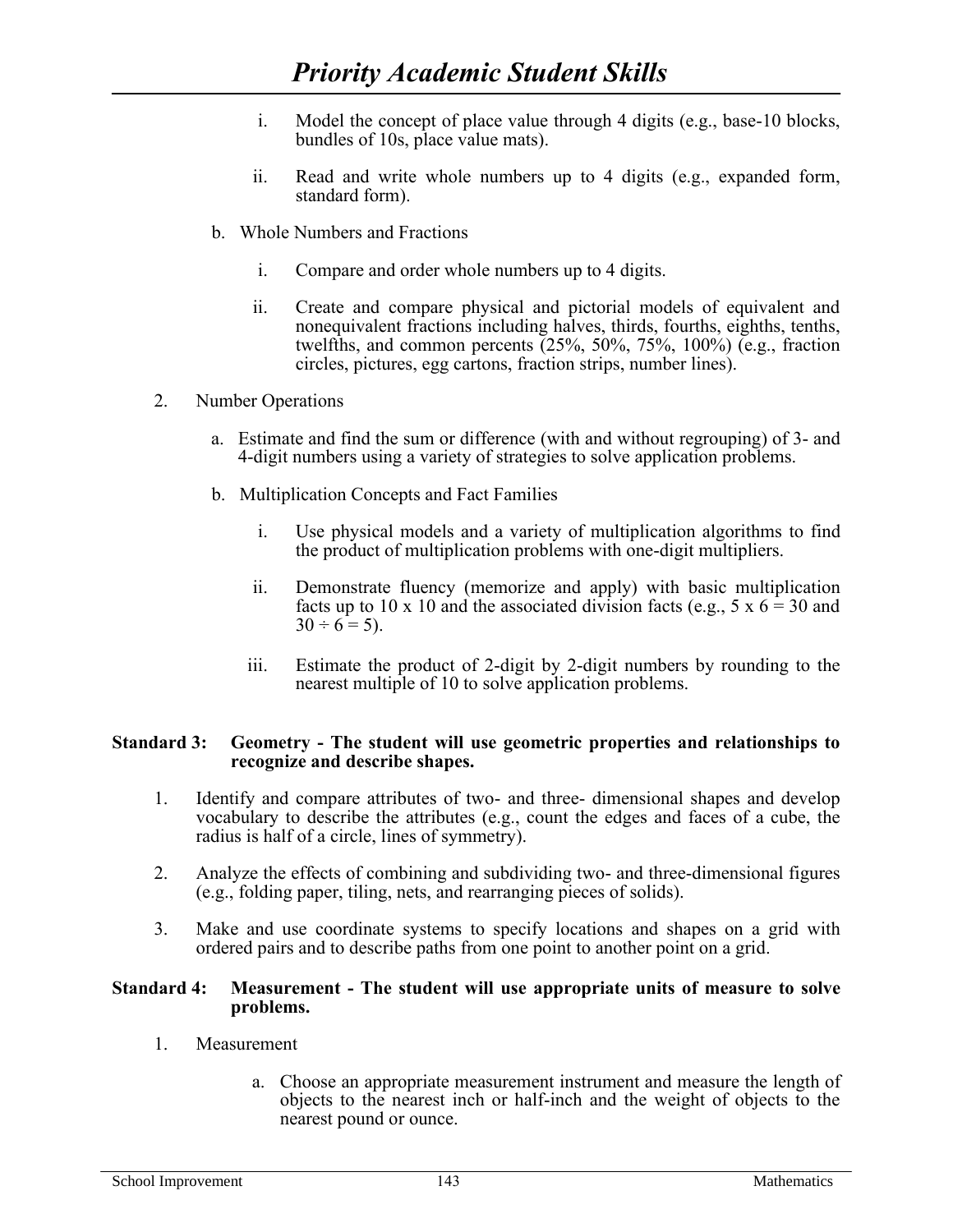- \*b. Choose an appropriate measurement instrument and measure the length of objects to the nearest meter or centimeter and the weight of objects to the nearest gram or kilogram.
- c. Develop and use the concept of perimeter of different shapes to solve problems.
- \*d. Develop and use strategies to choose an appropriate unit and measurement instrument to estimate measurements (e.g., use parts of the body as benchmarks for measuring length).
- 2. Time and Temperature
	- a. Solve simple addition problems with time (e.g., 15 minutes added to 1:10 p.m.).
	- b. Tell time on a digital and analog clock to the nearest 5 minute.
	- c. Read a thermometer and solve for temperature change.
- 3. Money: Determine the correct amount of change when a purchase is made with a five dollar bill.

#### **Standard 5: Data Analysis - The student will demonstrate an understanding of collection, display, and interpretation of data and probability.**

- 1. Data Analysis
	- \*a. Pose questions, collect, record, and interpret data to help answer questions (e.g., which was the most popular booth at our carnival?).
	- b. Read graphs and charts, identify the main idea, draw conclusions, and make predictions based on the data (e.g., predict how many children will bring their lunch based on a menu).
	- c. Construct bar graphs, frequency tables, line graphs (plots), and pictographs with labels and a title from a set of data.
- 2. Probability: Describe the probability (more, less, or equally likely) of chance events.

**Blueprints for each Criterion-Referenced Test reflect the degree of representation given on the test to each** *PASS* **standard and objective. The item specifications give more specific information about content limits for each objective as well as sample items. To access the most current blueprints and item specifications available, go to the State Department of Education Web site at [<http://sde.state.ok.us>](http://sde.state.ok.us/) then click on teacher icon/picture to get to the teacher resources page. From the teacher resources page, click on "Accountability and Assessment" to go to the assessment page and then click on "Oklahoma Core Curriculum Tests (OCCT)" on the menu on the left side of the screen.**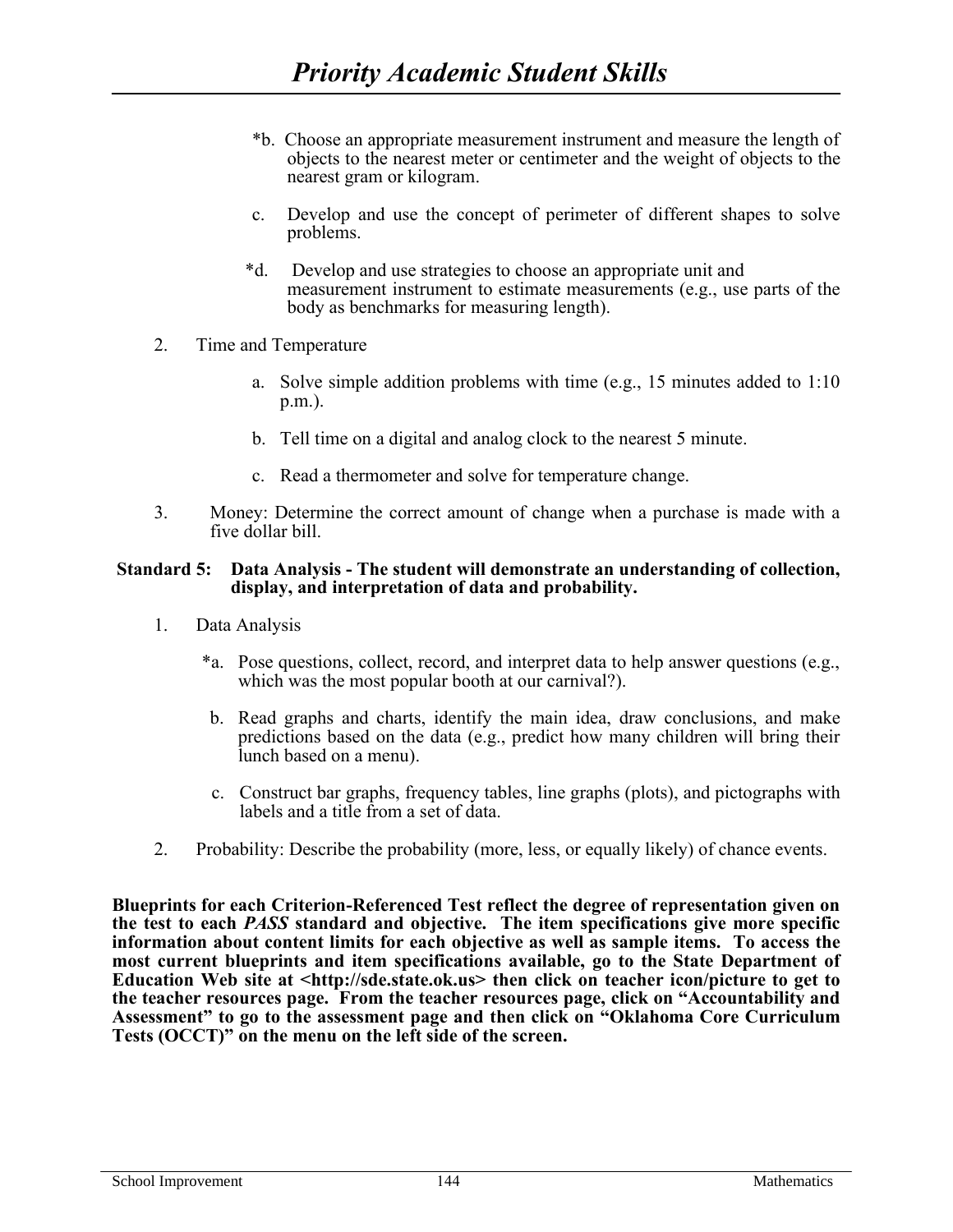# **Grade 4**

The following concepts and skills should be mastered by all students upon completion of fourth grade. The **Major Concepts** should be taught in depth using a variety of methods, applications, and connections to other concepts when possible so that all students have accessibility to and an understanding of these concepts.

# **MAJOR CONCEPTS**

- **Develop quick recall of multiplication facts and related division facts (fact families) and fluency with whole number multiplication.**
- **Develop an understanding of decimals and their connection to fractions.**
- **Develop an understanding of area and acquire strategies for finding area of twodimensional shapes.**

#### **Fourth Grade Suggested Materials Kit:**

snap cubes, number cubes, pattern blocks, 1-inch color tiles, grid paper, hundreds charts, cereal and shoe boxes, children's books, journals, rods, counters, beans, base-10 blocks, calculators, geoboards, dot paper, clay, toothpicks, mirrors, flexible straws, pipe cleaners, egg cartons, containers, balance scales, rulers, tape measures, thermometers, cups, spoons, coins, clocks, graph mats, spinners, painted beans or two-color counters

#### **Standard 1: Algebraic Reasoning: Patterns and Relationships - The student will use a variety of problem-solving approaches to create, extend, and analyze patterns.**

- 1. Discover, describe, extend, and create a wide variety of patterns using tables, graphs, rules, and verbal models (e.g., determine the rule from a table or "function machine", extend visual and number patterns).
- 2. Find variables in simple arithmetic problems by solving open sentences (equations) and other problems involving addition, subtraction, multiplication, and division with whole numbers.
- 3. Recognize and apply the associative property of multiplication (e.g.,  $6 \cdot (2 \cdot 3) = (6 \cdot$  $(2) \cdot 3$ .

#### **Standard 2: Number Sense and Operation – The student will use numbers and number relationships to acquire basic facts. The student will estimate and compute with whole numbers and fractions.**

- 1. Number Sense
	- a. Place Value
- Note: Asterisks (\*) have been used to identify standards and objectives that must be assessed by the local school district. All other skills may be assessed by the Oklahoma School Testing Program (OSTP).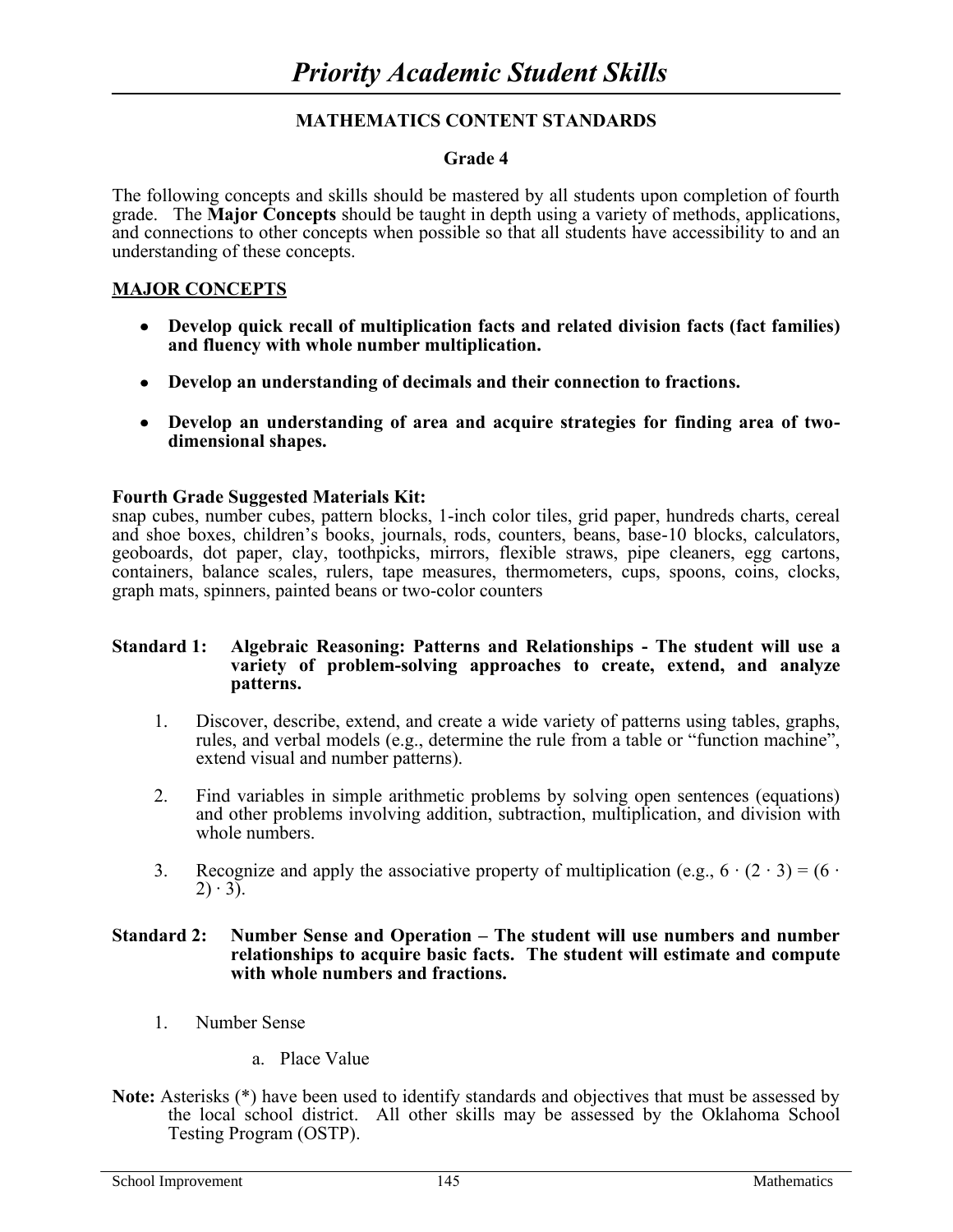- i. Apply the concept of place value through 6 digits (e.g., write numbers in expanded form).
- ii. Model, read, write and rename decimal numbers to the hundredths (e.g., money, numerals to words).
- b. Whole Number, Fraction, and Decimal
	- i. Compare and order whole numbers and decimals to the hundredths place (e.g., pictures of shaded regions of two-dimensional figures, use  $> <$ ,  $\le$  = symbols).
	- ii. Use 0, 1/2, and 1 or 0, 0.5, and 1 as benchmarks and place additional fractions, decimals, and percents on a number line (e.g., 1/3, 3/4, 0.7, 0.4, 62%, 12%).
	- iii. Compare, add, or subtract fractional parts (fractions with like denominators and decimals) using physical or pictorial models. (e.g., egg cartons, fraction strips, circles, and squares).
	- \*iv. Explore and connect negative numbers using real world situations (e.g. owing money, temperature, measuring elevations above and below sea level).
- 2. Number Operation
	- a. Estimate and find the product of up to three-digit by three-digit using a variety of strategies to solve application problems.
	- b. Division Concepts and Fact Families
		- i. Demonstrate fluency (memorize and apply) with basic division facts up to  $144 \div 12$  and the associated multiplication facts (e.g.,  $144 \div 12 = 12$  and  $12 \times 12 = 144$ ).
		- ii. Estimate the quotient with one- and two-digit divisors and a twoor three-digit dividend to solve application problems.
		- iii. Find the quotient (with and without remainders) with 1-digit divisors and a 2- or 3-digit dividend to solve application problems.

#### **Standard 3: Geometry - The student will use geometric properties and relationships to analyze shapes.**

- $1<sub>1</sub>$ 1. Identify, draw, and construct models of intersecting, parallel, and perpendicular lines.
- 2. Identify and compare angles equal to, less than, or greater than 90 degrees (e.g., use right angles to determine the approximate size of other angles).
- 3. Identify, draw, and construct models of regular and irregular polygons including triangles, quadrilaterals, pentagons, hexagons, heptagons, and octagons to solve problems.
- 4. Describe the effects on two-dimensional objects when they slide (translate), flip (reflect), and turn (rotate) (e.g., tessellations).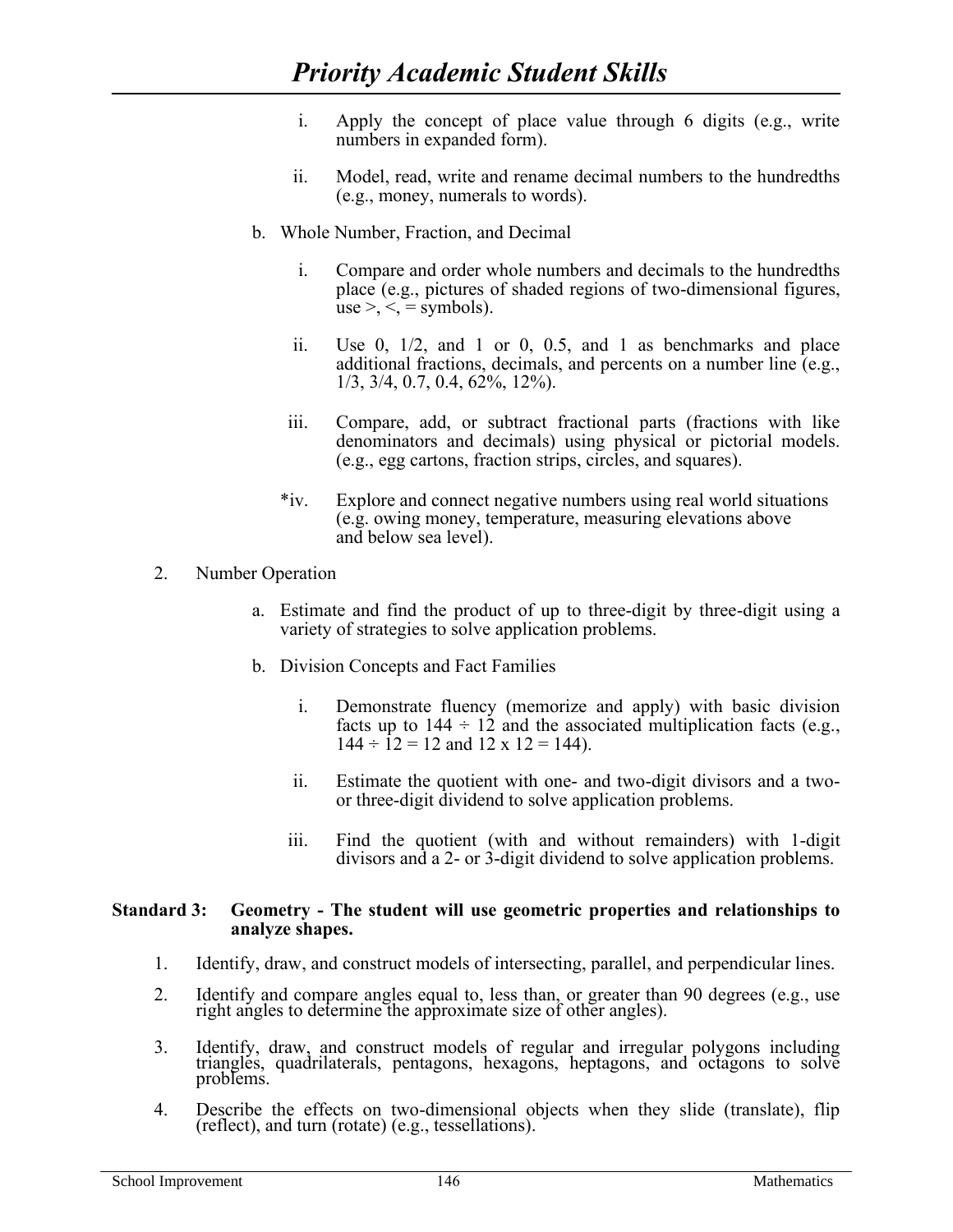#### **Standard 4: Measurement - The student will solve problems using appropriate units of measure in a variety of situations.**

- 1. Measurement
	- a. Estimate the measures of a variety of objects using customary units.
	- b. Establish benchmarks for metric units and estimate the measures of a variety of objects (e.g., mass: the mass of a raisin is about 1 gram, length: the width of a finger is about 1 centimeter).
	- c. Select appropriate customary and metric units of measure and measurement instruments to solve application problems involving length, weight, mass, area, and volume.
	- d. Develop and use the concept of area of different shapes using grids to solve problems.
- 2. Time and Temperature
	- a. Solve elapsed time problems.
	- b. Read thermometers using different intervals (intervals of 1, 2, or 5) and solve for temperature change.
- 3. Money: Determine the correct amount of change when a purchase is made with a twenty dollar bill.

#### **Standard 5: Data Analysis - The student will demonstrate an understanding of collection, display, and interpretation of data and probability.**

- 1. Data Analysis
	- a. Read and interpret data displays such as tallies, tables, charts, and graphs and use the observations to pose and answer questions (e.g., choose a table in social studies of population data and write problems).
	- b. Collect, organize and record data in tables and graphs (e.g., line graphs (plots), bar graphs, pictographs).
- 2. Probability: Predict the probability of outcomes of simple experiments using words such as certain, equally likely, impossible (e.g., coins, number cubes, spinners).
- 3. Central Tendency: Determine the median (middle), and the mode (most often) of a set of data.

**Blueprints for each Criterion-Referenced Test reflect the degree of representation given on the test to each** *PASS* **standard and objective. The item specifications give more specific information about content limits for each objective as well as sample items. To access the most current blueprints and item specifications available, go to the State Department of Education Web site at [<http://sde.state.ok.us>](http://sde.state.ok.us/) then click on teacher icon/picture to get to the teacher resources page. From the teacher resources page, click on "Accountability and**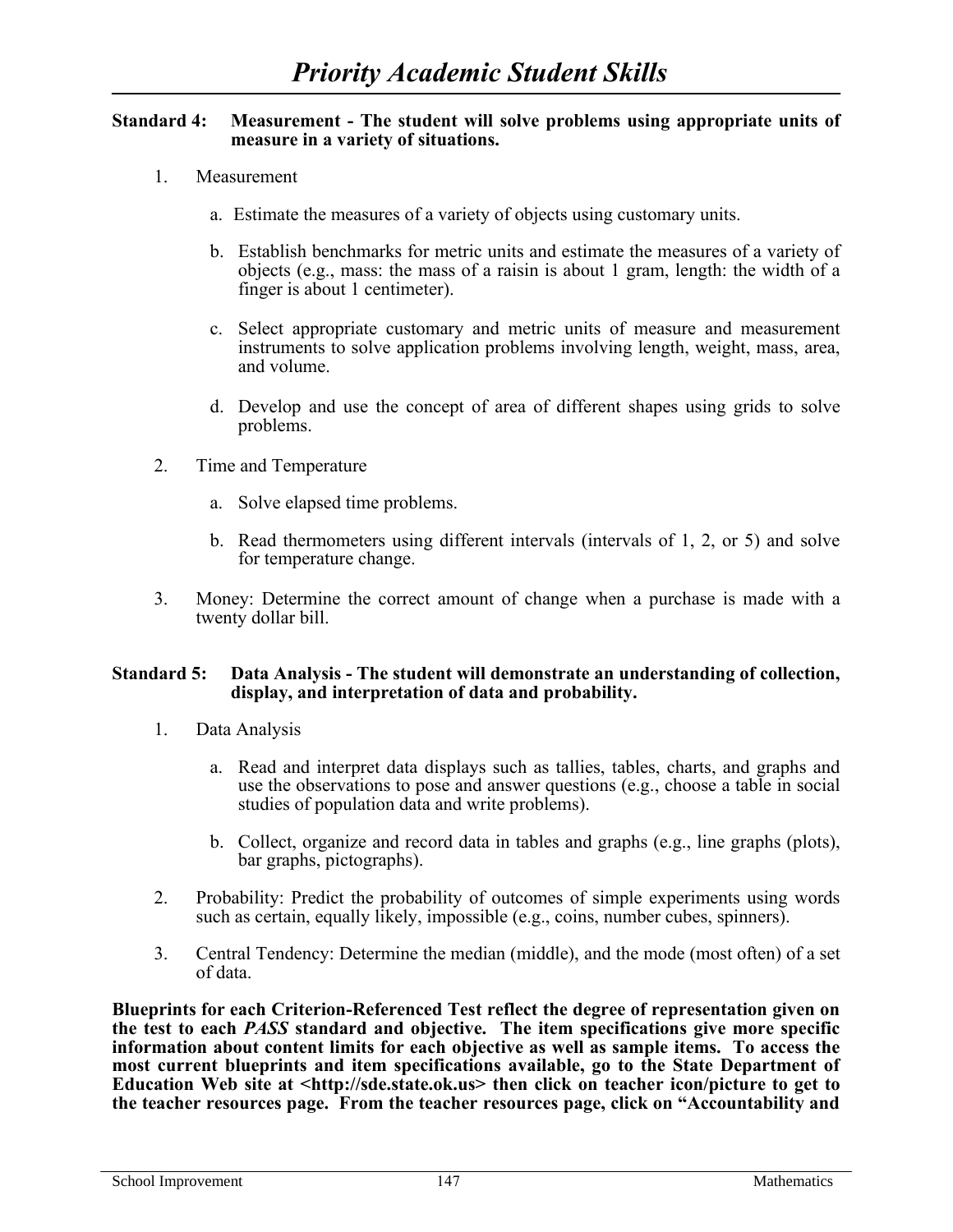**Assessment" to go to the assessment page and then click on "Oklahoma Core Curriculum Tests (OCCT)" on the menu on the left side of the screen.**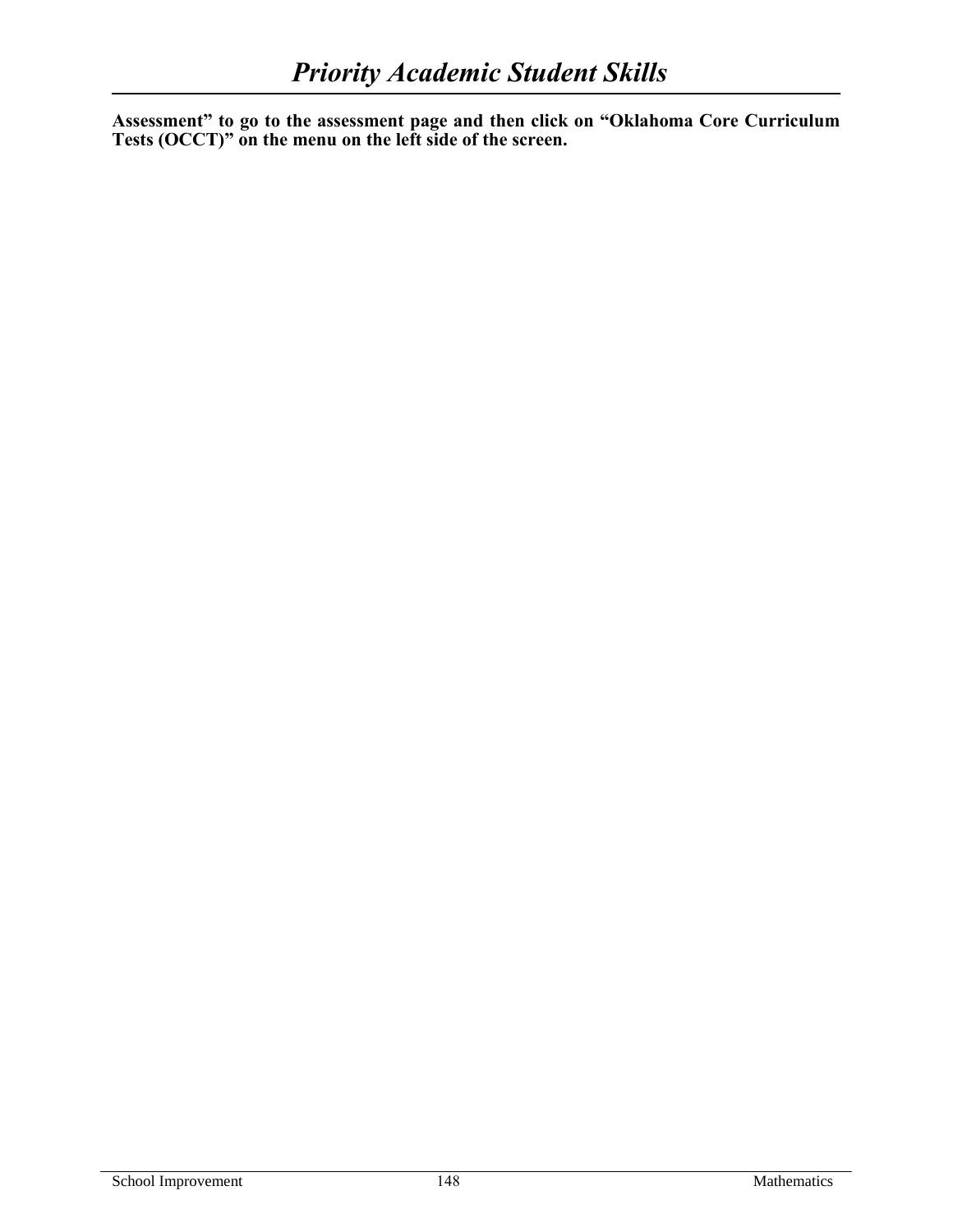# **Grade 5**

The following concepts and skills should be mastered by all students upon completion of fifth grade. The **Major Concepts** should be taught in depth using a variety of methods, applications, and connections to other concepts when possible so that all students have accessibility to and an understanding of these concepts.

# **MAJOR CONCEPTS**

- **Develop an understanding of and fluency with division of whole numbers.**
- **Develop an understanding of and fluency with addition and subtraction of fractions and decimals.**
- **Recognize patterns and their associated rules and develop basic algebraic strategies for solving problems with variables.**

# **Fifth Grade Suggested Materials Kit:**

snap cubes, rods, 1-inch color tiles, calculators, boxes, pawns, number cubes, balance scale, fraction strips, tangrams, protractors, double-sided measuring tapes, spinners, geometric solids, squares, circles, base-10 blocks,  $10 \times 10$  grid paper, pattern blocks, fraction and decimal towers, geoboards, computer tessellation software

#### **Standard 1: Algebraic Reasoning: Patterns and Relationships – The student will use algebraic methods to describe patterns and solve problems in a variety of contexts.**

- 1. Describe rules that produce patterns found in tables, graphs, and models, and use variables (e.g., boxes, letters, pawns, number cubes, or other symbols) to solve problems or to describe general rules in algebraic expression or equation form.
- 2. Use algebraic problem-solving techniques (e.g., use a balance to model an equation and show how subtracting a number from one side requires subtracting the same amount from the other side) to solve problems.
- 3. Recognize and apply the commutative, associative, and distributive properties to solve problems (e.g.,  $3 \times (2 + 4) = (3 \times 2) + (3 \times 4)$ .

#### **Standard 2: Number Sense and Operation – The student will use numbers and number relationships to acquire basic facts. The student will estimate and compute with whole numbers, fractions, and decimals.**

- 1. Number Sense
	- a. Apply the concept of place value of whole numbers through hundred millions (9 digits) and model, read, and write decimal numbers through the thousandths.
- **Note:** Asterisks (\*) have been used to identify standards and objectives that must be assessed by the local school district. All other skills may be assessed by the Oklahoma School Testing Program (OSTP).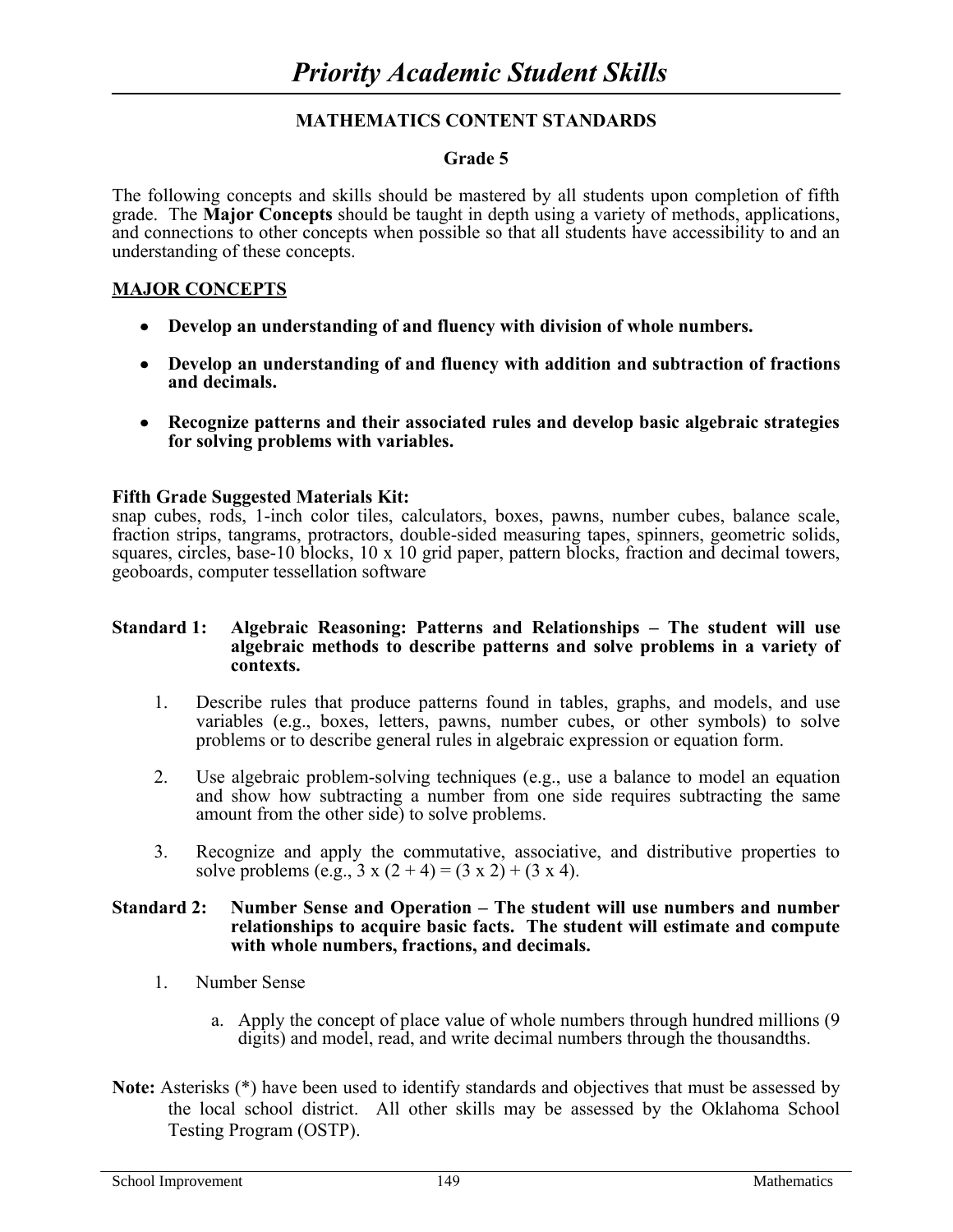- b. Represent with models the connection between fractions and decimals, compare and order fractions and decimals, and be able to convert from one representation to the other to solve problems. (e.g., use 10x10 grids, base 10 blocks).
- c. Identify and compare integers using real world situations. (e.g., owing money, temperature, or measuring elevations above and below sea level).
- \*d. Identify and apply factors, multiples, prime, and composite numbers in a variety of problem-solving situations (e.g., build rectangular arrays for numbers 1-100 and classify as prime or composite, use common factors to add fractions).
- 2. Number Operations
	- a. Estimate, add, or subtract decimal numbers with same and different place values to solve problems (e.g.,  $3.72 + 1.4$ , \$4.56 - \$2.12).
	- b. Estimate add, or subtract fractions (including mixed numbers) to solve problems using a variety of methods (e.g., use fraction strips, use area models, find a common denominator).
	- c. Estimate and find the quotient (with and without remainders) with two-digit divisors and a two- or three-digit dividend to solve application problems.

#### **Standard 3: Geometry - The student will apply geometric properties and relationships.**

- 1. Compare and contrast the basic characteristics of circle and polygons (triangles, quadrilaterals, pentagons, hexagons, heptagons, octagons).
- 2. Classify angles (e.g., acute, right, obtuse, straight).

#### **Standard 4: Measurement - The student use appropriate units of measure to solve problems in a variety of contexts.**

- 1. Measurement
	- a. Compare, estimate, and determine the measurement of angles.
	- b. Develop and use the formula for perimeter and area of a square and rectangle to solve application problems.
	- c. Convert basic measurements of volume, mass and distance within the same system for metric and customary units (e.g., inches to feet, hours to minutes, centimeters to meters).
- 2. Money: Solve a variety of problems involving money.

#### **Standard 5: Data Analysis - The student will use data analysis, statistics and probability to interpret data in a variety of contexts.**

1. Data Analysis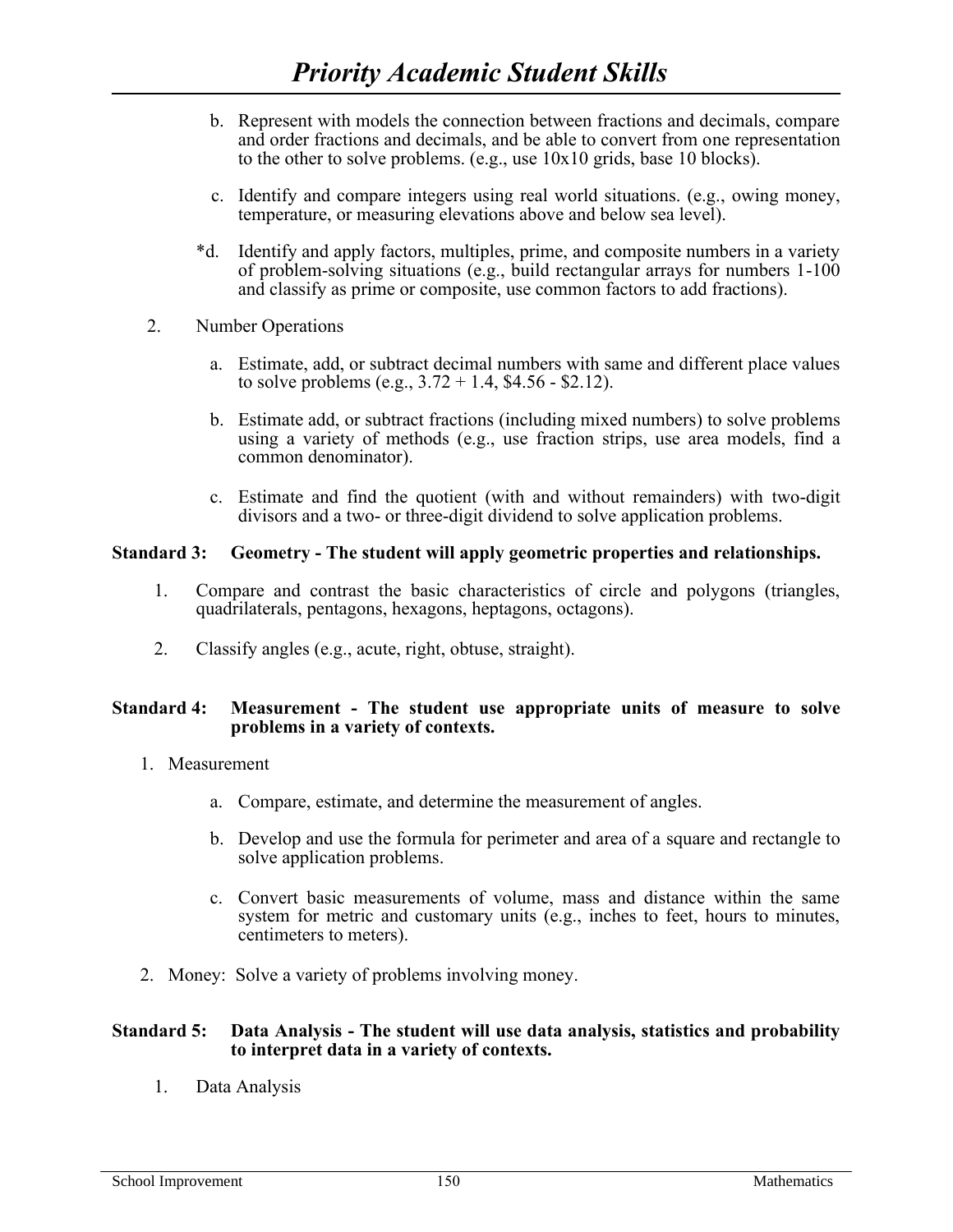- a. Compare and translate displays of data and justify the selection of the type of table of graph (e.g., charts, tables, bar graphs, pictographs, line graphs, circle graphs, Venn diagrams).
- \*b. Formulate questions, design investigations, consider samples, and collect, organize, and analyze data using observation, measurement, surveys, or experiments (e.g., how far can 5th graders throw a softball based on where it first hits the ground?).
- 2. Probability
	- a. Determine the probability of events occurring in familiar contexts or experiments and express probabilities as fractions from zero to one (e.g., find the fractional probability of an event given a biased spinner).
	- b. Use the fundamental counting principle on sets with up to four items to determine the number of possible combinations (e.g. create a tree diagrams to see possible combinations).
- 3. Central Tendency: Determine the range (spread), mode (most often), and median (middle) of a set of data.

**Blueprints for each Criterion-Referenced Test reflect the degree of representation given on the test to each** *PASS* **standard and objective. The item specifications give more specific information about content limits for each objective as well as sample items. To access the most current blueprints and item specifications available, go to the State Department of Education Web site at [<http://sde.state.ok.us>](http://sde.state.ok.us/) then click on teacher icon/picture to get to the teacher resources page. From the teacher resources page, click on "Accountability and Assessment" to go to the assessment page and then click on "Oklahoma Core Curriculum Tests (OCCT)" on the menu on the left side of the screen.**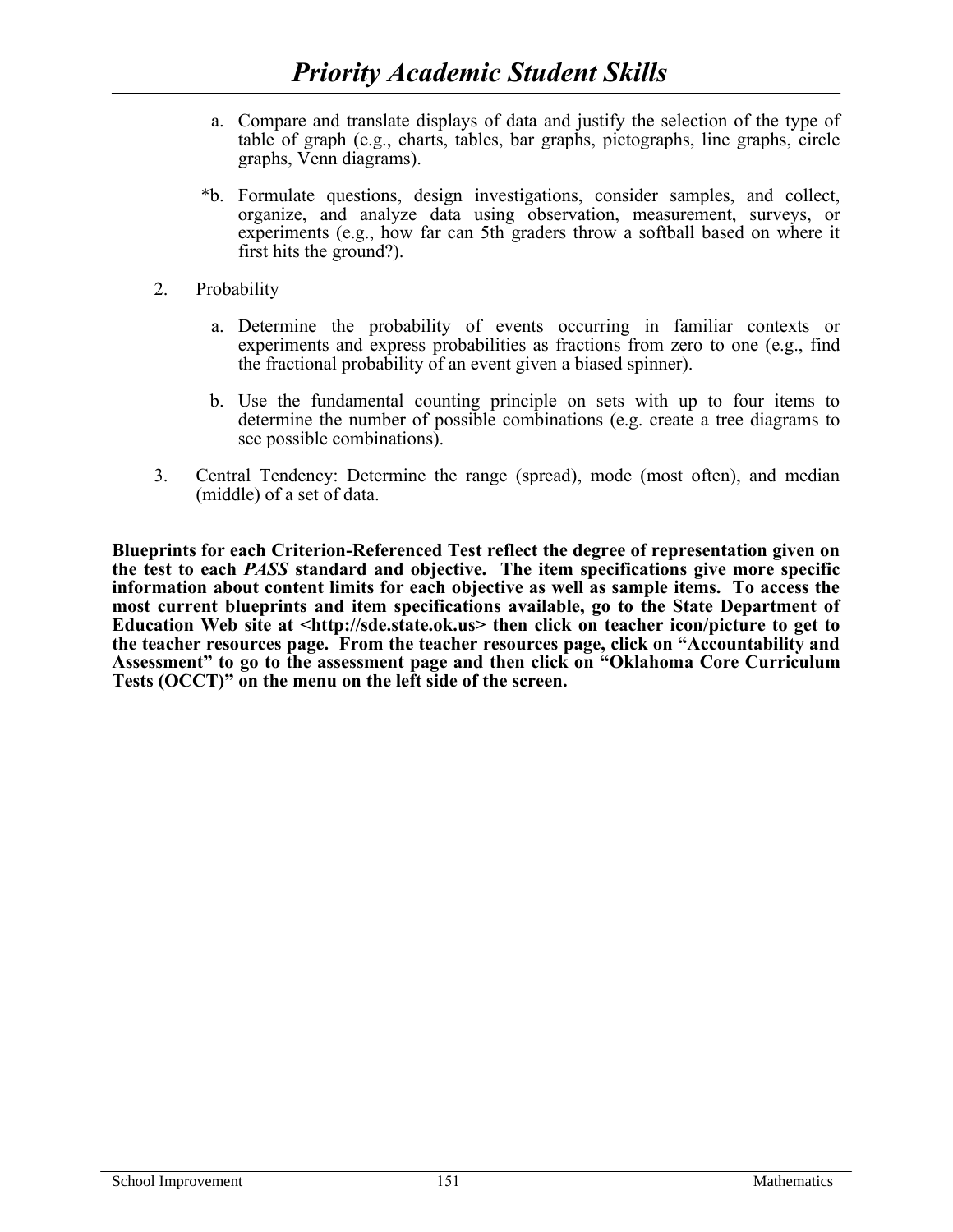# **OVERVIEW**

#### **Grades 6 - 8**

Students in the middle grades will expand and deepen their knowledge of numbers, computation, estimation, measurement, geometry, statistics, probability, patterns and functions, and the fundamental concepts of algebra by focusing on meaningful mathematics in each of these areas.

Instruction in the middle grades should include activities in which the students actively work to pose and solve problems both individually and together. Learning tools such as concrete models, fraction manipulatives, algebra tiles, geoboards, calculators and computers are beneficial and should be available to all students.

#### **MATHEMATICS PROCESS STANDARDS**

### **Grades 6 - 8**

The National Council of Teachers of Mathematics (NCTM) has identified five process standards: Problem Solving, Reasoning and Proof, Communication, Connections, and Representation. Active involvement by students using these processes is likely to broaden mathematical understandings and lead to increasingly sophisticated abilities required to meet mathematical challenges in meaningful ways.

#### **Process Standard 1: Problem Solving**

- 1. Develop and test strategies to solve practical, everyday problems which may have single or multiple answers.
- 2. Use technology to generate and analyze data to solve problems.
- 3. Formulate problems from situations within and outside of mathematics and generalize solutions and strategies to new problem situations.
- 4. Evaluate results to determine their reasonableness.
- 5. Apply a variety of strategies (e.g., restate the problem, look for a pattern, diagrams, solve a simpler problem, work backwards, trial and error) to solve problems, with emphasis on multistep and non-routine problems.
- 6. Use oral, written, concrete, pictorial, graphical, and/or algebraic methods to model mathematical situations.

# **Process Standard 2: Communication**

- 1. Discuss, interpret, translate (from one to another) and evaluate mathematical ideas (e.g., oral, written, pictorial, concrete, graphical, algebraic).
- 2. Reflect on and justify reasoning in mathematical problem solving (e.g., convince, demonstrate, formulate).
- 3. Select and use appropriate terminology when discussing mathematical concepts and ideas.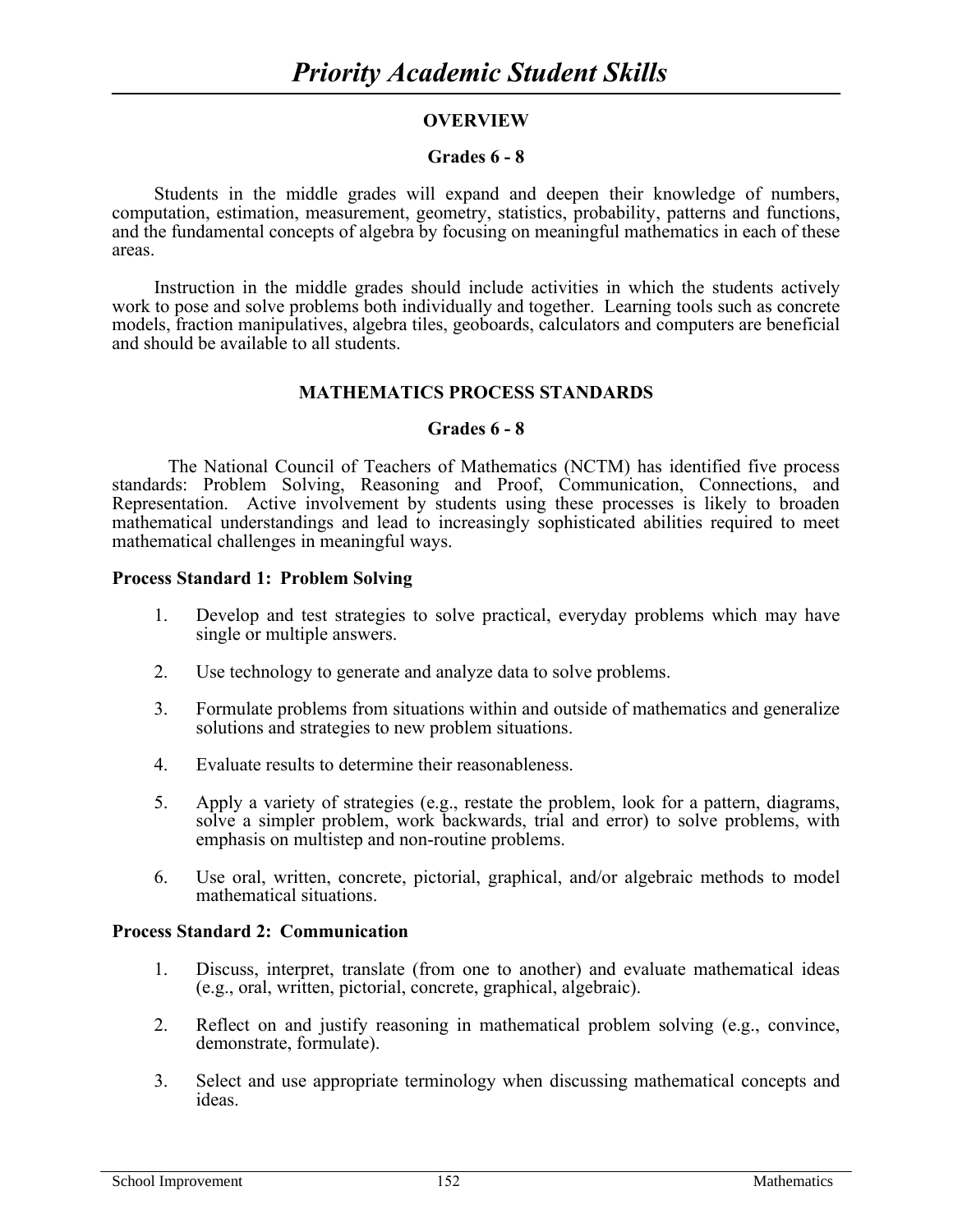# **Process Standard 3: Reasoning**

- 1. Identify and extend patterns and use experiences and observations to make suppositions.
- 2. Use counter examples to disprove suppositions (e.g., all squares are rectangles, but are all rectangles squares?).
- 3. Develop and evaluate mathematical arguments (e.g., agree or disagree with the reasoning of other classmates and explain why).
- 4. Select and use various types of reasoning (e.g**.,** recursive [loops], inductive [specific to general], deductive [general to specific], spatial, and proportional).

#### **Process Standard 4: Connections**

- 1. Apply mathematical strategies to solve problems that arise from other disciplines and the real world.
- 2. Connect one area or idea of mathematics to another (e.g., relates equivalent number representations to each other, relate experiences with geometric shapes to understanding ratio and proportion).

#### **Process Standard 5: Representation**

- 1. Use a variety of representations to organize and record data (e.g., use concrete, pictorial, and symbolic representations).
- 2. Use representations to promote the communication of mathematical ideas (e.g., number lines, rectangular coordinate systems, scales to illustrate the balance of equations).
- 3. Develop a variety of mathematical representations that can be used flexibly and appropriately (e.g., base-10 blocks to represent fractions and decimals, appropriate graphs to represent data).
- 4. Use a variety of representations to model and solve physical, social, and mathematical problems (e.g., geometric objects, pictures, charts, tables, graphs).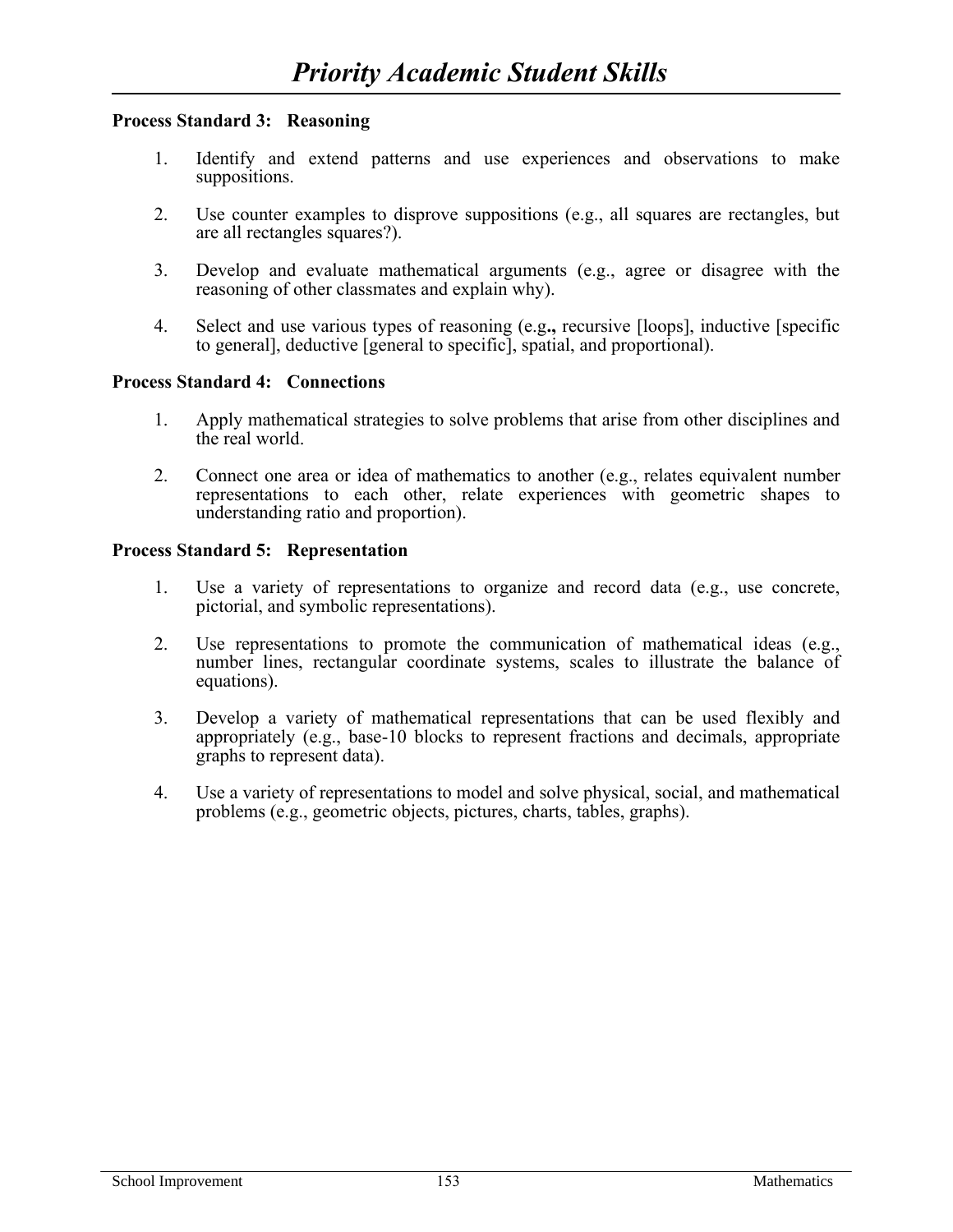#### **Grade 6**

The following concepts and skills should be mastered by all students upon completion of sixth grade. The **Major Concepts** should be taught in depth using a variety of methods, applications, and connections to other concepts when possible so that all students have accessibility to and an understanding of these concepts.

#### **MAJOR CONCEPTS**

- **Develop an understanding of and fluency with multiplication and division of fractions and decimals.**
- **Write, interpret, use, simplify, and solve mathematical expressions and equations.**
- **Develop a basic understanding of integer operations.**

#### **Standard 1: Algebraic Reasoning: Patterns and Relationships – The student will use algebraic methods to describe patterns, simplify and write algebraic expressions and equations, and solve simple equations in a variety of contexts.**

- 1. Generalize and extend patterns and functions using tables, graphs, and number properties (e.g., number sequences, prime and composite numbers, recursive patters like the Fibonacci numbers).
- 2. Write algebraic expressions and simple equations that correspond to a given situation.
- 3. Use substitution to simplify and evaluate algebraic expressions (e.g., if  $x = 5$  evaluate  $3 - 5x$ ).
- 4. Write and solve one-step equations with one variable using number sense, the properties of operations, and the properties of equality (e.g.,  $1/3x = 9$ ).

#### **Standard 2: Number Sense and Operation – The student will use numbers and number relationships to solve a variety of problems. The student will estimate and compute with integers, fractions, and decimals.**

- 1. Number Sense: Convert compare, and order decimals, fractions, and percents using a variety of methods.
- 2. Number Operations
	- a. Multiply and divide fractions and mixed numbers to solve problems using a variety of methods.
- **Note:** Asterisks (\*) have been used to identify standards and objectives that must be assessed by the local school district. All other skills may be assessed by the Oklahoma School Testing Program (OSTP).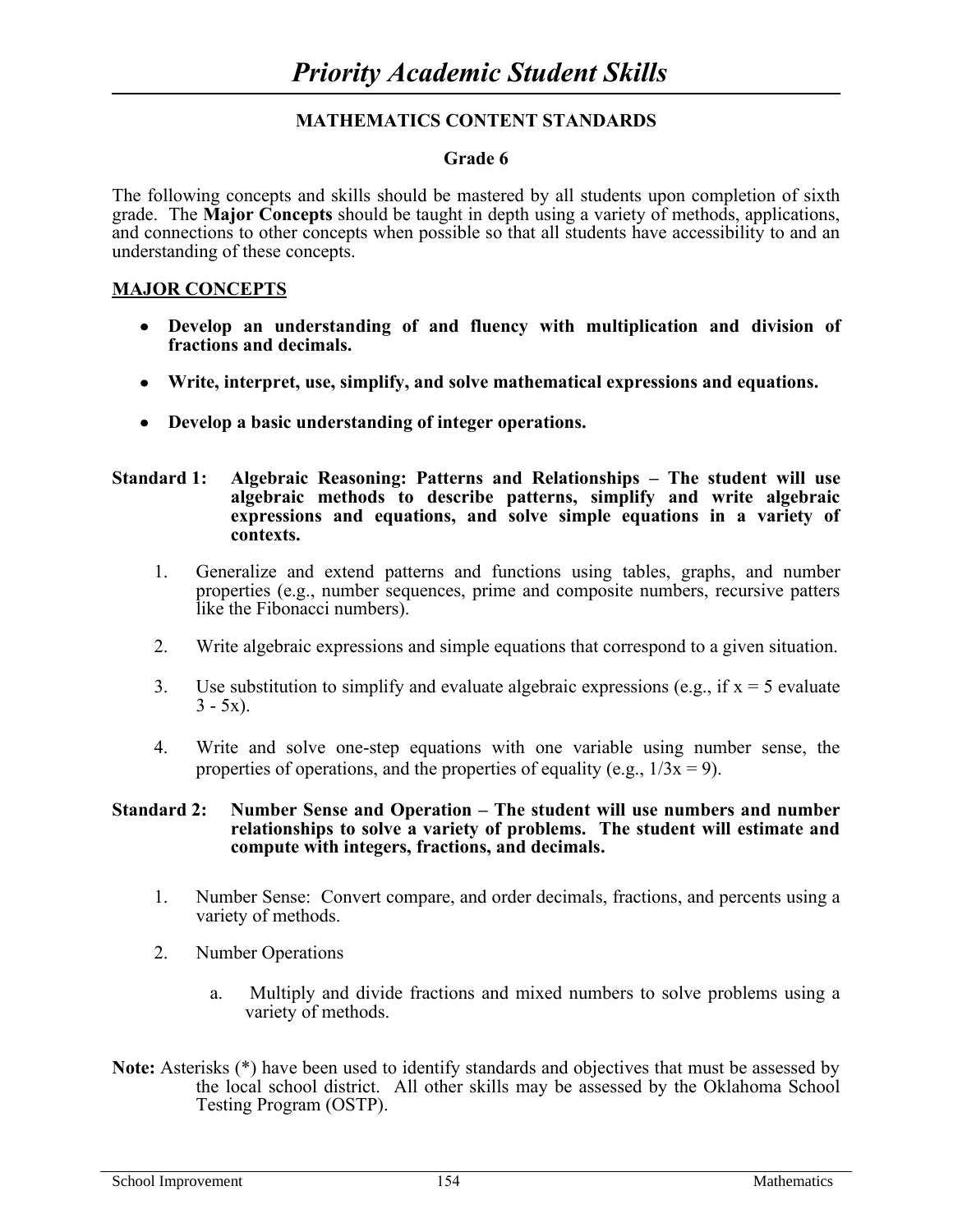- b. Multiply and divide decimals with one- or two-digit multipliers or divisors to solve problems.
- c. Estimate and find solutions to single and multi-step problems using whole numbers, decimals, fractions, and percents (e.g.,  $7/8 + 8/9$  is about 2,  $3.9 + 5.3$ ) is about 9).
- d. Use the basic operations on integers to solve problems.
- e. Build and recognize models of multiples to develop the concept of exponents and simplify numerical expressions with exponents and parentheses using order of operations.

#### **Standard 3: Geometry - The student will use geometric properties and relationships to recognize, describe, and analyze shapes and representations in a variety of contexts.**

- 1. Compare and contrast the basic characteristics of three-dimensional figures (pyramids, prisms, cones, and cylinders).
- 2. Compare and contrast congruent and similar figures.
- 3. Identify the characteristics of the rectangular coordinate system and use them to locate points and describe shapes drawn in all four quadrants.

# **Standard 4: Measurement - The student will use measurements within the metric and customary systems to solve problems in a variety of contexts.**

- 1. Use formulas to find the circumference and area of circles in terms of pi.
- 2. Convert, add, or subtract measurements within the same system to solve problems (e.g.,  $9'$  8" + 3' 6, 150 minutes =  $\quad$  hours and  $\quad$  minutes, 6 square inches =  $\quad$ square feet).

#### **Standard 5: Data Analysis - The student will use data analysis, probability, and statistics to interpret data in a variety of contexts.**

- 1. Data Analysis: Organize, construct displays, and interpret data to solve problems (e.g., data from student experiments, tables, diagrams, charts, graphs).
- 2. Probability: Use the fundamental counting principle on sets with up to five items to determine the number of possible combinations.
- 3. Central Tendency: Find the measures of central tendency (mean, median, mode, and range) of a set of data (with and without outliers) and understand why a specific measure provides the most useful information in a given context.

**Blueprints for each Criterion-Referenced Test reflect the degree of representation given on the test to each** *PASS* **standard and objective. The item specifications give more specific information about content limits for each objective as well as sample items. To access the most current blueprints and item specifications available, go to the State Department of Education Web site at [<http://sde.state.ok.us>](http://sde.state.ok.us/) then click on teacher icon/picture to get to**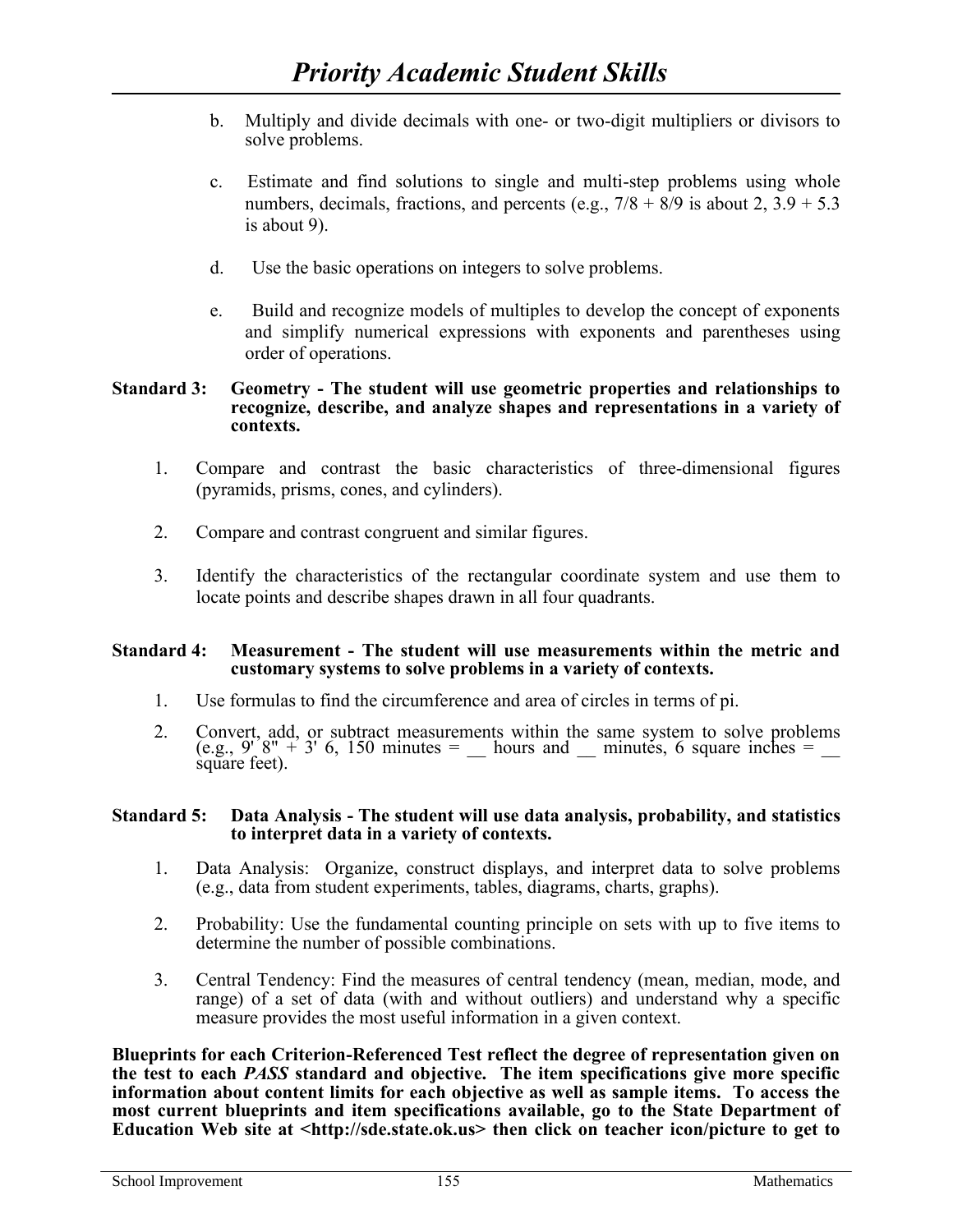**the teacher resources page. From the teacher resources page, click on "Accountability and Assessment" to go to the assessment page and then click on "Oklahoma Core Curriculum Tests (OCCT)" on the menu on the left side of the screen.**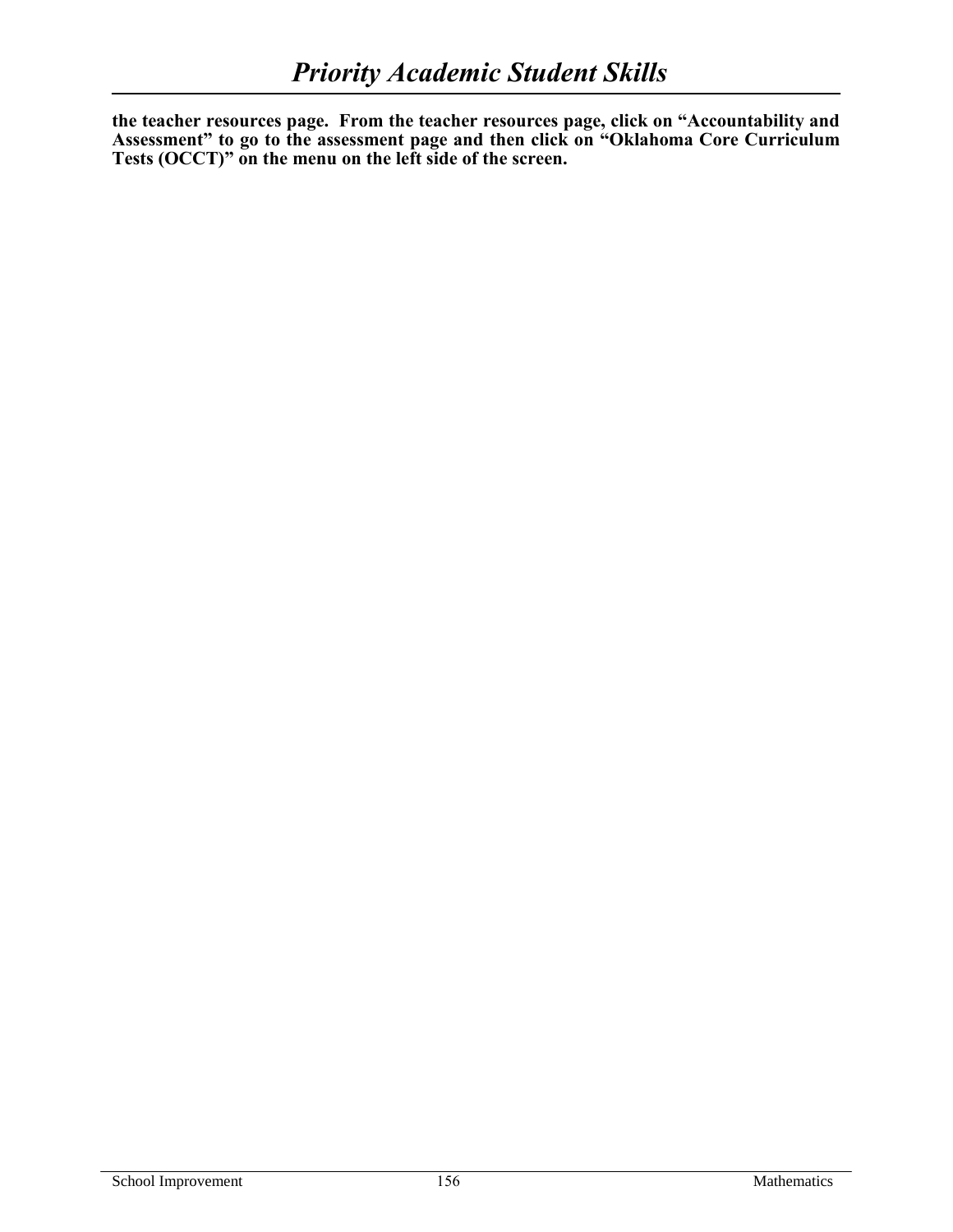# **Grade 7**

The following concepts and skills should be mastered by all students upon completion of seventh grade. The **Major Concepts** should be taught in depth using a variety of methods, applications, and connections to other concepts when possible so that all students have accessibility to and an understanding of these concepts.

# **MAJOR CONCEPTS**

- **Develop an understanding of proportionality and apply that understanding to solve problems.**
- **Develop an understanding of and fluency with operations on all rational numbers.**
- **Develop and apply strategies for solving linear equations.**

#### **Standard 1: Algebraic Reasoning: Patterns and Relationships – The student will use number properties and algebraic reasoning to identify, simplify, and solve simple linear equations and inequalities.**

- 1. Identify, describe, and analyze functional relationships (linear and nonlinear) between two variables (e.g., as the value of x increases on a table, do the values of y increase or decrease, identify a positive rate of change on a graph and compare it to a negative rate of change).
- 2. Write and solve two-step equations with one variable using number sense, the properties of operations, and the properties of equality (e.g.,  $-2x + 4 = -2$ ).
- 3. Inequalities: Model, write, solve, and graph one-step linear inequalities with one variable.

#### **Standard 2: Number Sense and Operation – The student will use numbers and number relationships to solve a variety of problems.**

- 1. Number Sense
	- a. Compare and order positive and negative rational numbers.
	- b. Build and recognize models of perfect squares to find their square roots and estimate the square root of other numbers (e.g., the square root of 12 is between 3 and 4).
	- \*c. Demonstrate the concept of ratio and proportion with models (e.g., similar geometric shapes, scale models).
- 2. Number Operations
- **Note:** Asterisks (\*) have been used to identify standards and objectives that must be assessed by the local school district. All other skills may be assessed by the Oklahoma School Testing Program (OSTP).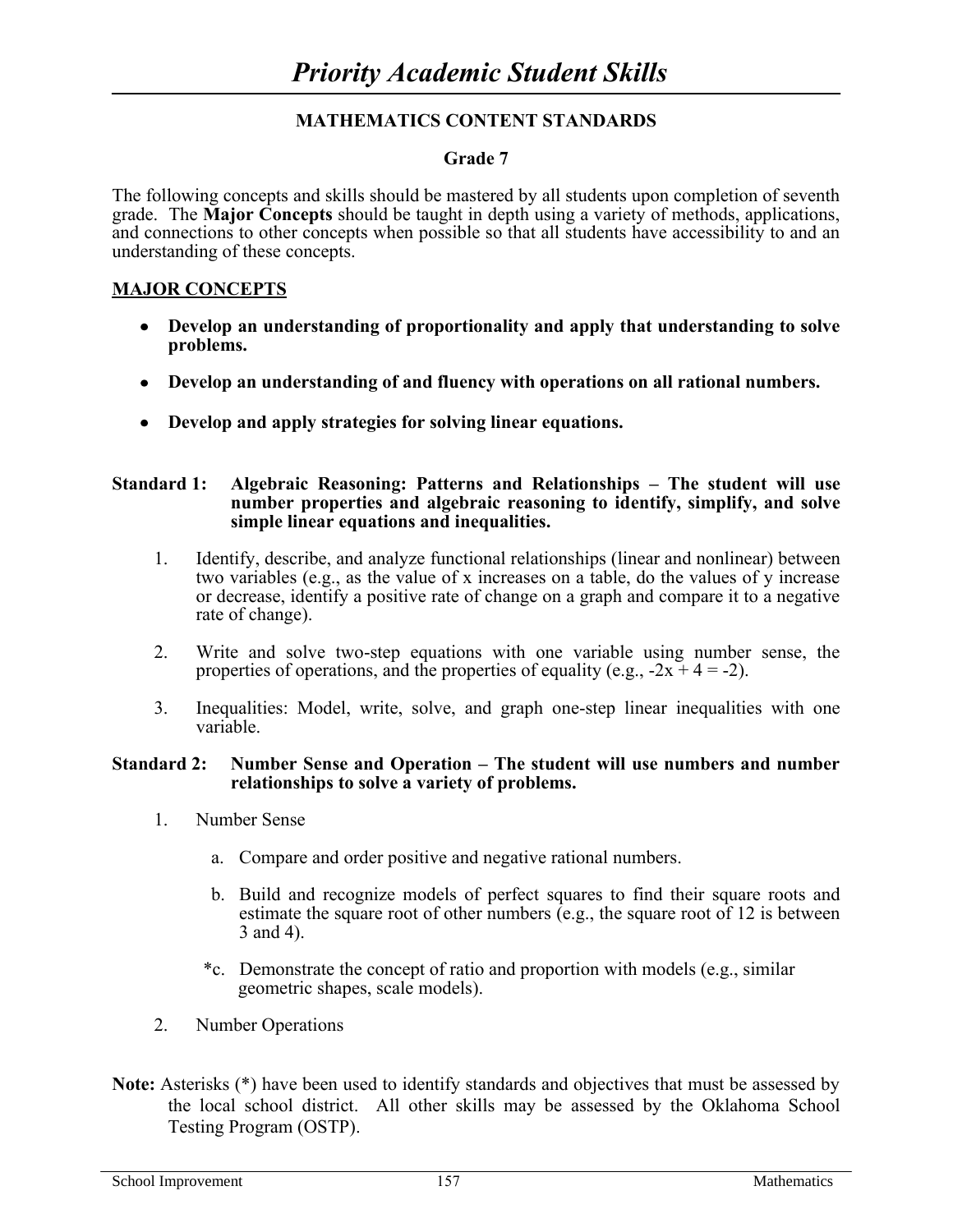- a. Solve problems using ratios and proportions.
- b. Solve percent application problems (e.g., discounts, tax, finding the missing value of percent/part/whole).
- c. Simplify numerical expressions with integers, exponents, and parentheses using order of operations.

### **Standard 3: Geometry - The student will apply the properties and relationships of plane geometry in a variety of contexts.**

- 1. Classify regular and irregular geometric figures including triangles and quadrilaterals according to their sides and angles.
- 2. Identify and analyze the angle relationships formed by parallel lines cut by a transversal (e.g., alternate interior angles, alternate exterior angles, adjacent, and vertical angles).
- 3. Construct geometric figures and identify geometric transformations on the rectangular coordinate plane (e.g., rotations, translations, reflections, magnifications).

#### **Standard 4: Measurement - The student will use measurement to solve problems in a variety of contexts.**

- 1. Develop and apply the formulas for perimeter and area of triangles and quadrilaterals to solve problems.
- 2. Apply the formula for the circumference and area of a circle to solve problems.
- 3. Find the area and perimeter of composite figures to solve application problems.

#### **Standard 5: Data Analysis - The student will use data analysis, probability, and statistics to interpret data in a variety of contexts.**

- 1. Data Analysis: Compare, translate, and interpret between displays of data (e.g., multiple sets of data on the same graph, data from subsets of the same population, combinations of diagrams, tables, charts, and graphs).
- 2. Probability: Determine the probability of an event involving "or", "and", or "not" (e.g., on a spinner with one blue, two red and two yellow sections, what is the probability of getting a red or a yellow?).
- 3. Central Tendency: Compute the mean, median, mode, and range for data sets and understand how additional data or outliers in a set may affect the measures of central tendency.

**Blueprints for each Criterion-Referenced Test reflect the degree of representation given on the test to each** *PASS* **standard and objective. The item specifications give more specific information about content limits for each objective as well as sample items. To access the most current blueprints and item specifications available, go to the State Department of Education Web site at [<http://sde.state.ok.us>](http://sde.state.ok.us/) then click on teacher icon/picture to get to the teacher resources page. From the teacher resources page, click on "Accountability and Assessment" to go to the assessment page and then click on "Oklahoma Core Curriculum Tests (OCCT)" on the menu on the left side of the screen.**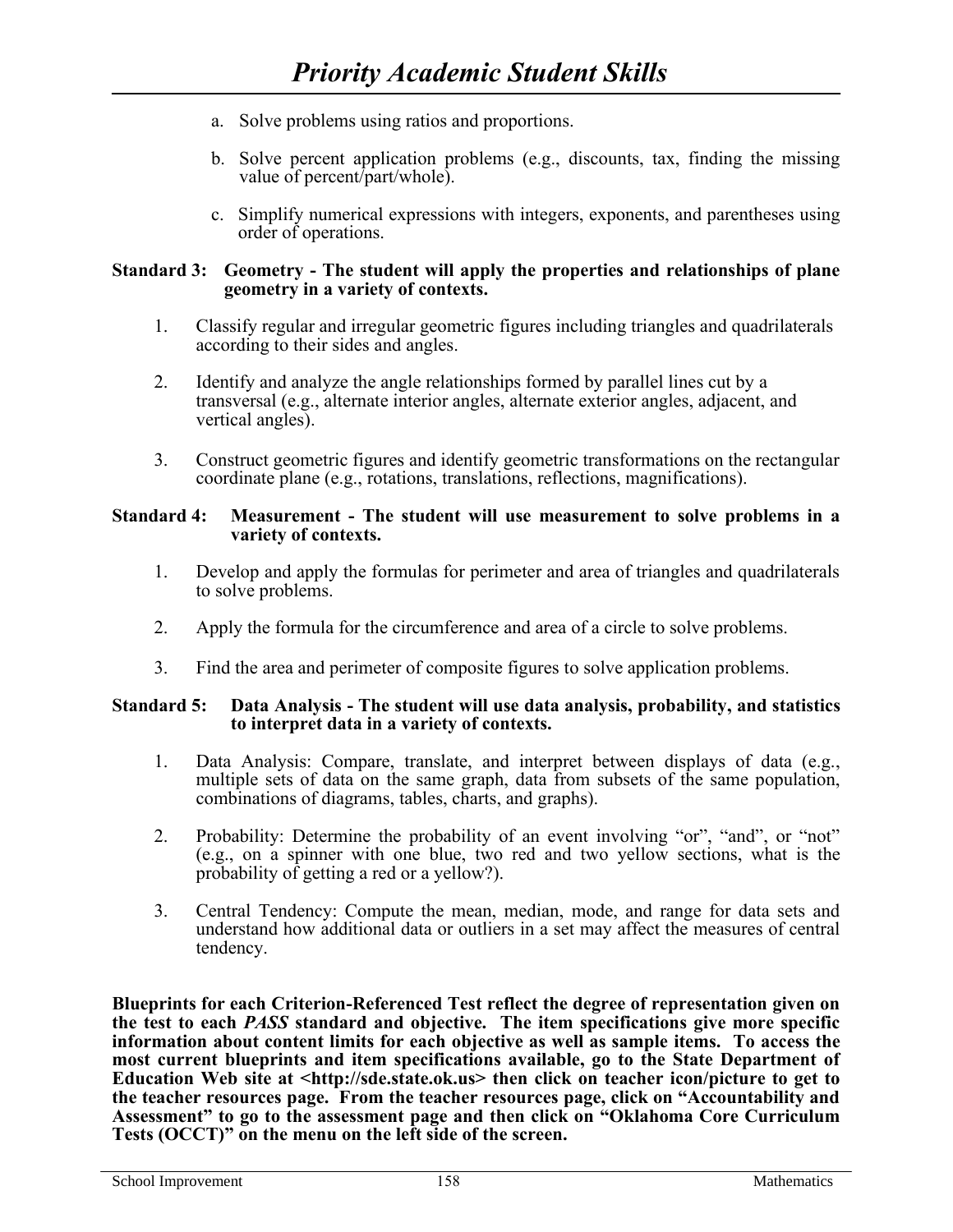#### **Grade 8**

The following concepts and skills should be mastered by all students upon completion of eighth grade. The **Major Concepts** should be taught in depth using a variety of methods, applications, and connections to other concepts when possible so that all students have accessibility to and an understanding of these concepts.

#### **MAJOR CONCEPTS**

- **Analyze and represent linear functions as equations, tables, graphs, and verbal expressions.**
- **Develop an understanding of surface area and volume of three-dimensional shapes and use formulas to find the surface area and volume.**
- **Analyze and summarize data sets in various formats.**

#### **Standard 1: Algebraic Reasoning: Patterns and Relationships – The student will graph and solve linear equations and inequalities in problem solving situations.**

- 1. Equations
	- a. Model, write, and solve multi-step linear equations with one variable using a variety of methods to solve application problems.
	- b. Graph and interpret the solution to one- and two-step linear equations on a number line with one variable and on a coordinate plane with two variables.
	- c. Predict the effect on the graph of a linear equation when the slope or y-intercept changes (e.g., make predictions from graphs, identify the slope or y-intercept in the equation  $y = mx + b$  and relate to a graph).
	- d. Apply appropriate formulas to solve problems (e.g.,  $d=rt$ , I=prt).
- 2. Inequalities: Model, write, solve, and graph one- and two-step linear inequalities with one variable.

#### **Standard 2: Number Sense and Operation – The student will use numbers and number relationships to solve a variety of problems.**

- 1. Number Sense: Represent and interpret large numbers and numbers less than one in exponential and scientific notation.
- 2. Number Operations
	- a. Use the rules of exponents, including integer exponents, to solve problems (e.g.,  $7^2 \cdot 7^3 = 7^5$ ,  $3^{-10} \cdot 3^8 = 3^{-2}$ ).
	- b. Solve problems using scientific notation.
- Note: Asterisks (\*) have been used to identify standards and objectives that must be assessed by the local school district. All other skills may be assessed by the Oklahoma School Testing Program (OSTP).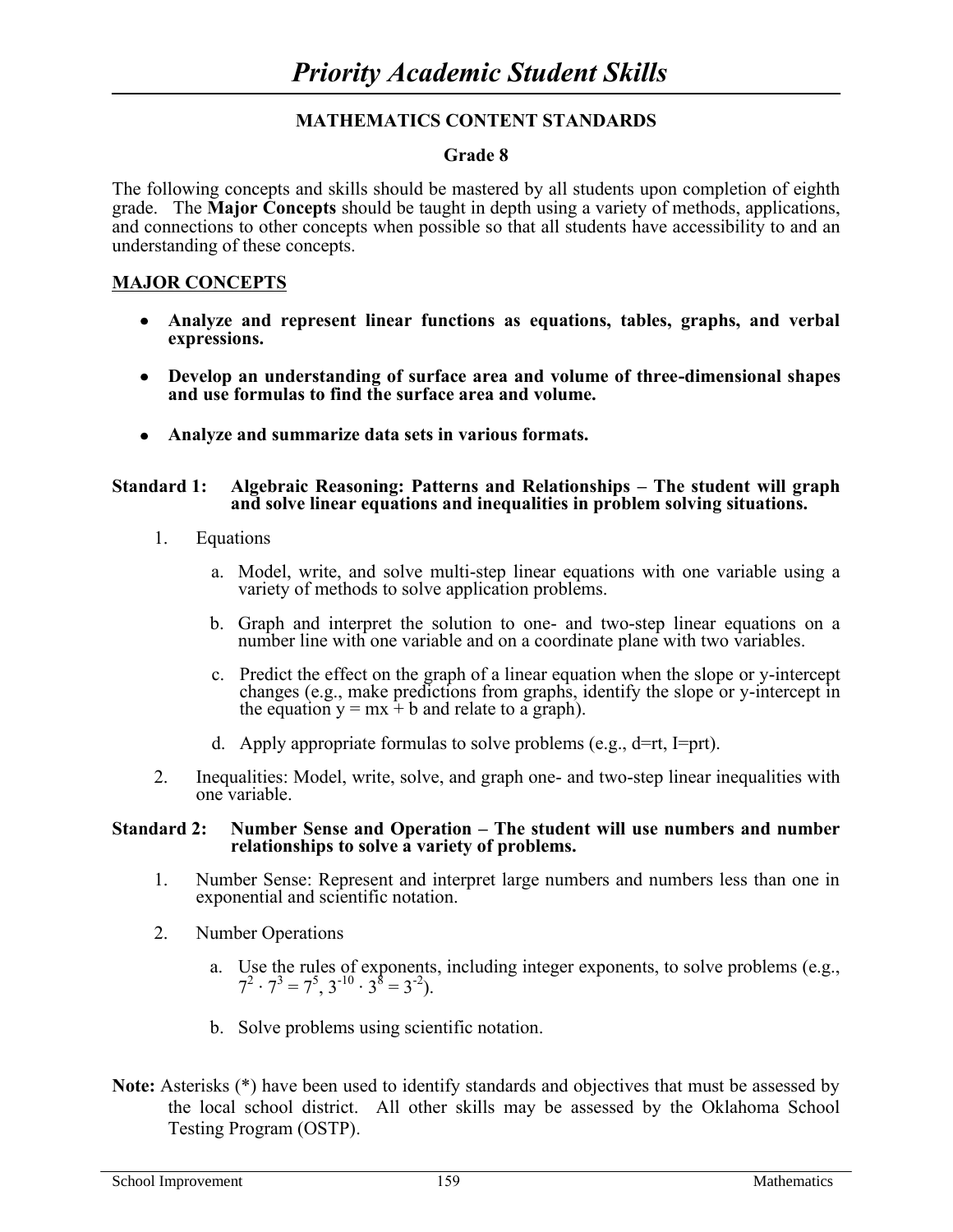c. Simplify numerical expressions with rational numbers, exponents, and parentheses using order of operations.

# **Standard 3: Geometry - The student will use geometric properties to solve problems in a variety of contexts.**

- 1. Construct models, sketch (from different perspectives), and classify solid figures such as rectangular solids, prisms, cones, cylinders, pyramids, and combined forms.
- 2. Develop the Pythagorean Theorem and apply the formula to find the length of line segments, the shortest distance between two points on a graph, and the length of an unknown side of a right triangle.

#### **Standard 4: Measurement - The student will use measurement to solve problems in a variety of contexts.**

- 1. Develop and apply formulas to find the surface area and volume of rectangular prisms, triangular prisms, and cylinders (in terms of pi).
- 2. Apply knowledge of ratio and proportion to solve relationships between similar geometric figures.
- 3. Find the area of a "region of a region" for simple composite figures and the area of cross sections of regular geometric solids (e.g., area of a rectangular picture frame).

# **Standard 5: Data Analysis - The student will use data analysis, probability, and statistics to interpret data in a variety of contexts.**

- 1. Data Analysis: Select, analyze and apply data displays in appropriate formats to draw conclusions and solve problems.
- \*2. Probability: Determine how samples are chosen (random, limited, biased) to draw and support conclusions about generalizing a sample to a population (e.g., is the average height of a men's college basketball team a good representative sample for height predictions?).
- 3. Central Tendency: Find the measures of central tendency (mean, median, mode, and range) of a set of data and understand why a specific measure provides the most useful information in a given context.

**Blueprints for each Criterion-Referenced Test reflect the degree of representation given on the test to each** *PASS* **standard and objective. The item specifications give more specific information about content limits for each objective as well as sample items. To access the most current blueprints and item specifications available, go to the State Department of Education Web site at [<http://sde.state.ok.us>](http://sde.state.ok.us/) then click on teacher icon/picture to get to the teacher resources page. From the teacher resources page, click on "Accountability and Assessment" to go to the assessment page and then click on "Oklahoma Core Curriculum Tests (OCCT)" on the menu on the left side of the screen.**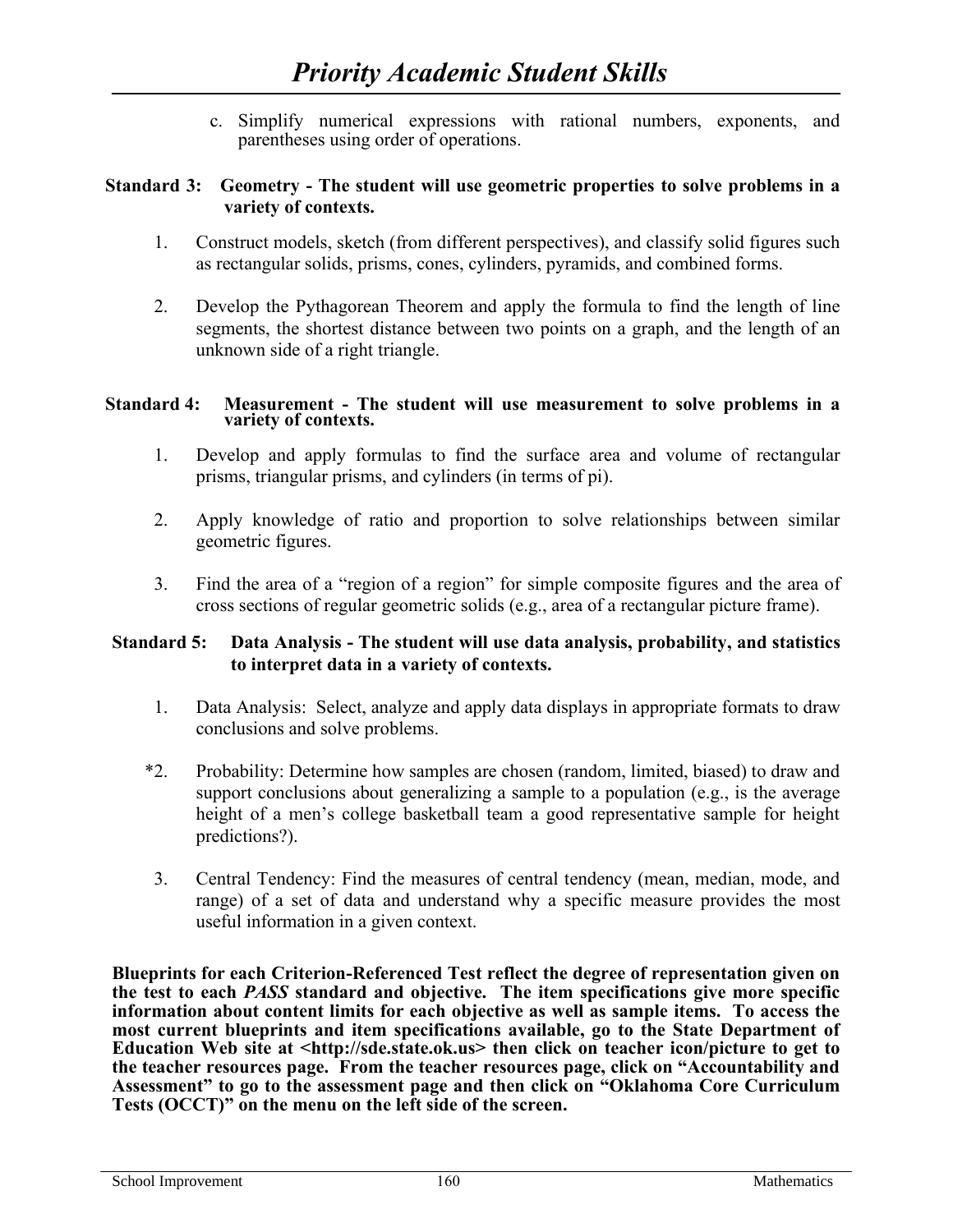# **OVERVIEW**

# **High School**

The *Priority Academic Student Skills (PASS)* in mathematics for high school establishes a framework for a curriculum that reflects the needs of all students. Such a curriculum recognizes that they will spend their adult lives in a society increasingly dominated by technology and quantitative methods.

A broadened view of mathematics will include the traditional topics of algebra and geometry but must also include the mathematical processes of problem-solving, communication, reasoning, connections, and representation. Although they are stated separately for emphasis, these process standards should be integrated throughout the high school core curriculum.

A school's curriculum in mathematics should be organized to permit all students to progress as far into the mathematics proposed here as their achievement with the objectives allows. Schools should use this material to create a curriculum most beneficial to their students. Those students planning to continue their mathematics education should study additional advanced mathematics topics such as trigonometry and calculus.

The curriculum is intended to provide a common body of mathematical ideas accessible to all students. It is recognized that students entering high school differ in many ways, including mathematical achievement, but it is believed these differences are best addressed by extensions of the proposed content rather than by deletions.

The increasing role of technology in instruction will alter the teaching and learning of mathematics. Calculators and computers should be integrated throughout the curriculum so that students will concentrate on the problem-solving process as well as the calculations associated with problems.

# **PROCESS STANDARDS**

#### **High School**

The National Council of Teachers of Mathematics (NCTM) has identified five process standards: Problem Solving, Reasoning and Proof, Communication, Connections, and Representation. Active involvement by students using these processes is likely to broaden mathematical understandings and lead to increasingly sophisticated abilities required to meet mathematical challenges in meaningful ways.

#### **Process Standard 1: Problem Solving**

- 1. Apply a wide variety of problem-solving strategies (identify a pattern, use equivalent representations) to solve problems from within and outside mathematics.
- 2. Identify the problem from a described situation, determine the necessary data and apply appropriate problem-solving strategies.

#### **Process Standard 2: Communication**

1. Use mathematical language and symbols to read and write mathematics and to converse with others.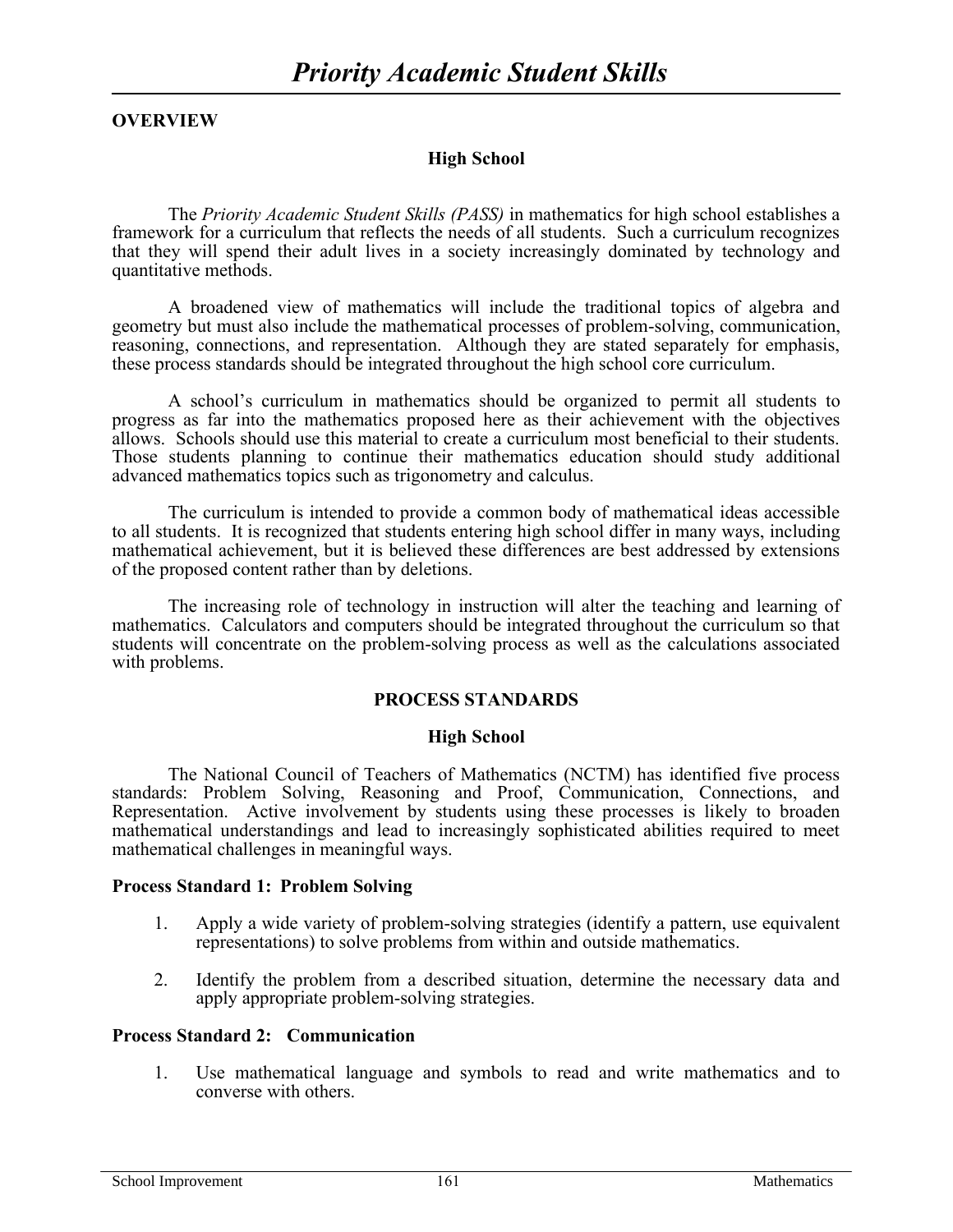- 2. Demonstrate mathematical ideas orally and in writing.
- 3. Analyze mathematical definitions and discover generalizations through investigations.

# **Process Standard 3: Reasoning**

- 1. Use various types of logical reasoning in mathematical contexts and real-world situations.
- 2. Prepare and evaluate suppositions and arguments.
- 3. Verify conclusions, identify counterexamples, test conjectures, and justify solutions to mathematical problems.
- 4. Justify mathematical statements through proofs.

#### **Process Standard 4: Connections**

- 1. Link mathematical ideas to the real world (e.g., statistics helps qualify the confidence we can have when drawing conclusions based on a sample).
- 2. Apply mathematical problem-solving skills to other disciplines.
- 3. Use mathematics to solve problems encountered in daily life.
- 4. Relate one area of mathematics to another and to the integrated whole (e.g., connect equivalent representations to corresponding problem situations or mathematical concepts).

#### **Process Standard 5: Representation**

- 1. Use algebraic, graphic, and numeric representations to model and interpret mathematical and real world situations.
- 2. Use a variety of mathematical representations as tools for organizing, recording, and communicating mathematical ideas (e.g., mathematical models, tables, graphs, spreadsheets).
- 3. Develop a variety of mathematical representations that can be used flexibly and appropriately.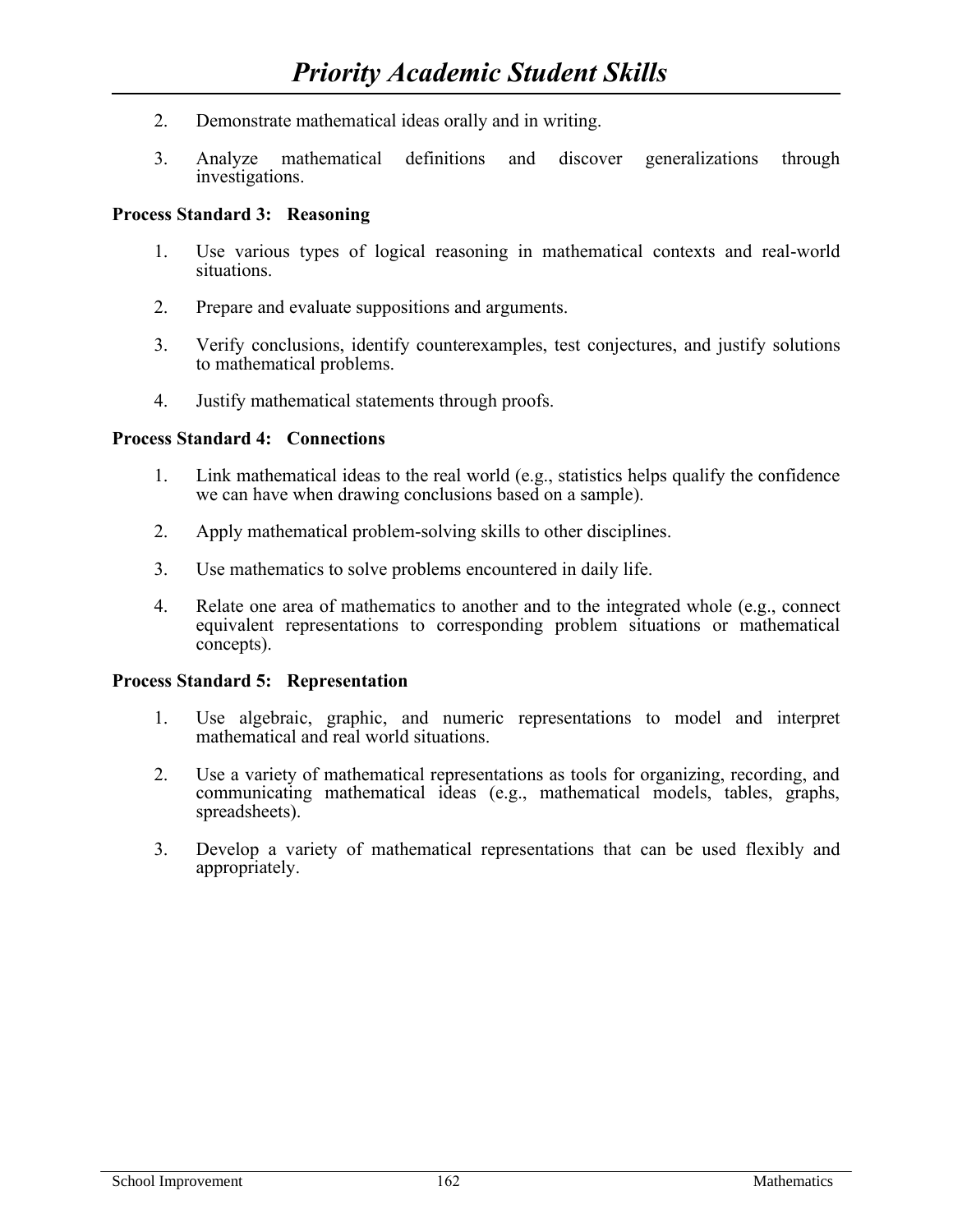#### **Algebra I (Updated August 2006)**

The following skills are required of all students completing Algebra I. **Major Concepts** should be taught in depth using a variety of methods and applications (concrete to the abstract). **Maintenance Concepts** have been taught previously and are a necessary foundation for this course. The major concepts are considered minimal exit skills and districts are strongly encouraged to exceed these skills when building an Algebra I curriculum. Visual and physical models, calculators, and other technologies are recommended when appropriate and can enhance both instruction and assessment.

# **Number Sense and Algebraic Operations -** Number Sense & Algebraic Reasoning-**Polynomials, Exponents, Expressions** Equations, Inequalities, Exponents,

**Relations and Functions -** Geometry **Linear Functions & Slope** Volume, Surface Area, Ratio, **Formulas** Proportion, Formulas **Data Analysis, Statistics and Probability-** Data Analysis and Statistics - **Tables, Graphs, Charts, Scatter Plots** Graphical Representations,

#### **MAJOR CONCEPTS MAINTENANCE CONCEPTS**

Rational Numbers Measures of Central Tendency

#### **Standard 1: Number Sense and Algebraic Operations - The student will use expressions and equations to model number relationships.**

- 1. Equations and Formulas
	- a. Translate word phrases and sentences into expressions and equations and vice versa.
	- b. Solve literal equations involving several variables for one variable in terms of the others.
	- c. Use the formulas from measurable attributes of geometric models (perimeter, circumference, area and volume), science, and statistics to solve problems within an algebraic context.
	- d. Solve two-step and three-step problems using concepts such as rules of exponents, rate, distance, ratio and proportion, and percent.
- 2. Expressions
	- a. Simplify and evaluate linear, absolute value, rational and radical expressions.
	- b. Simplify polynomials by adding, subtracting or multiplying.
	- c. Factor polynomial expressions.
- **Note:** Asterisks (\*) have been used to identify standards and objectives that must be assessed by the local school district. All other skills may be assessed by the Oklahoma School Testing Program (OSTP).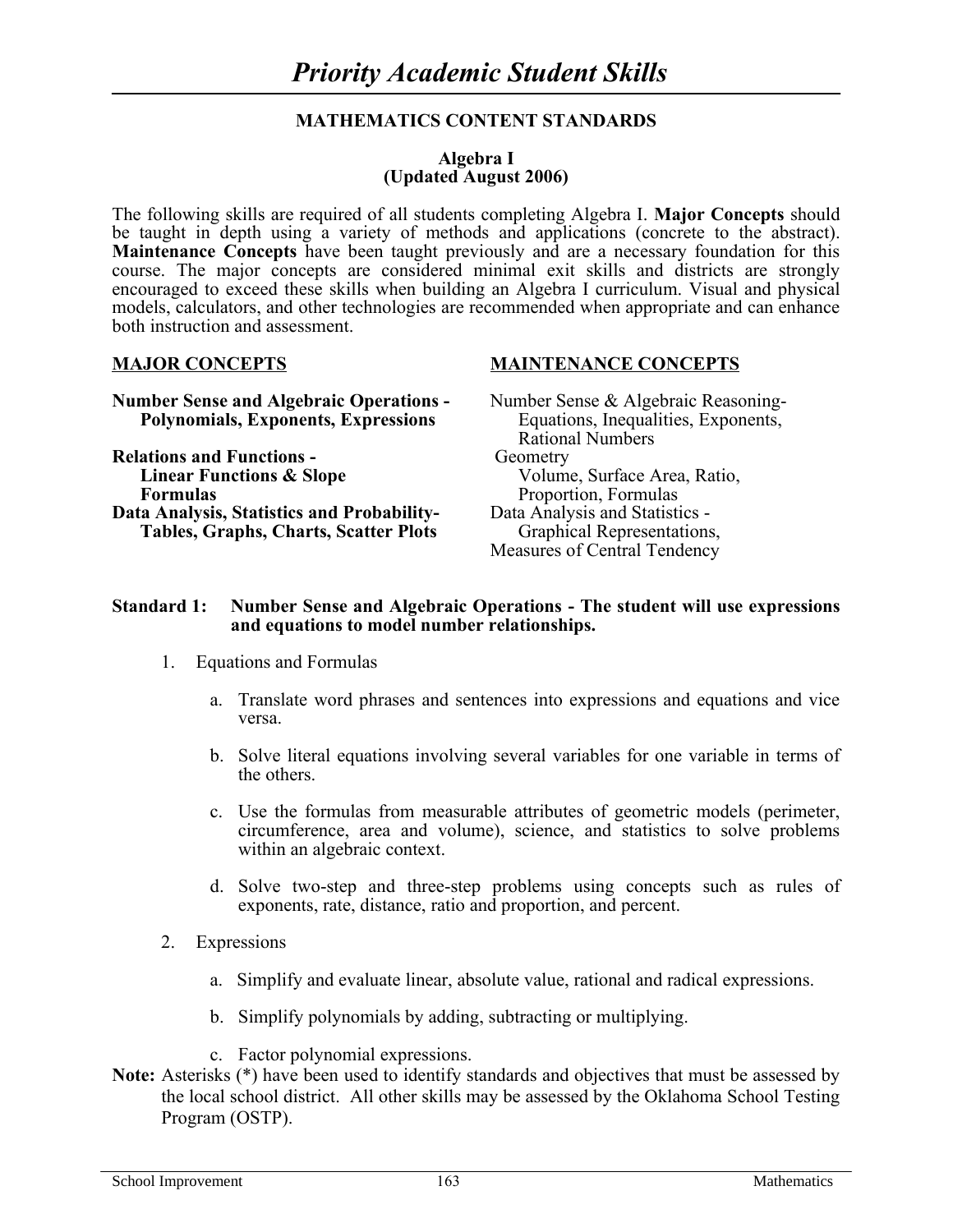#### **Standard 2: Relations and Functions** - **The student will use relations and functions to model number relationships***.*

- 1. Relations and Functions
	- a. Distinguish between linear and nonlinear data.
	- b. Distinguish between relations and functions.
	- c. Identify dependent and independent variables, domain and range.
	- d. Evaluate a function using tables, equations or graphs.
- 2. Linear Equations and Graphs
	- a. Solve linear equations by graphing or using properties of equality.
	- b. Recognize the parent graph of the functions  $y = k$ ,  $y = x$ ,  $y = |x|$ , and predict the effects of transformations on the parent graph.
	- c. Slope
		- I. Calculate the slope of a line using a graph, an equation, two points or a set of data points.
		- II. Use the slope to differentiate between lines that are parallel, perpendicular, horizontal, or vertical.
		- III. Interpret the slope and intercepts within the context of everyday life (e.g., telephone charges based on base rate [y-intercept] plus rate per minute [slope]).
	- d. Develop the equation of a line and graph linear relationships given the following: slope and y-intercept, slope and one point on the line, two points on the line, x-intercept and y-intercept, a set of data points.
	- e. Match equations to a graph, table, or situation and vice versa.
- 3. Linear Inequalities and Graphs
	- a. Solve linear inequalities by graphing or using properties of inequalities.
	- b. Match inequalities (with 1 or 2 variables) to a graph, table, or situation and vice versa.
- 4. Solve a system of linear equations by graphing, substitution or elimination.
- \* 5. Nonlinear Functions
	- a. Match exponential and quadratic functions to a table, graph or situation and vice versa.
	- b. Solve quadratic equations by graphing, factoring, or using the quadratic formula.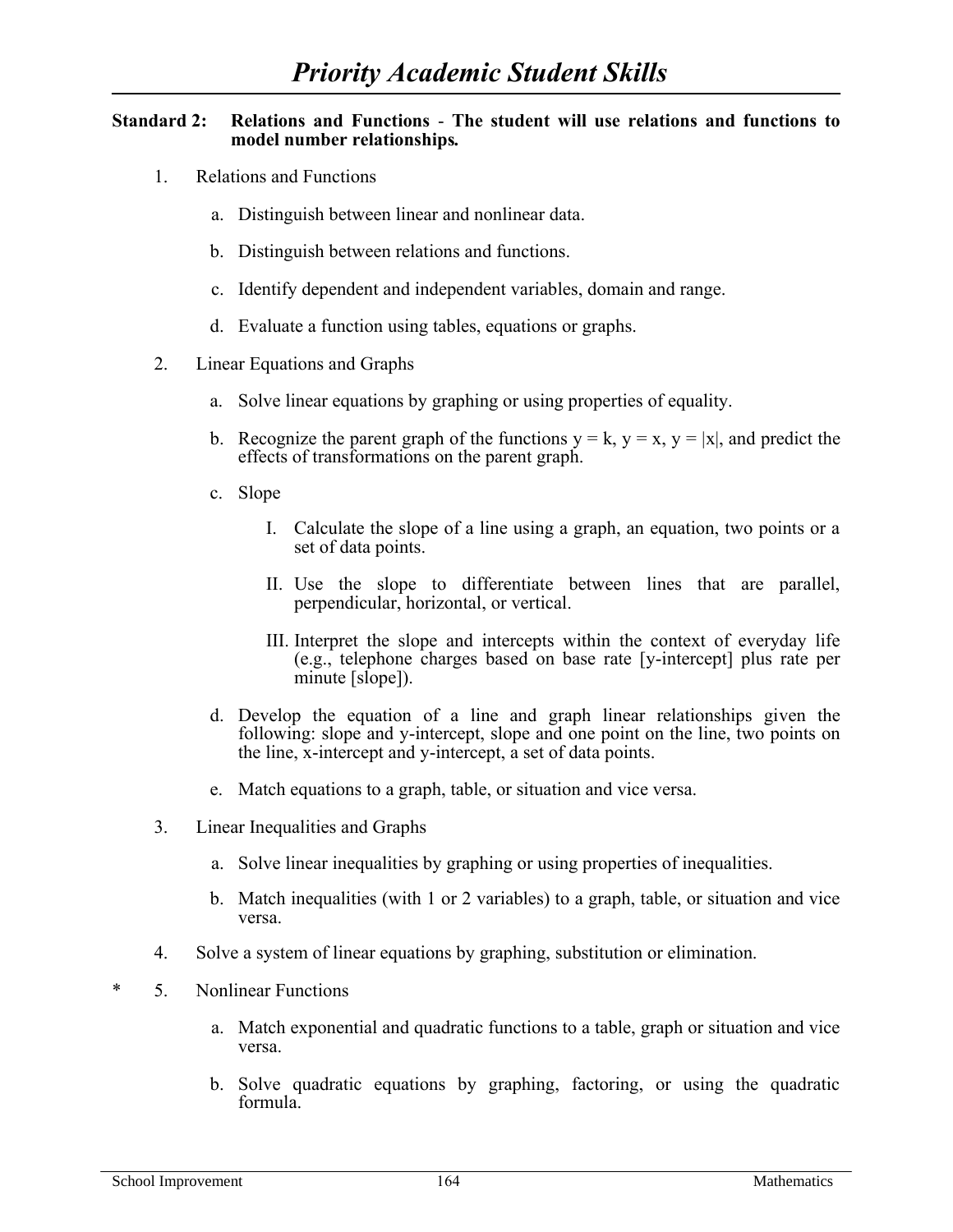#### **Standard 3: Data Analysis, Probability and Statistics - The student will use data analysis, probability and statistics to formulate and justify predictions from a set of data.**

- 1. Data Analysis
	- a. Translate from one representation of data to another and understand that the data can be represented using a variety of tables, graphs, or symbols and that different modes of representation often convey different messages.
	- b. Make valid inferences, predictions, and/or arguments based on data from graphs, tables, and charts.
	- c. Solve two-step and three-step problems using concepts such as probability and measures of central tendency.
- 2. Collect data involving two variables and display on a scatter plot; interpret results using a linear model/equation and identify whether the model/equation is a line best fit for the data.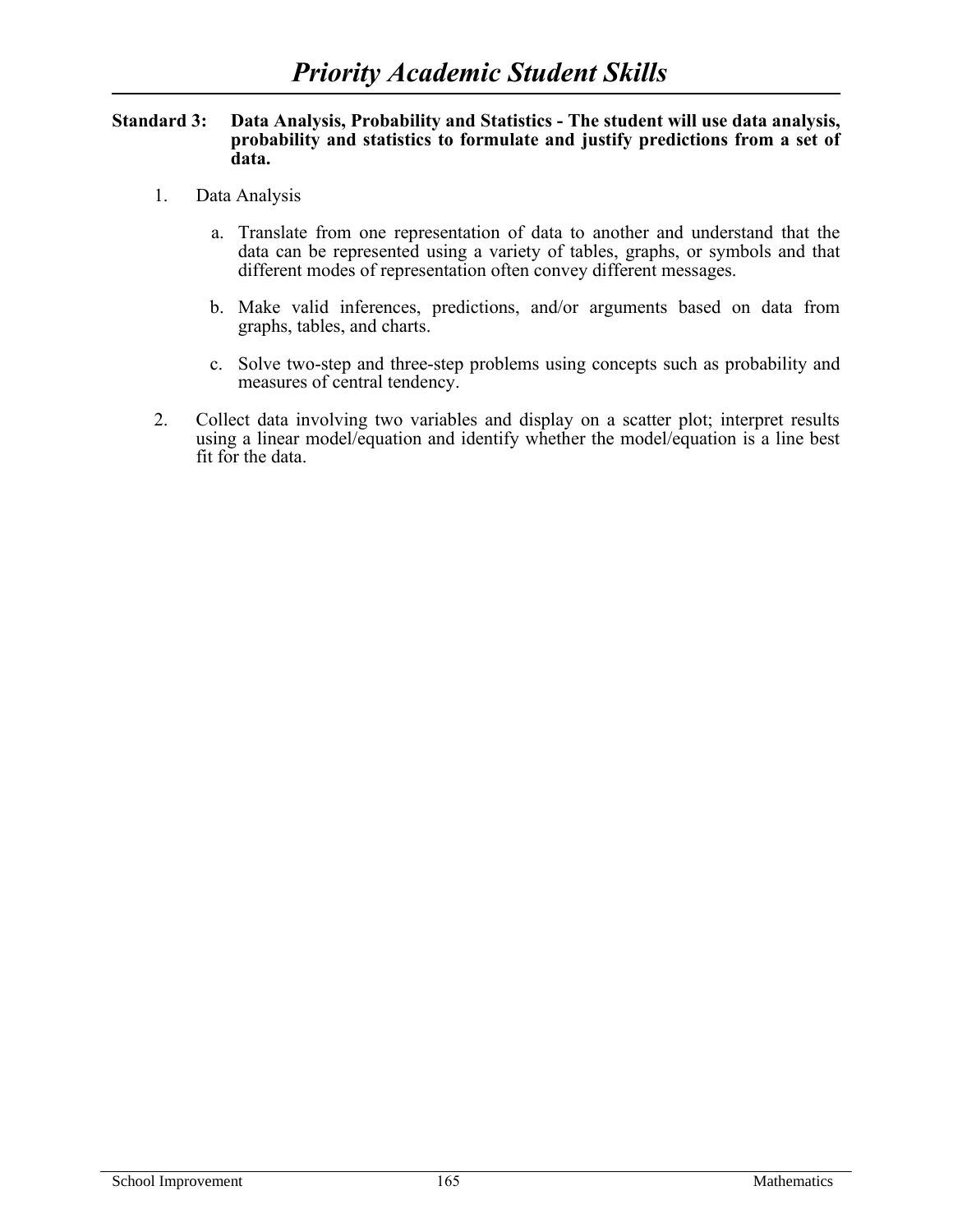#### **Geometry (Updated February 2007)**

The following skills are required of all students completing Geometry. **Major Concepts** should be taught in depth using a variety of methods and applications (concrete to the abstract). **Maintenance Concepts** have been taught previously and are a necessary foundation for this course. The major concepts are considered minimal exit skills and districts are strongly encouraged to exceed these skills when building a Geometry curriculum. Visual and physical models, calculators, and other technologies are recommended when appropriate and can enhance both instruction and assessment.

#### **MAJOR CONCEPTS MAINTENANCE CONCEPTS**

| <b>Logical Reasoning</b>   | Ratios, Proportions                   |
|----------------------------|---------------------------------------|
| <b>Properties</b>          | Perimeter, Area, Surface Area, Volume |
| <b>Coordinate Geometry</b> | Equations                             |
| <b>Triangles</b>           | <b>Formulas</b>                       |

#### **Standard 1: Logical Reasoning - The student will use deductive and inductive reasoning to solve problems.**

- 1. Identify and use logical reasoning skills (inductive and deductive) to make and test conjectures, formulate counter examples, and follow logical arguments.
- 2. State, use, and examine the validity of the converse, inverse, and contrapositive of "if-then" statements.
- \* 3. Compare the properties of Euclidean geometry to non-Euclidean geometries (for example, elliptical geometry, as shown on the surface of a globe, does not uphold the parallel postulate).

#### **Standard 2: Properties of 2-Dimensional Figures - The student will use the properties and formulas of geometric figures to solve problems.**

- \* 1. Use geometric tools (for example, protractor, compass, straight edge) to construct a variety of figures.
	- 2. Line and Angle Relationships
		- a. Use the angle relationships formed by parallel lines cut by a transversal to solve problems.
		- b. Use the angle relationships formed by two lines cut by a transversal to determine if the two lines are parallel and verify, using algebraic and deductive proofs.
		- c. Use relationships between pairs of angles (for example, adjacent, complementary, vertical) to solve problems.
- **Note:** Asterisks (\*) have been used to identify standards and objectives that must be assessed by the local school district. All other skills may be assessed by the Oklahoma School Testing Program (OSTP).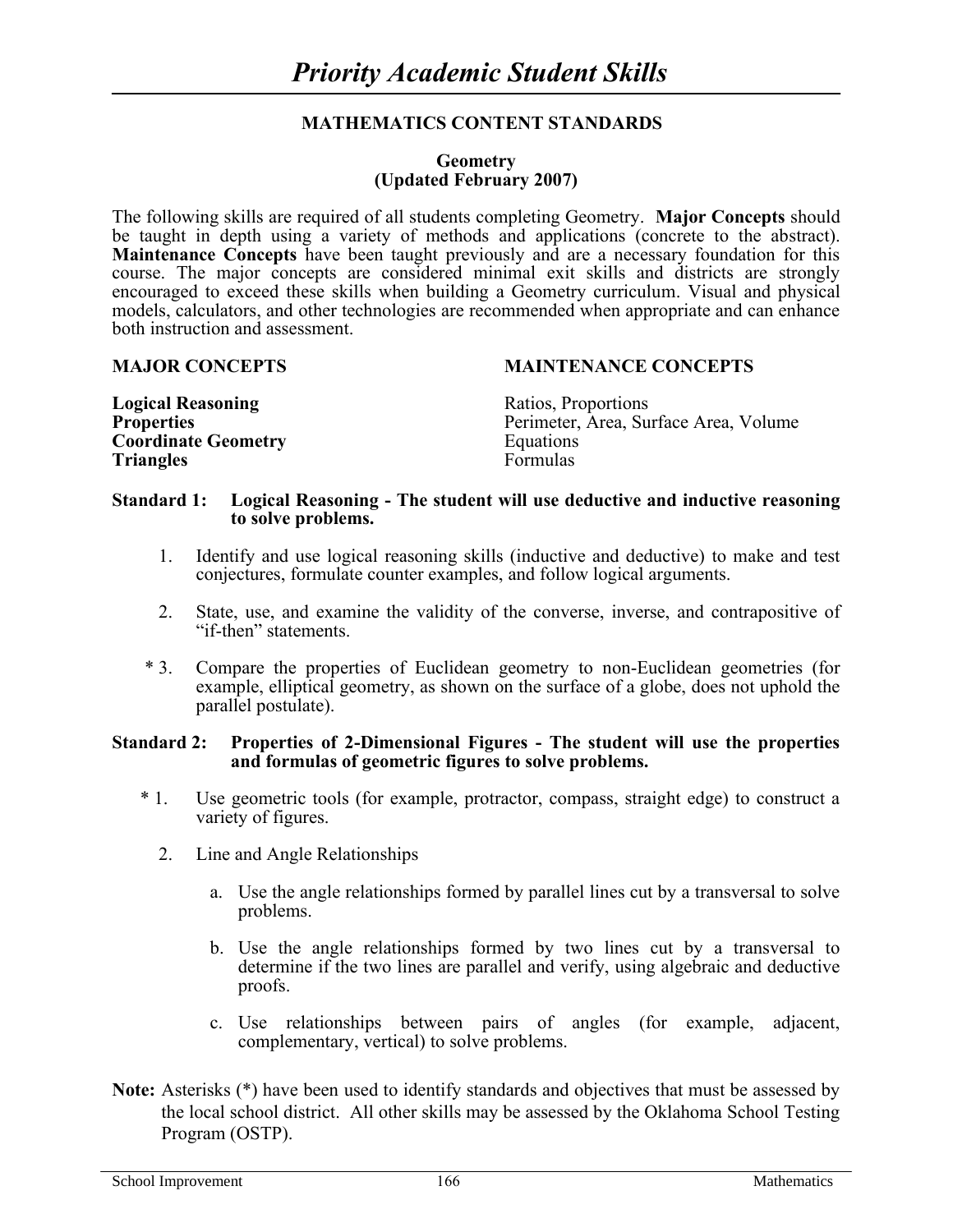- 3. Polygons and Other Plane Figures
	- a. Identify, describe, and analyze polygons (for example, convex, concave, regular, pentagonal, hexagonal, n-gonal).
	- b. Apply the interior and exterior angle sum of convex polygons to solve problems, and verify using algebraic and deductive proofs.
	- c. Develop and apply the properties of quadrilaterals to solve problems (for example, rectangles, parallelograms, rhombi, trapezoids, kites).
	- d. Use properties of 2-dimensional figures and side length, perimeter or circumference, and area to determine unknown values and correctly identify the appropriate unit of measure of each.
- 4. Similarity
	- a. Determine and verify the relationships of similarity of triangles, using algebraic and deductive proofs.
	- b. Use ratios of similar 2-dimensional figures to determine unknown values, such as angles, side lengths, perimeter or circumference, and area.
- 5. Congruence
	- a. Determine and verify the relationships of congruency of triangles, using algebraic and deductive proofs.
	- b. Use the relationships of congruency of 2-dimensional figures to determine unknown values, such as angles, side lengths, perimeter or circumference, and area.
- 6. Circles
	- a. Find angle measures and arc measures related to circles.
	- b. Find angle measures and segment lengths using the relationships among radii, chords, secants, and tangents of a circle.

#### **Standard 3: Triangles and Trigonometric Ratios - The student will use the properties of right triangles and trigonometric ratios to solve problems***.*

- 1. Use the Pythagorean Theorem and its converse to find missing side lengths and to determine acute, right, and obtuse triangles, and verify using algebraic and deductive proofs.
- 2. Apply the 45-45-90 and 30-60-90 right triangle relationships to solve problems, and verify using algebraic and deductive proofs.
- 3. Express the trigonometric functions as ratios and use sine, cosine, and tangent ratios to solve real-world problems.
- \* 4. Use the trigonometric ratios to find the area of a triangle.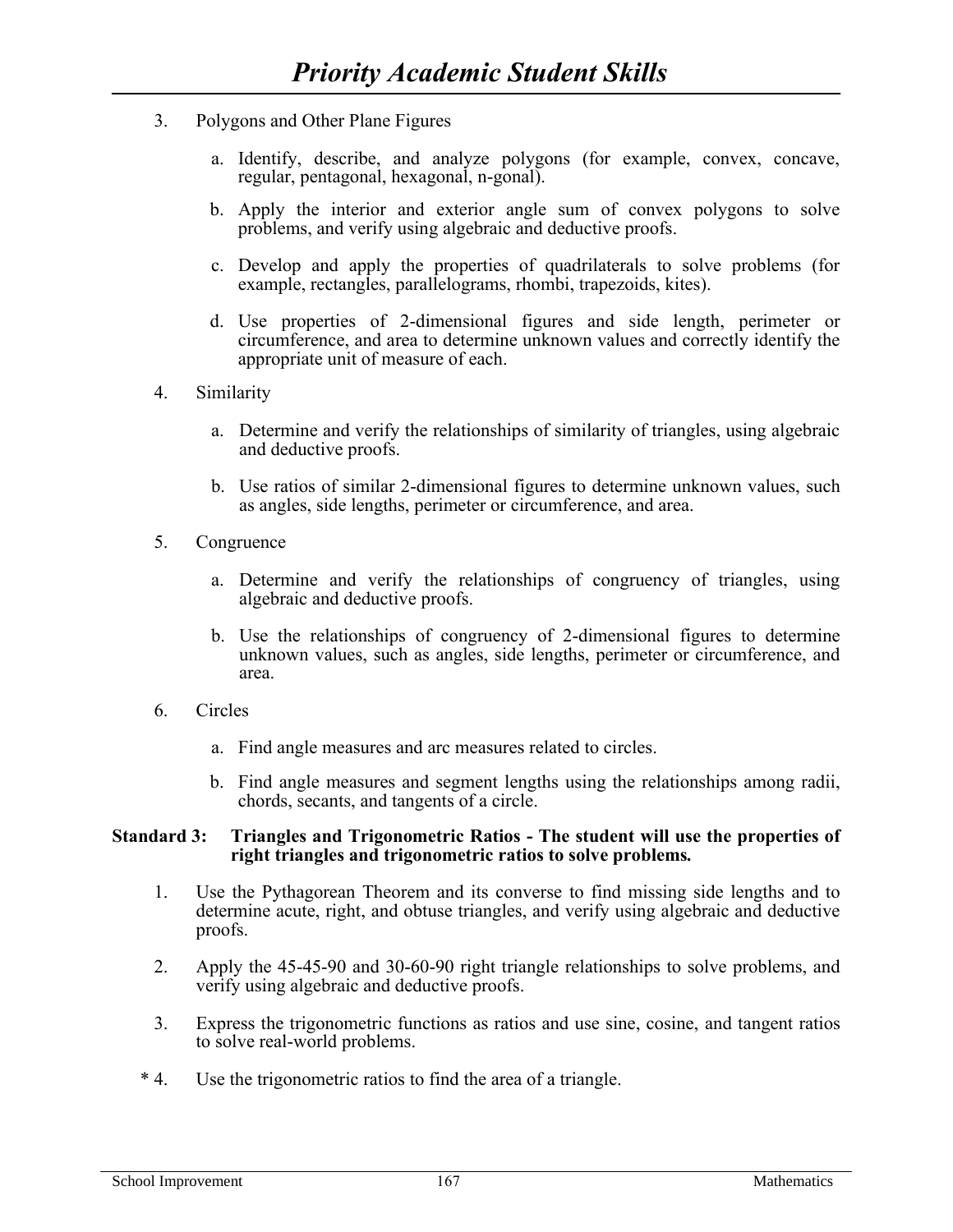#### **Standard 4: Properties of 3-Dimensional Figures - The student will use the properties and formulas of geometric figures to solve problems.**

- 1. Polyhedra and Other Solids
	- a. Identify, describe, and analyze polyhedra (for example, regular, decahedral).
	- b. Use properties of 3-dimensional figures; side lengths, perimeter or circumference, and area of a face; and volume, lateral area, and surface area to determine unknown values and correctly identify the appropriate unit of measure of each.
- 2. Similarity: Use ratios of similar 3-dimensional figures to determine unknown values, such as angles, side lengths, perimeter or circumference of a face, area of a face, and volume.
- 3. Create a model of a 3-dimensional figure from a 2-dimensional drawing and make a 2-dimensional representation of a 3-dimensional object (for example, nets, blueprints, perspective drawings).

#### **Standard 5: Coordinate Geometry - The student will solve problems with geometric figures in the coordinate plane.**

- 1. Find the distance between two points; the midpoint of a segment; and calculate the slopes of parallel, perpendicular, horizontal, and vertical lines.
- 2. Properties of Figures
	- a. Given a set of points determine the type of figure formed based on its properties.
	- b. Use transformations (reflection, rotation, translation) on geometric figures to solve problems within coordinate geometry.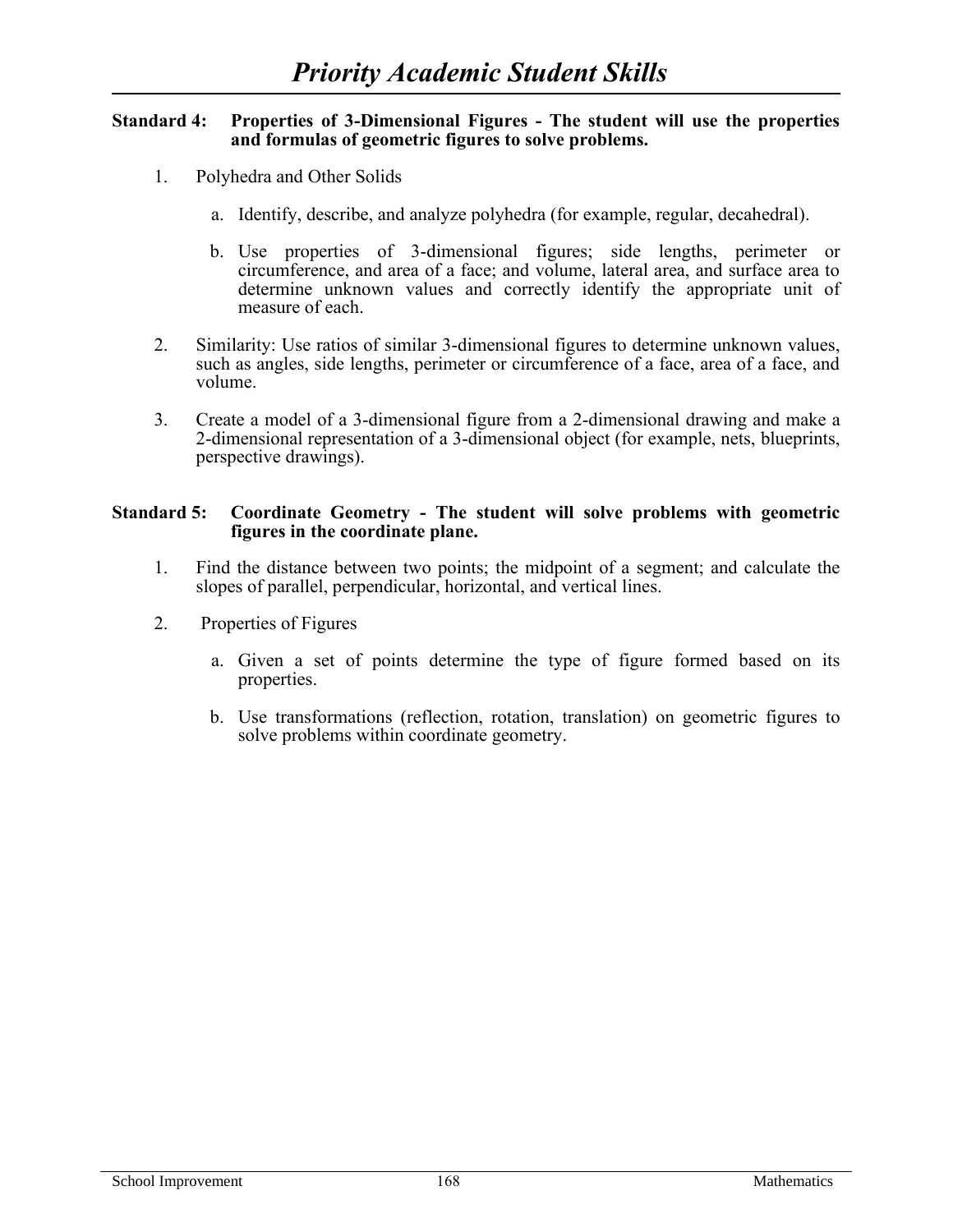#### **Algebra II (Updated February 2007)**

The following skills are required of all students completing Algebra II. **Major Concepts** should be taught in depth using a variety of methods and applications (concrete to the abstract). **Maintenance Concepts** have been taught previously and are a necessary foundation for this course. The major concepts are considered minimal exit skills and districts are strongly encouraged to exceed these skills when building an Algebra II curriculum. Visual and physical models, calculators, and other technologies are recommended when appropriate and can enhance both instruction and assessment.

#### **Number Systems and Algebraic Operations –** Polynomials **Real and Complex Numbers** Exponents **Functions and Relations -** Expressions  **Quadratic, Polynomial, Exponential,** Slope **Logarithmic, Rational Data Displays Data Analysis, Statistics, and Probability Relationships, Measures of Central Tendency and Variability, Sequences and Series**

#### **MAJOR CONCEPTS MAINTENANCE CONCEPTS**

- 
- **Standard 1: Number Systems and Algebraic Operations - The student will perform operations with rational, radical, and polynomial expressions, as well as expressions involving complex numbers.**
	- 1. Rational Exponents
		- a. Convert expressions from radical notations to rational exponents and vice versa.
		- b. Add, subtract, multiply, divide, and simplify radical expressions and expressions containing rational exponents.
	- 2. Polynomial and Rational Expressions
		- a. Divide polynomial expressions by lower degree polynomials.
		- b. Add, subtract, multiply, divide, and simplify rational expressions, including complex fractions.
	- 3. Complex Numbers
		- \* a. Recognize that to solve certain problems and equations, number systems need to be extended from real numbers to complex numbers.
- **Note:** Asterisks (\*) have been used to identify standards and objectives that must be assessed by the local school district. All other skills may be assessed by the Oklahoma School Testing Program (OSTP).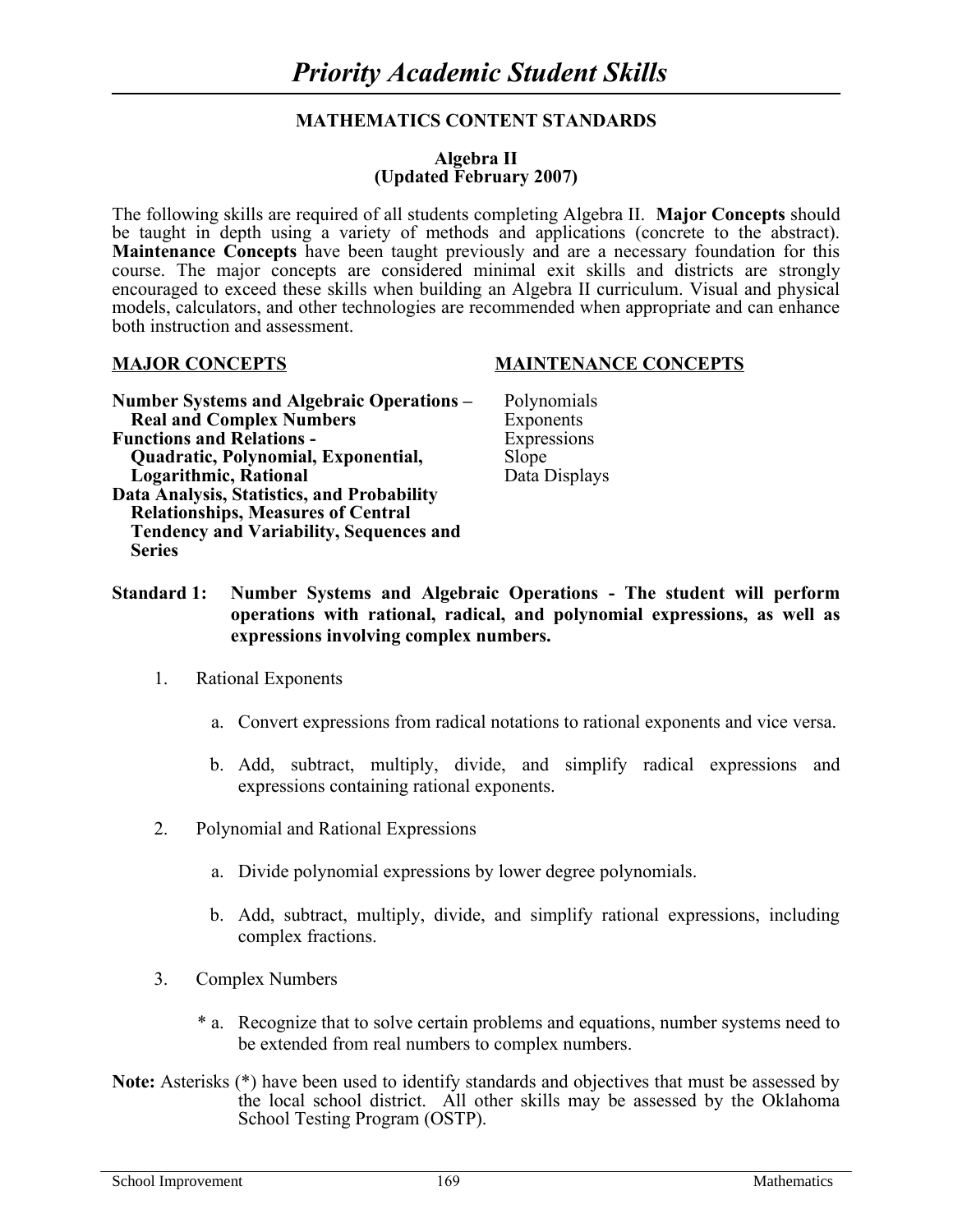b. Add, subtract, multiply, divide, and simplify expressions involving complex numbers.

# **Standard 2: Relations and Functions - The student will use the relationships among the solution of an equation, zero of a function, x-intercepts of a graph, and factors of a polynomial expression to solve problems involving relations and functions***.*

- 1. Functions and Function Notation
	- a. Recognize the parent graphs of polynomial, exponential, radical, quadratic, and logarithmic functions and predict the effects of transformations on the parent graphs, using various methods and tools which may include graphing calculators.
	- b. Add, subtract, multiply, and divide functions using function notation.
	- c. Combine functions by composition.
	- d. Use algebraic, interval, and set notations to specify the domain and range of functions of various types.
	- e. Find and graph the inverse of a function, if it exists.
- 2. Systems of Equations
	- a. Model a situation that can be described by a system of equations or inequalities and use the model to answer questions about the situation.
	- b. Solve systems of linear equations and inequalities using various methods and tools which may include substitution, elimination, matrices, graphing, and graphing calculators.
	- \*c. Use either one quadratic equation and one linear equation or two quadratic equations to solve problems.
- 3. Quadratic Equations and Functions
	- a. Solve quadratic equations by graphing, factoring, completing the square and quadratic formula.
	- b. Graph a quadratic function and identify the x- and y-intercepts and maximum or minimum value, using various methods and tools which may include a graphing calculator.
	- c. Model a situation that can be described by a quadratic function and use the model to answer questions about the situation.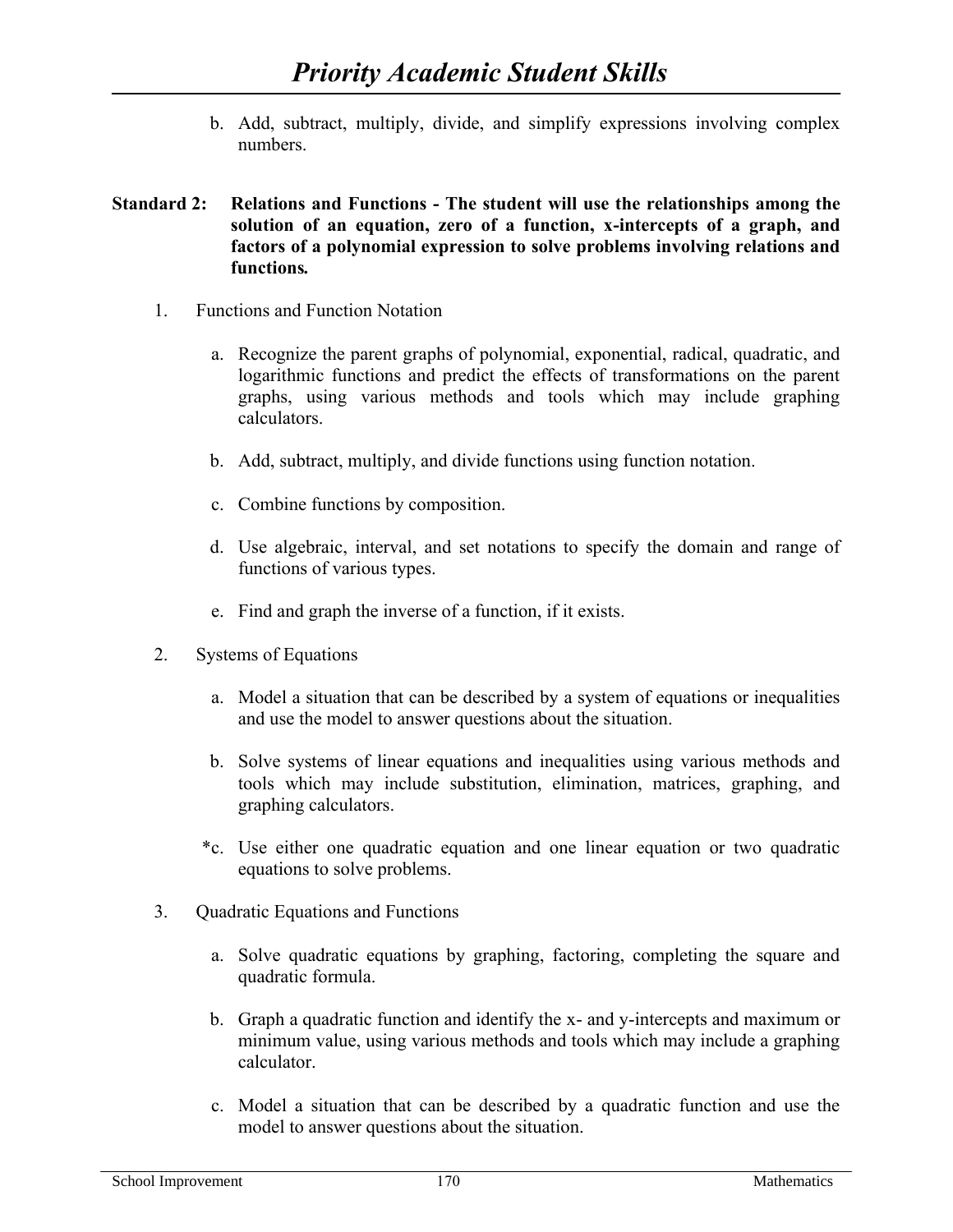- 4. Identify, graph, and write the equations of the conic sections (circle, ellipse, parabola, and hyperbola).
- 5. Exponential and Logarithmic Functions
	- a. Graph exponential and logarithmic functions.
	- b. Apply the inverse relationship between exponential and logarithmic functions to convert from one form to another.
	- c. Model a situation that can be described by an exponential or logarithmic function and use the model to answer questions about the situation.
- 6. Polynomial Equations and Functions
	- a. Solve polynomial equations using various methods and tools which may include factoring and synthetic division.
	- b. Sketch the graph of a polynomial function.
	- c. Given the graph of a polynomial function, identify the x- and y-intercepts, relative maximums and relative minimums, using various methods and tools which may include a graphing calculator.
	- d. Model a situation that can be described by a polynomial function and use the model to answer questions about the situation.
- 7. Rational Equations and Functions
	- a. Solve rational equations.
	- b. Sketch the graph of a rational function.
	- c. Given the graph of a rational function, identify the x- and y-intercepts, vertical asymptotes, using various methods and tools which may include a graphing calculator.
	- d. Model a situation that can be described by a rational function and use the model to answer questions about the situation.

# **Standard 3: Data Analysis and Statistics - The student will use data analysis and statistics to formulate and justify predictions from a set of data***.*

- 1. Analysis of Collected Data Involving Two Variables
	- a. Interpret data on a scatter plot using a linear, exponential, or quadratic model/equation.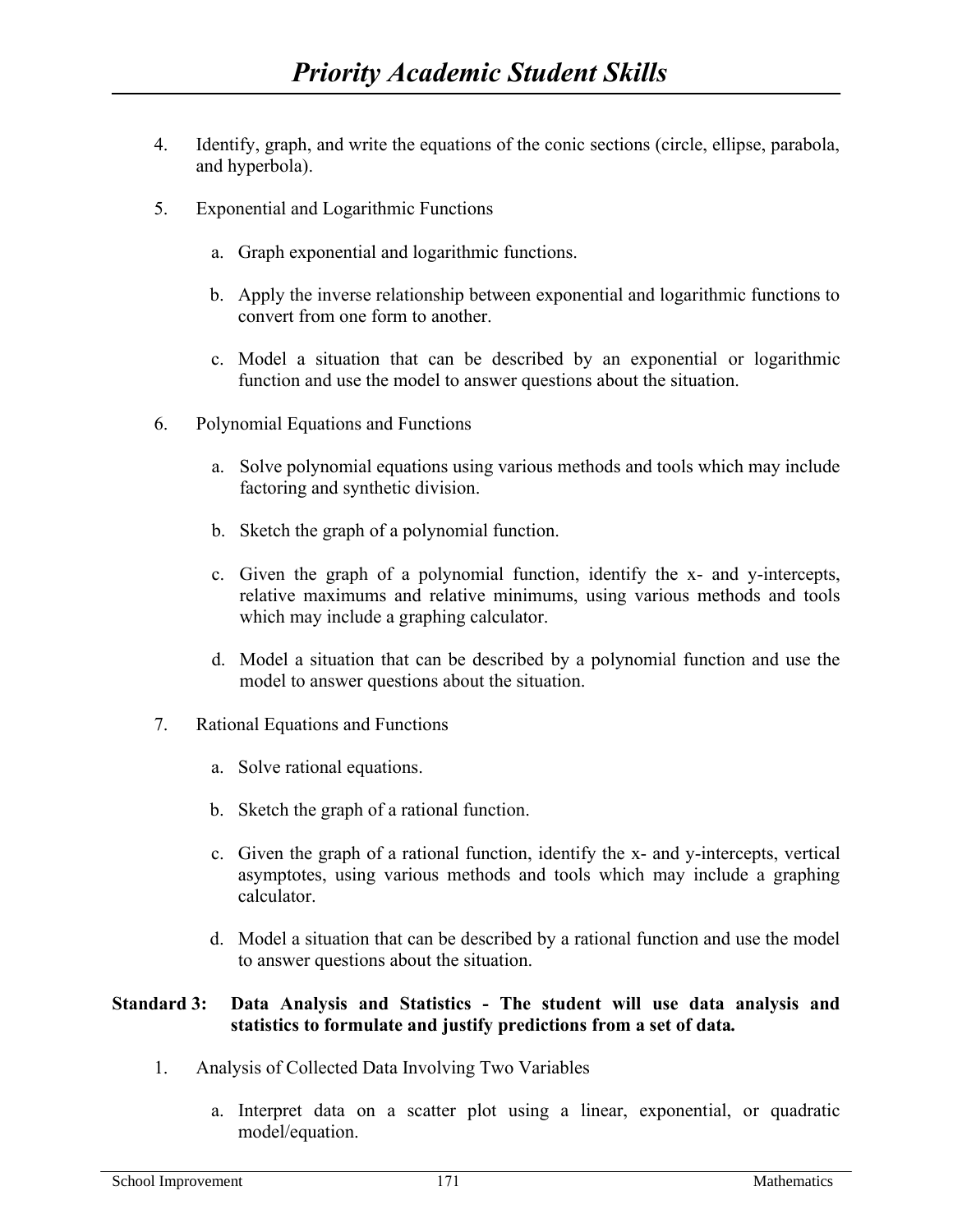- b. Identify whether the model/equation is a curve of best fit for the data, using various methods and tools which may include a graphing calculator.
- \* 2. Measures of Central Tendency and Variability
	- a. Analyze and synthesize data from a sample using appropriate measures of central tendency (mean, median, mode, weighted average).
	- b. Analyze and synthesize data from a sample using appropriate measures of variability (range, variance, standard deviation).
	- c. Use the characteristics of the Gaussian normal distribution (bell-shaped curve) to solve problems.
	- d. Identify how given outliers affect representations of data.
	- 3. Identify and use arithmetic and geometric sequences and series to solve problems.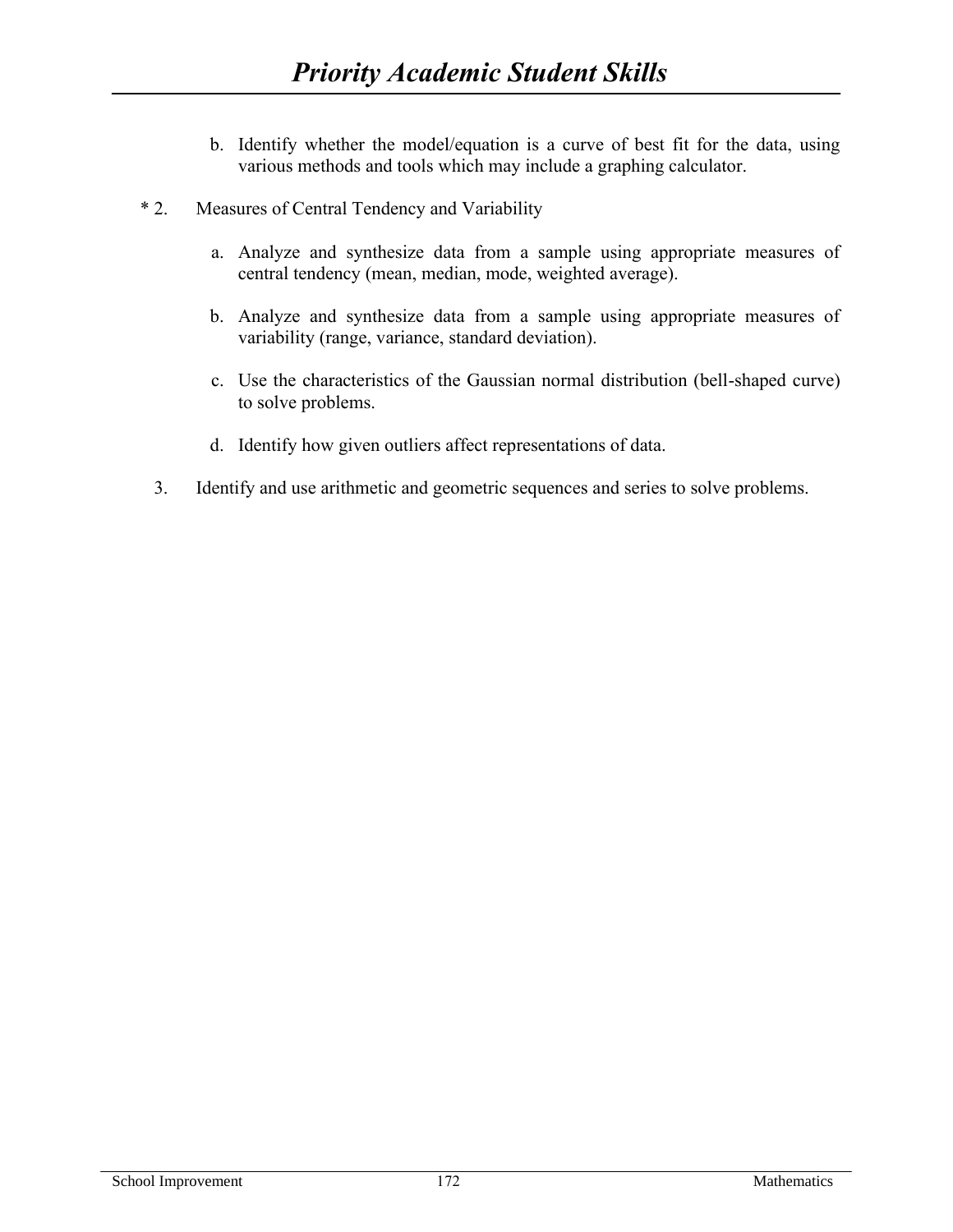# **GLOSSARY**

**addend** - in the addition problem  $3 + 2 + 6 = 11$ , the addends are 3, 2, and 6.

**algorithm** - step-by-step procedure for solving a problem.

**analog time** - time displayed on a timepiece having hour and minute hands.

**array** - (rectangular) an orderly arrangement of objects into a rectangular configuration (e.g., take six tiles and arrange two long and three wide to form a rectangle).

**attribute** - characteristics (e.g., size, shape, color, weight).

**combinations** - a selection of objects without regard to order.

**complementary angles** - two angles whose measure have a sum of 90 degrees.

**complex numbers** - numbers of the form a + bi, where a and b are real numbers and i equals the square root of -1.

**composite numbers** - any positive integer exactly divisible by one or more positive integers other than itself and 1.

**congruent** - geometric figures having exactly the same size and shape.

**conic sections** - circles, parabolas, ellipses, and hyperbolas which can all be represented by passing a plane through a hollow double cone.

**conjecture** - a statement believed to be true but not proved.

**cosine** - in a right triangle, the cosine of an acute angle is the ratio of the length of the leg adjacent to the angle to the length of the hypotenuse.

**dependent events** - events that influence each other. If one of the events occurs, it changes the probability of the other event.

**domain of a relation** - the set of all the first elements or x-coordinates of a relation.

**exponential function** - an exponential function with base b is defined by  $y = b^x$ , where  $b > 0$ and b is not equal to 1.

**expression** - a mathematical phrase that can include operations, numerals and variables. In algebraic terms:  $2m + 3x$ ; in numeric terms: 2.4 - 1.37.

**Fibonacci sequence** - the sequence of numbers, 1, 1, 2, 3, 5, 8, 13, 21, ... where each number, except the first two, is the sum of the two preceding numbers.

**function** - a relation in which each element of the domain is paired with exactly one element of the range.

**function machine** - an input/output box (often made with milk cartons, boxes, or drawn on the board) to show one number entering and a different number exiting. Students guess the rule that produced the second number (e.g., enter 3, exit 5, rule: add 2).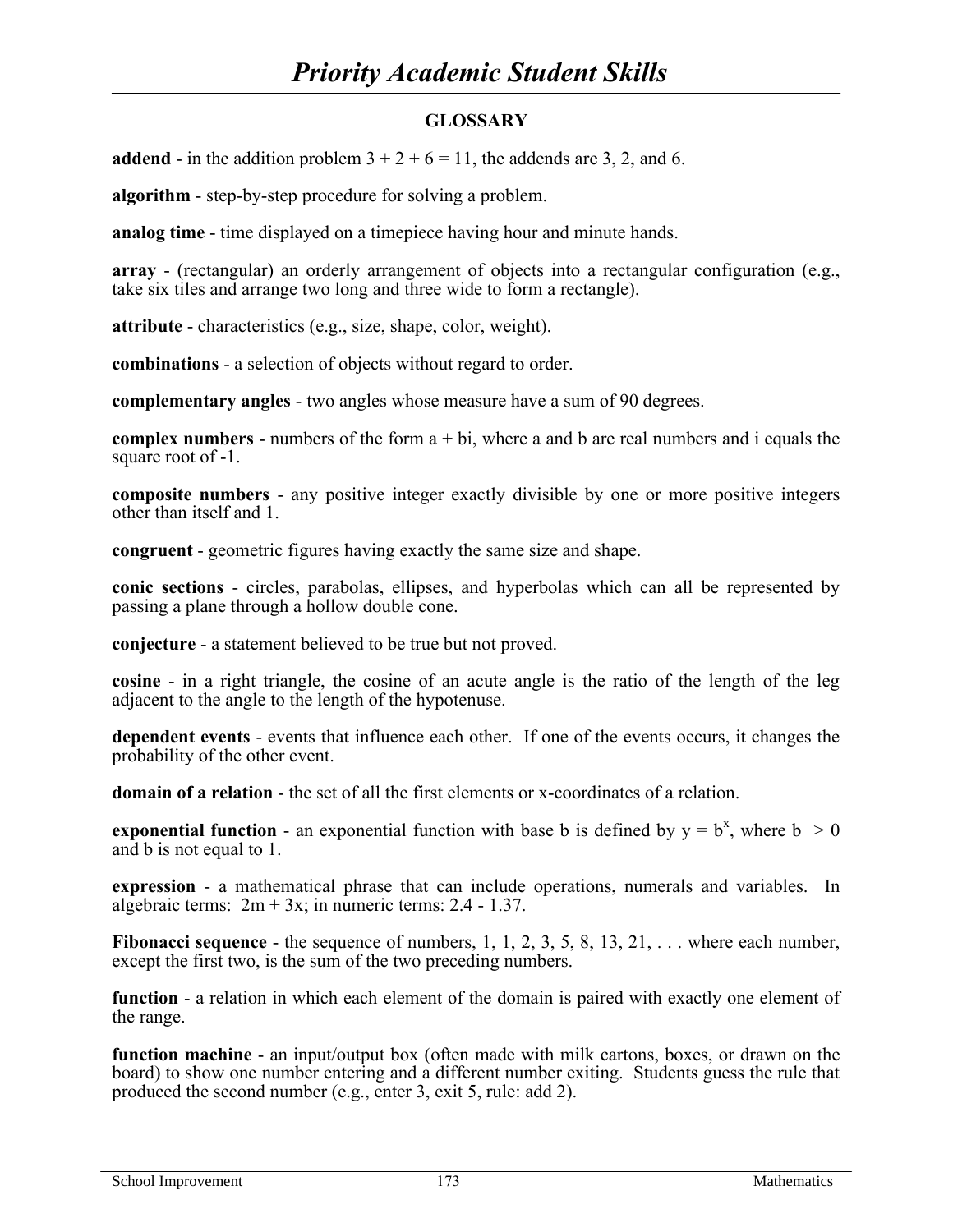**histogram** - a bar graph of a frequency distribution.

**imaginary number** - any complex number,  $a + bi$ , for which  $a = 0$  and b does not  $= 0$ .

**independent events** - events that do not influence one another. Each event occurs without changing the probability of the other event.

**integers** - . . . -2, -1, 0, 1, 2, . . .

**intercepts (x & y)** - the x (y)-coordinate of the point where a graph intercepts the x (y)- axis.

**inverse operations** - operations that undo each other (e.g., addition and subtraction are inverse operations; multiplication and division are inverse operations).

**irrational numbers** - nonterminating, nonrepeating decimals (e.g., square root of 2, pi).

**logarithmic functions** - logarithmic function with base b is the inverse of the exponential function, and is defined by  $x = log_b y (y > 0, b > 0, b$  not equal to 1).

**manipulatives** - concrete materials (e.g., buttons, beans, egg and milk cartons, counters, attribute and pattern blocks, interlocking cubes, base-10 blocks, geometric models, geoboards, fractions pieces, rulers, balances, spinners, dot paper) to use in mathematical calculations.

**mean** - in a set of n numbers, the sum of the numbers divided by n.

**median** - the middle number in the set, or the mean of the two middle numbers, when the numbers are arranged in order from least to greatest.

**mode** - a number in a set of data that occurs most often.

**multipl**e - a number that is the product of a given integer and another integer (e.g., 6 and 9 are multiples of 3).

**natural numbers** - (counting numbers)  $1, 2, 3, 4, \ldots$ 

**nonstandard measurement** - a measurement determined by the use of nonstandard units like hands, paper clips, beans, cotton balls, etc.

**number sense** - involves the understanding of number size (relative magnitude), number representations, number operations, referents for quantities and measurements used in everyday situations, etc.

**operation** - addition, subtraction, multiplication, division, etc.

**order of operations** - rules for evaluating an expression: work first within parentheses; then calculate all powers, from left to right; then do multiplications or divisions, from left to right; then do additions and subtractions, from left to right.

**ordinal** - a number that is used to tell order (e.g., first, fifth).

**prime number** - an integer greater than one whose only positive factors are 1 and itself (e.g., 2,  $\overline{3}, 5, 7, 11, 13 \ldots$ .

**probability** - the study and measure of the likelihood of an event happening.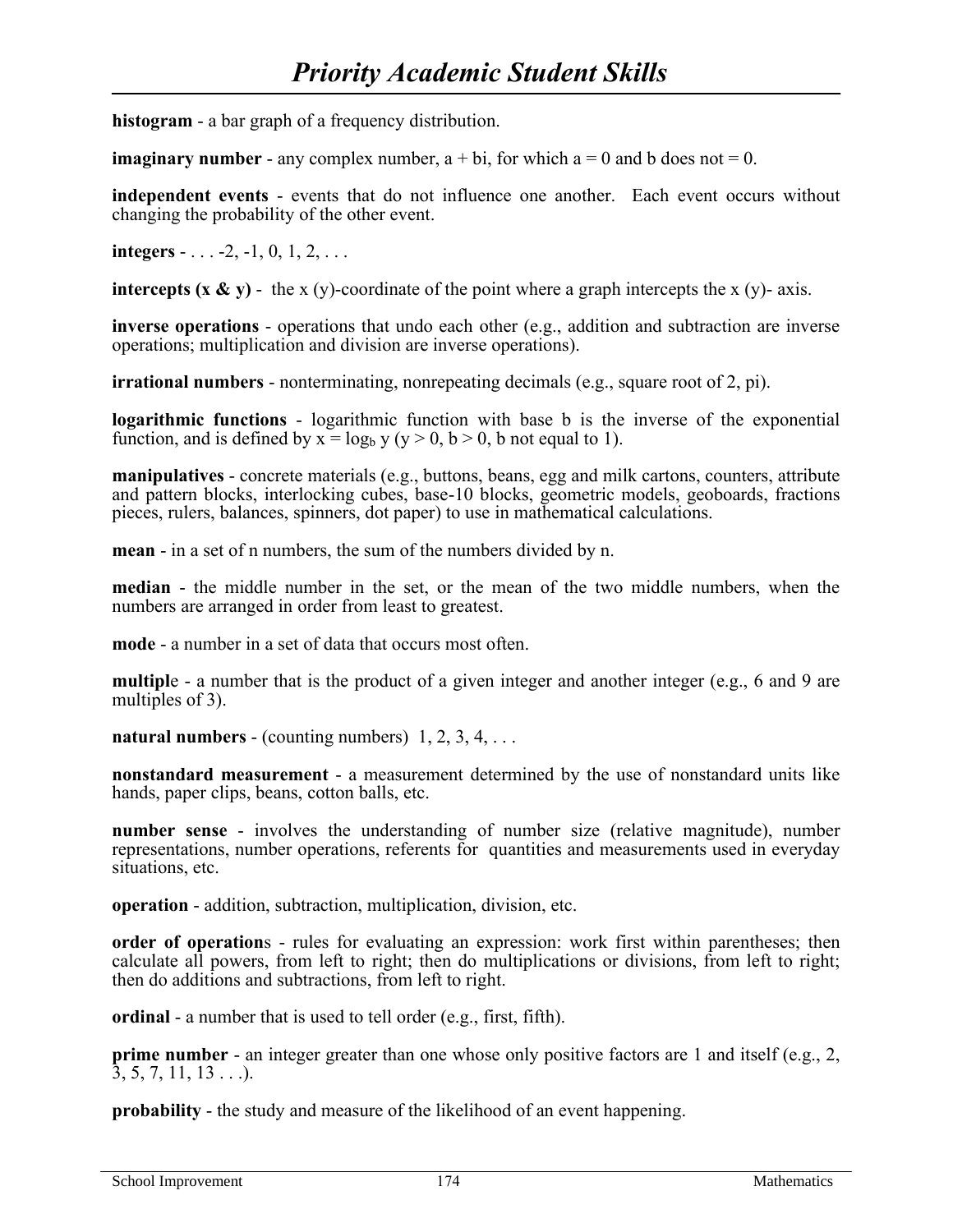**properties of arithmetic** - for all real numbers a, b and c: commutative property:  $a + b = b + a$  and  $a \cdot b = b \cdot a$ associative property:  $(a + b) + c = a + (b + c)$  and  $(a \cdot b) \cdot c = a \cdot (b \cdot c)$ distributive property:  $a(b + c) = (a \cdot b) + (a \cdot c)$ identity property:  $a + 0 = a$  and  $a \cdot 1 = a$ inverse property:  $a + (-a) = 0$  and  $a \cdot \frac{1}{a}$  $\frac{1}{a}$  = 1

**proportion** - a statement that ratios are equal.

**quadrants** - the four regions formed by the axes in a coordinate plane.

**quadratic equation** - an equation of the form  $ax^2 + bx + c = 0$ , where a, b and c are real numbers and a is not equal to 0.

**quadratic formula** - if  $ax^2 + bx + c = 0$ , where a, b and c are real numbers and a is not equal to

$$
0, \text{ then } x = \frac{-b \pm \sqrt{b^2 - 4ac}}{2a}.
$$

**range of a relation** - the set of all the second elements or y-coordinates of a relation is called the range.

**ratio** - the comparison of two quantities by division.

**rational numbers** - quotients of integers (commonly called fractions - includes both positive and negative numbers).

**real numbers** - the set of all rational and irrational numbers.

**recursive patterns** - patterns in which each number is found from the previous number by repeating a process (e.g., Fibonacci numbers).

**relation** - a set of one or more pairs of numbers.

**relative magnitude** - the size of an object or number compared to other objects and numbers.

**scatter plot** - a dot or point graph of data.

**sequence** - a set of numbers arranged in a pattern.

**sine** - in a right triangle, the sine of an acute angle is the ratio of the length of the leg opposite the angle to the length of the hypotenuse.

**slope of a line** - the ratio of the change in y to the corresponding change in x. For any

two points  $(x_1, y_1)$  and  $(x_2, y_2)$ ,  $m = \overline{(x_2 - x_1)}$ .  $(y_2 - y_1)$